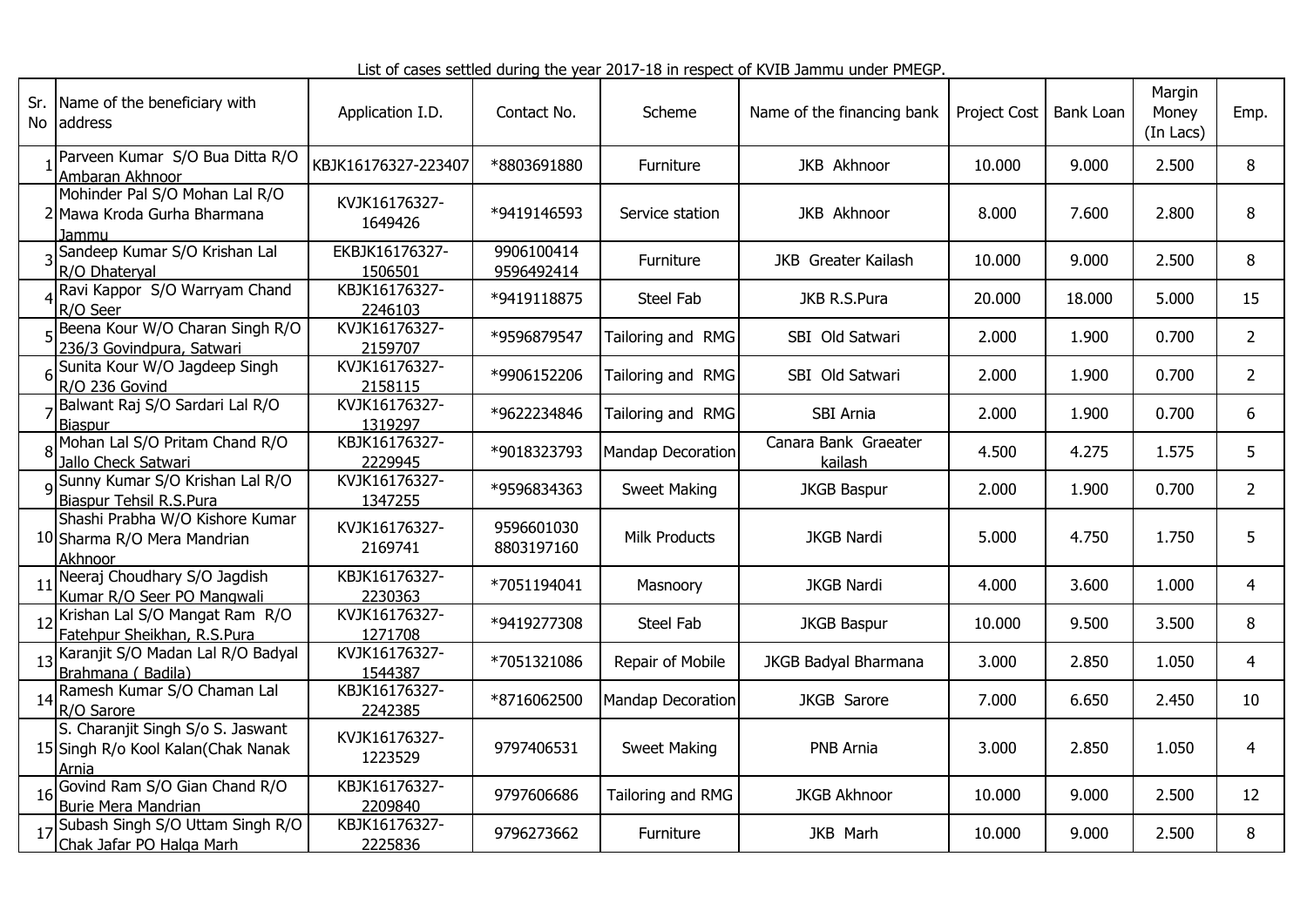|             | 18 Gurmeet Kour W/O Gurdeep Singh<br>R/O Govindpura Satwari                            | KVJK16176327-<br>2157919 | 9697619339                | Tailoring and RMG                             | SBI Old Satwari         | 2.000  | 1.900 | 0.700 | 2  |
|-------------|----------------------------------------------------------------------------------------|--------------------------|---------------------------|-----------------------------------------------|-------------------------|--------|-------|-------|----|
|             | 19 Surjeet Kour W/O Ranjeet Singh<br>R/O 212/12 Govindpura                             | KVJK16176327-<br>2157816 | 9007711050                | Toys and Doll<br>Making                       | SBI Old Satwari         | 2.000  | 1.900 | 0.700 | 3  |
|             | Balvinder Kour W/o Paramjeet<br>20 Singh R/o Vikram Nagar Upper gadi<br>Garh           | KVJK16176327-<br>1537797 | 9018804405                | Tailoring and<br>preparation of<br><b>RMG</b> | JKB Karan Bagh          | 5.000  | 4.750 | 1.750 | 8  |
| $2^{\circ}$ | Arti Mehra W/O Vinod Kumar R/O<br>Sohan PO Jandrah                                     | KBJK17186327<br>2668672  | 9419777829                | Cable Net work                                | JKB Jandrah             | 8.000  | 7.600 | 2.800 | 8  |
|             | Ravi Kumar S/O Maya Ram R/O<br>Ghari Aghore PO Jandyal                                 | KBJK17186327<br>2497955  | 99062276682               | Glassed decorated                             | <b>PNB</b>              | 8.000  | 7.200 | 2.000 | 8  |
|             | Tripta Devi W/O Roshan Lal R/O<br>Kheper W.No: 6 R.S.Pura                              | KBJK17186327<br>2456986  | 9797321015                | Tailoring & RMG                               | PNB Kotli Arjun Singh   | 3.000  | 2.850 | 1.050 | 4  |
|             | Ranjeet Kour W/O Ragbir Singh<br>24 R/O H.No: 135 A W.No: 11<br>R.S.Pura               | KBJK17176327<br>2473178  | 7051006251                | Tailoring & RMG                               | P & S R.S.Pura          | 3.000  | 2.850 | 1.050 | 4  |
|             | 25 Ram Dass S/O Lal Chand R/O Taroti<br>,Khour                                         | KBJK17186327<br>2630823  | 8492012451                | <b>Milk Products</b>                          | <b>JKB Chak Malal</b>   | 4.000  | 3.600 | 1.000 | 5  |
| 26          | Rakesh Kumar S/O Kali Dass R/O<br>Gurha Bharmana Akhnoor                               | KBJK17186327<br>2533446  | 9858689590                | Auto Service<br>Station                       | <b>OBC Akhnoor</b>      | 5.000  | 4.750 | 1.750 | 4  |
| 27          | Veena Devi W/O Jatinder Kumar<br>R/O H.No: 2 W No: 4 R.S.Pura                          | KBJK17186327<br>2553178  | 8493029632                | tailorig & RMG(<br>Boutique)                  | <b>JKB Rspura</b>       | 5.000  | 4.750 | 1.750 | 6  |
|             | 28 Billa Ram S/O Sunita ram R/O Dhun<br>Chak PO Jourian                                | KBJK17186327242523       | 9469160183                | Glass Decorated                               | JKB Jourian             | 8.000  | 7.600 | 2.800 | 8  |
|             | 29 Darshan Singh S/O Roshan Lal R/O<br>Sarora Tehsil Marh                              | KBJK17186327<br>2424760  | 9070425531                | Motor winding                                 | JKGB Patta Bohri        | 5.000  | 4.500 | 1.250 | 4  |
|             | 30 Bodh Raj S/O Sardari Lal R/O<br>Langrail Rangpur Molana                             | KBJK17186327<br>2473005  | 9419313879                | Mandap Decoration                             | <b>JKGB Baspur</b>      | 10.000 | 9.500 | 3.500 | 10 |
|             | Anchal Dass S/O Sukar Dass R/O<br>31 Nazwal PO Pargwal unit Sama<br>ckeck More Kalvana | KBJK17186327<br>2566482  | 8803620049                | Steel Fab (<br>Almarah & Patti)               | JKGB Kalyanpur          | 7.000  | 6.650 | 2.450 | 7  |
|             | 32 Abhilesh S/O Sukhdev Singh R/O<br>Khunda PO Khour                                   | KBJK17186327<br>2528498  | 9797675730                | Mandap Decoration<br>(Tent House)             | <b>JKB Chak Malal</b>   | 7.000  | 6.650 | 2.450 | 10 |
|             | 33 Sikander Kumar S/o Sh. Gian Chand<br>R/o N.S.Pura                                   | KBJK17186327<br>1234857  | 9622097206                | Massanory                                     | <b>JKB Sajwal</b>       | 5.000  | 4.750 | 1.750 | 4  |
|             | 34 Charanjeet Kour W/O Mohinder<br>Singh R/O Simble Camp , R.S.Pura                    | KBJK17186327<br>2677499  | 9796235594                | Boutique                                      | <b>JKGB Simble Camp</b> | 5.000  | 4.750 | 1.750 | 6  |
|             | 35 Asha Devi W/O Harbans Lal R/O<br>Pargwal NS Pura                                    | KBJK17186327-<br>3040500 | *8534308286               | <b>Beauty Parlour</b>                         | JKGB Pargwal            | 5.000  | 4.750 | 1.750 | 5  |
|             | 36 Sandeep Kumar S/O Pawan Kumar<br>R/O Dub Karam din Marh                             | KBJK17186327-<br>3501035 | *9796037682<br>9596662593 | Photography                                   | <b>JKGB Kalyanpur</b>   | 4.000  | 3.600 | 1.000 | 4  |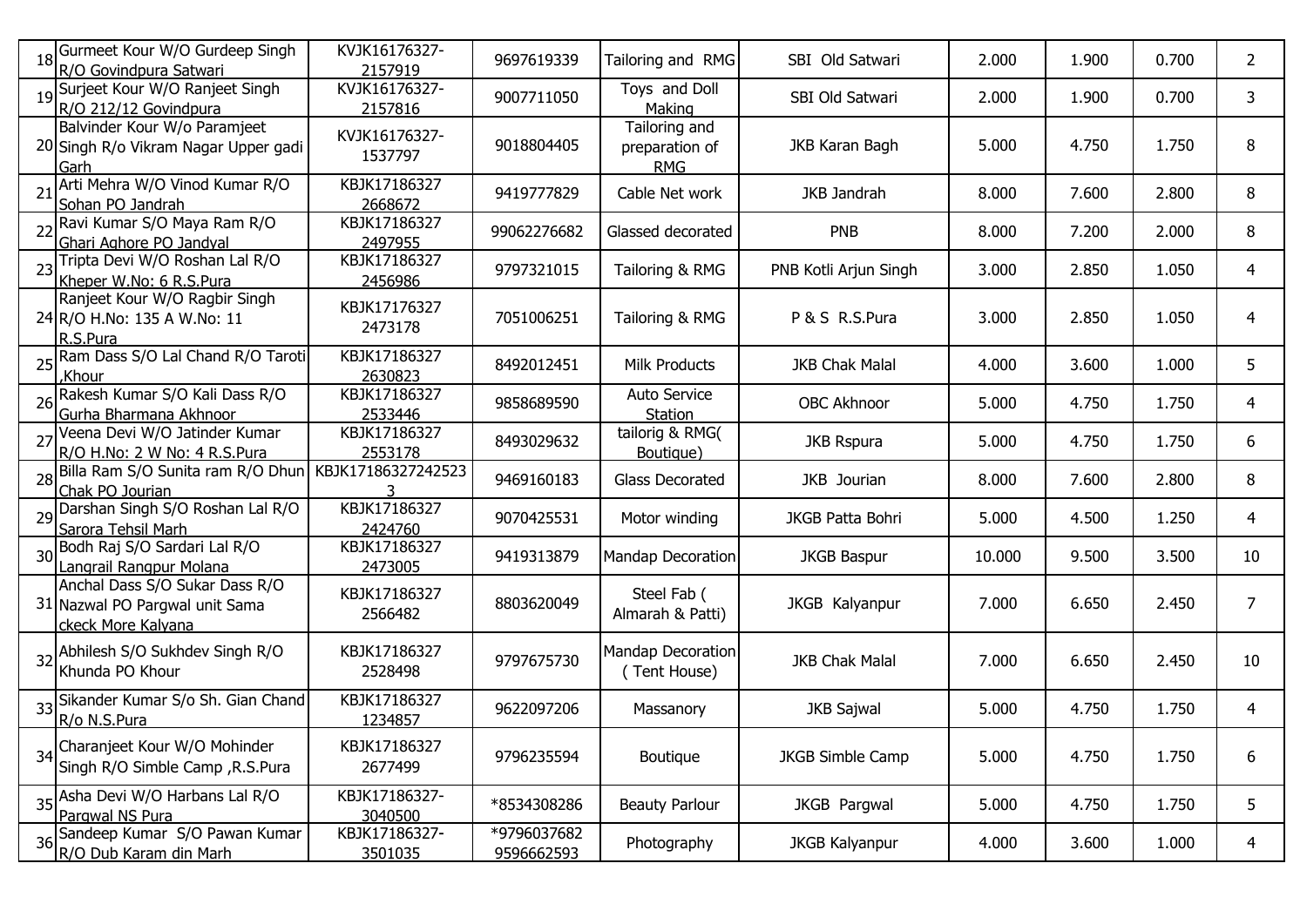|    | 37 Amita Jammoria W/O Parshtom<br>Singh R/O Bathera Bhalwal             | KBJK17186327263136               | 9796483911                | <b>Beauty Parlour</b> | <b>JKGB Bethera</b>             | 2.000  | 1.900 | 0.700 | 5               |
|----|-------------------------------------------------------------------------|----------------------------------|---------------------------|-----------------------|---------------------------------|--------|-------|-------|-----------------|
|    | 38 Noor Shah S/O Saif Ali R/O Shiba<br>Nagrota                          | KBJK17186327-<br>3526625         | *9596713402               | Barbar                | JKB Jagtee                      | 1.000  | 0.950 | 0.350 | 2               |
|    | 39 Sharda Devi W/O Swarn Singh R/O<br>Keri PO Rabta                     | KBJK17186327-<br>3507476         | *7051143867<br>9622367546 | Tailoring & RMG       | PNB Aghore                      | 2.000  | 1.900 | 0.700 | 3               |
|    | 40 Sunny Kumar S/O Som Dayal R/O<br>Kathar PO Pindi Charkan             | KBJK17186327-<br>3503827         | *9419923072<br>9055123072 | Auto service sentre   | <b>JKB Khour Salarian</b>       | 7.000  | 6.650 | 2.450 | 7               |
| 41 | Arifa D/O Dulla R/O Reka PO<br>Bhathandi                                | KBJK17186327-<br>3501397         | *9086534231<br>9086583733 | Boutique              | <b>JKB Fruit Complex Narwal</b> | 5.000  | 4.750 | 1.750 | 6               |
|    | Prem Lal S/O Chaman Lal R/O<br>Phinder R.S. Pura                        | KBJK17186327<br>2432750          | 9055325712                | Barbar                | <b>JKB Makhanpur</b>            | 2.000  | 1.800 | 0.500 | 4               |
|    | 43 Anju Kumar S/O Basant Ram R/O<br>Kothey Kalyana Tehsil R.S.Pura      | KBJK17186327<br>2421848          | 7051102477                | Motor winding         | <b>JKGB Arnia</b>               | 5.000  | 4.750 | 1.750 | 4               |
|    | 44 Hardeep Singh S/O Rashpal Singh<br>R/O Patta Kangrial Tehsil Bhalwal | KBJK17186327<br>2180607          | 8713061552                | Furniture             | <b>JKB Misriwal</b>             | 5.000  | 4.500 | 1.250 | 7               |
|    | 45 Renu Devi W/O Jagdish Raj Sharma<br>R/O Pouni Check                  | KBJK17186327<br>2430559          | 9596873478                | Tailoring & RMG       | JKB NSM College Jammu           | 3.000  | 2.850 | 1.050 | 4               |
|    | Shamad Begum W/O Showkat Ali<br>R/O Momenaabad Bhathandi                | KBJK17186327<br>3038617          | 9596274729                | Tailoring & RMG       | <b>JKB Bhathandi</b>            | 1.500  | 1.425 | 0.525 | 3               |
|    | 47 Goga Ram S/O Lal Chand R/O<br>Khana sargal PO Bajalta                | KBJK17186327<br>2409624          | 9596848101                | Carpentry             | JKB Totan di Khui               | 5.000  | 4.500 | 1.250 | 4               |
|    | 48 Govardhan Lal S/O Girdhari Lal R/O<br>Bandralo Chak Main Sukha Singh | KBJK17186327<br>3573003          | 9622123803                | Tailoring & RMG       | JKB Jakh                        | 2.000  | 1.900 | 0.700 | 3               |
|    | 49 Seema Gupta W/O Mukesh Kumar<br>R/O H 31 W No: 10 Bishnah            | KBJK17186327<br>3482418          | 9070214023                | Boutique              | <b>JKB Bishnah</b>              | 6.000  | 5.700 | 2.100 | 6               |
|    | 50 Bodh Raj S/O Shanker Dass R/O<br>Dai Chak Marh                       | KBJK17186327-<br>3637115         | *9697309914<br>9797373631 | Mandaap<br>Decoration | <b>JKB Gho Mansan</b>           | 7.000  | 6.650 | 2.450 | 10              |
|    | Sandeep Raj Saini S/O Roop Lal<br>W/O W No: 7 Arnia                     | KBJK17186327-<br>30593003        | *9796215013<br>8713040175 | Furniture             | <b>JKGB Arnia</b>               | 10.000 | 9.500 | 3.500 | 10              |
|    | Manzoora Bibi W/O Murad Ali R/O<br>Shibba Nagrota                       | KBJK17186327-<br>3551953         | *9622209241               | Tailoring & RMG       | <b>JKGB Nagrota</b>             | 1.000  | 0.950 | 0.350 | 3               |
|    | 53 Mumtaz Begum W/O Majeed<br>Ahmad R/O Dhammi                          | KBJK17186327-<br><u>3617954 </u> | *8803820724               | Tailoring & RMG       | JKB Jagtee                      | 1.000  | 0.950 | 0.350 | 2               |
|    | 54 Yash Paul S/O Magar Ram R/O<br>Majua Uttami                          | KBJK17186327-<br>3606003         | *9419159521<br>9622761763 | Masonry               | <b>JKB Khour Salarian</b>       | 5.000  | 4.500 | 1.250 | 5               |
|    | 55 Pankaj Chib W/O Vijay Singh R/O<br>Rakh Barun Kangrial               | KBJK17186327<br>3577252          | 9796216447                | Health Club GYM       | JKB Gurha Singu                 | 7.000  | 6.300 | 1.750 | 7               |
|    | 56 Sat Pal S/O Sunita Ram R/O Dhoon<br>Chak                             | KBJK17186327<br>3642361          | 9469242029                | Furniture             | JKGB Jourain                    | 10.000 | 9.500 | 3.500 | 10 <sup>°</sup> |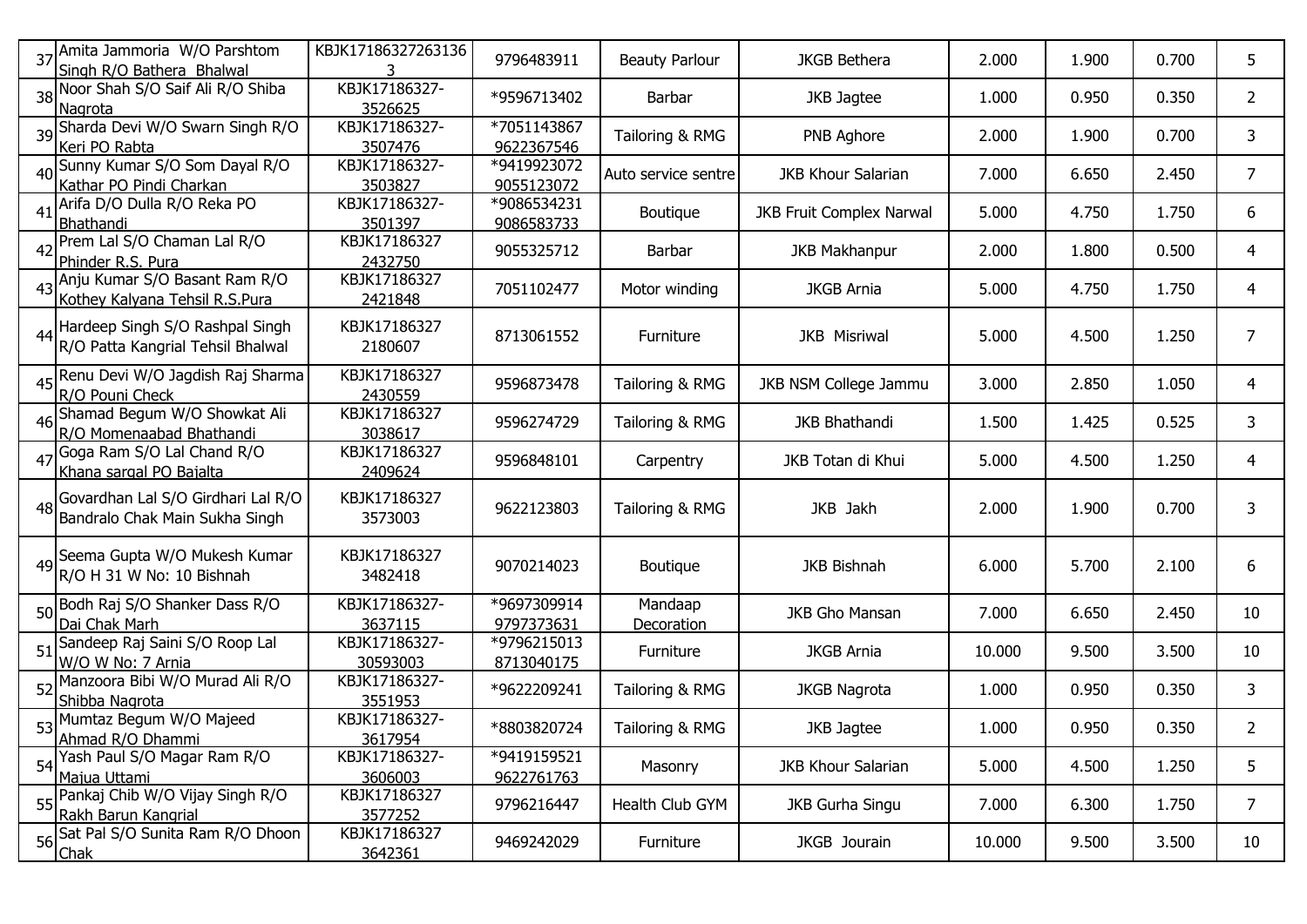|    | 57 Sandeep Gupta S/O Joginder Pal<br>R/O 220 Moh. Partap Garh Jammu | KBJK17186327<br>4124946  | 9086382563 | Tailoring & RMG          | PNB Sama Chak       | 5.000  | 4.500 | 1.250 | 6              |
|----|---------------------------------------------------------------------|--------------------------|------------|--------------------------|---------------------|--------|-------|-------|----------------|
|    | 58 Vicky Kumar S/O Gabu Ram R/O<br>Pingari Akhnoor                  | KBJK17186327<br>3509369  | 9596688369 | <b>Boutique</b>          | <b>JKB Akhnoor</b>  | 5.000  | 4.750 | 1.750 | 6              |
|    | 59 Makhana Devi S/O Ram Lal R/O<br>Thana Bhatyari                   | KBJK17186327<br>3567685  | 9697188907 | Card Board Boxes         | <b>SBI Dansal</b>   | 2.000  | 1.900 | 0.700 | 6              |
|    | 60 Doulat Ram S/O Thoru Ram R/O<br>Chak Bhakta Bar R.S.Pura         | KBJK17186327<br>2427092  | 9858649420 | Auto Mobile work         | PNB Nagrota         | 4.000  | 3.800 | 1.400 | 4              |
| 61 | Gurpreet Singh S/O Mohinder Singh<br>R/O_Simble_Govindpura          | KBJK17186327<br>4124711  | 9796054396 | Health Club GYM          | PSB Shalamar        | 7.000  | 6.650 | 2.450 | 7              |
| 62 | Gagandeep Singh S/O Balbir Singh<br>R/O Simble Camp                 | KBJK17186327<br>3642156  | 9018987010 | Health Club GYM          | P & S Shalamar      | 7.000  | 6.650 | 2.450 | 7              |
|    | 63 Hukmat Singh S/O Karam Singh<br>R/O Khour Deorain                | KBJK17186327<br>2567751  | 9797327964 | <b>Mandap Decoration</b> | <b>JKGB Kirpind</b> | 10.000 | 9.000 | 2.500 | 10             |
| 64 | Mohinder Singh S/O Mohan Singh<br>R/O Ghaink PO Grota               | KBJK17186327<br>3557374  | 9797326083 | Fast Food                | JKGB Bhalwal        | 2.000  | 1.800 | 0.500 | 2              |
|    | 65 Dalbir Singh S/O Uttam Singh R/O<br>Raipur Nardhani              | KBJK17186327<br>3488360  | 9797404812 | <b>Indian Sweet</b>      | <b>JKB Nardani</b>  | 5.000  | 4.500 | 1.250 | 5              |
|    | 66 Sham Lal S/O Munshi Ram R/O<br>Mandiwala Jourain                 | KBJK17186327<br>2544928  | 9419921922 | Wooden<br>Furniture)     | <b>JKGB Maira</b>   | 10.000 | 9.000 | 2.500 | 10             |
| 67 | Ramnik Kour W/O Jasbir Singh R/O<br>W No: 2 Chatha Bhour Camp       | KBJK17186327<br>3561919  | 9086005691 | Tailoring & RMG          | JKB Karan Bagh      | 3.000  | 2.850 | 1.050 | 4              |
|    | 68 Kamal Jeet Singh S/O Khajur Singh<br>R/O Sarore Bishnah          | KBJK17186327<br>2445757  | 9086273121 | <b>Bakery</b>            | <b>JKGB Sarore</b>  | 5.000  | 4.750 | 1.750 | 4              |
|    | 69 Suriya Bibi W/O Shah Mohd R/O<br>Shibba                          | KBJK17186327<br>4970389  | 9906609565 | Tailoring & RMG          | <b>JKGB Nagrota</b> | 1.000  | 0.950 | 0.350 | 2              |
|    | 70 Akhtarm Bibi W/O Rehmat Ali R/O<br>Shibba                        | KBJK17186327<br>4949528  | 7051176861 | tailor                   | <b>JKGB Nagrota</b> | 1.000  | 0.950 | 0.350 | 2              |
|    | Marina Bibi W/O Shoukat Ali R/O<br>Shibba                           | KBJK17186327<br>4972173  | 8803632411 | Tailor                   | <b>JKGB Nagrota</b> | 1.000  | 0.950 | 0.350 | 2              |
|    | Arshad Bibi W/O Mohd Khan R/O<br>Shibba                             | KBJK17186327<br>34949454 | 9797176631 | Tailoring & RMG          | JKGB Nagrota        | 1.000  | 0.950 | 0.350 | 2              |
|    | Surinder Paul S/O Gian Chand R/O<br>Gigeil po Khour                 | KBJK17186327<br>5012049  | 9419800281 | <b>Tent House</b>        | <b>JKGB Maira</b>   | 7.000  | 6.650 | 2.450 | 10             |
|    | 74 Makhni Bibi W/O Mushtaq Ahmed<br>R/O Pangali                     | KBJK17186327<br>3642015  | 9697309914 | Tailoring & RMG          | JKB Jagtee          | 1.000  | 0.950 | 0.350 | 3              |
|    | 75 Shelly W/o Jatinder Kumar R/O<br>Jandial PO Aghore               | KBJK17186327<br>4993949  | 9086639436 | Tailoring & RMG          | PNB Aghore          | 1.000  | 0.950 | 0.350 | 3              |
|    | 76 Sham Lal S/O Bal Krishan R/O<br>Churtta Dansal                   | KBJK17186327<br>4420134  | 9858270137 | Dhaba                    | SBI Dansal          | 2.000  | 1.800 | 0.500 | $\overline{2}$ |
|    | 77 Mohinder Pal S/O Vishwa Nath R/O<br>Maira Mandrian               | KBJK17186327<br>4989164  | 9596809663 | service Station          | SBI Khour           | 5.000  | 4.750 | 1.750 | 5              |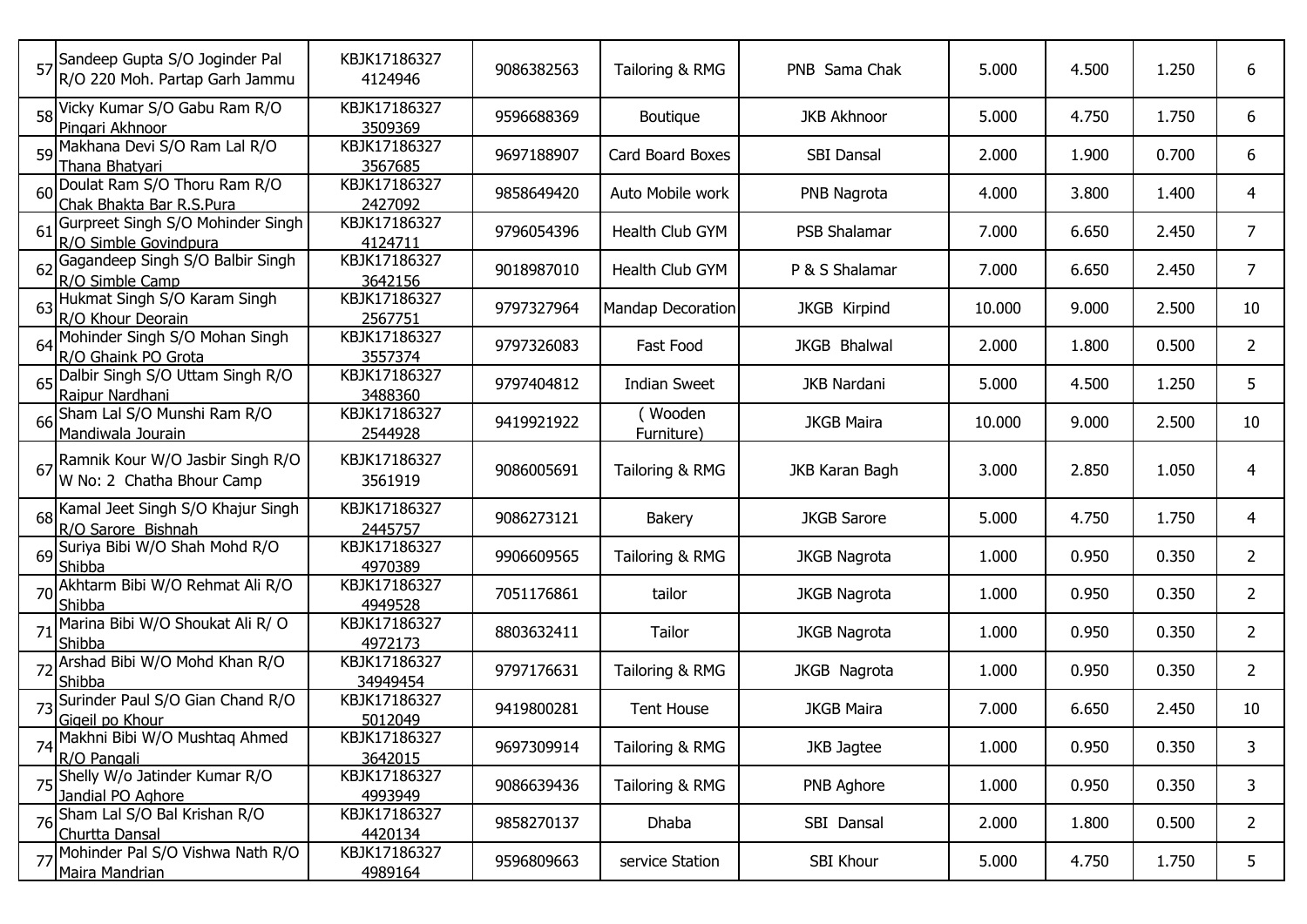|    | 78 Rakesh Kumar S/o Darshan Lal R/o                                  | KBJK17186327                   | 7006891944 | mobile repair                              | CBI R.S.Pura         | 1.000  | 0.950  | 0.350 | 3              |
|----|----------------------------------------------------------------------|--------------------------------|------------|--------------------------------------------|----------------------|--------|--------|-------|----------------|
|    | H no:79 w.no.6 R.S.pura                                              | 4987275                        |            |                                            |                      |        |        |       |                |
|    | 79 Gurdeep Singh S/o Maan Singh R/o<br>chak nanak                    | KBJK17186327<br>4949941        | 8803302449 | <b>Cement Tiles</b>                        | PNB Arnia            | 25.000 | 23.750 | 8.750 | 25             |
| 80 | Neelam Kumari D/O Sat Pa R/O<br>Agra Chak R.S.Pura                   | KBJK17186327<br>4987185        | 9070438020 | tailoring                                  | CBI R.S.Pura         | 1.000  | 0.950  | 0.350 | 3              |
| 81 | Rohit Singh S/O Trannter Sin gh<br>R/O Sagoon PO Suriansar           | KBJK17186327<br>3503566        | 9797506366 | <b>Tent House</b>                          | <b>JKGB Surinsar</b> | 5.000  | 4.750  | 1.750 | 7              |
|    | 82 Sachin Verma S/O Subash Chander<br>R/O Misriwala                  | KBJK17186327<br>4128114        | 9622102355 | Gold & Silver<br>smithy                    | <b>JKB Misriwal</b>  | 5.000  | 4.500  | 1.250 | 5              |
|    | 83 Rahul Sharma S/O Jaswant Sharma<br>R/O Kalu Chak opp Bharat Grand | KBJK17186327<br>3592078        | 9419186270 | <b>Motor Winding</b>                       | <b>JKGB Satwari</b>  | 10.000 | 9.000  | 2.500 | 10             |
|    | 84 Manzoor Ahmad S/O Faroz Ahmad<br>R/o Morinabad Bathindi           | KBJK17186327<br>3645979        | 9697321294 | Carpentry                                  | <b>JKB Bathanti</b>  | 5.000  | 4.750  | 1.750 | 5              |
|    | Sureya Bibi W/O Gani Mohd R/O<br>Shibba                              | KBJK17186327<br>3588322        | 9858779586 | <b>Beauty Parlour</b>                      | <b>JKGB Nagrota</b>  | 1.000  | 0.950  | 0.350 | $\overline{2}$ |
|    | Ganesh Dutt S/O Sansar Chnd R/O<br>Aghore Ghari Block Mathwar        | KBJK17186327<br>4128593        | 9797594884 | <b>Steel Fabrication</b>                   | <b>JKGB Bhalwal</b>  | 10.000 | 9.500  | 3.500 | 10             |
| 87 | Vipan Gupta S/O Prem Gupta R/O<br>Sama Check                         | KBJK17186327<br>3646645        | 8713015163 | Photography                                | <b>JKGB Kalynpur</b> | 4.000  | 3.600  | 1.000 | 4              |
|    | 88 Ashwani Kumar S/O Munshi Ram<br>R/O Pargalta PO Bajlta            | KBJK17186327<br>3511037        | 9419221348 | Boutique                                   | JKB Tootan di Khoi   | 3.500  | 3.325  | 1.225 | 6              |
|    | 89 Jatinder Sharma S/O Jagat Ram<br>R/O W No: 8 Arnia                | KBJK17186327<br>3605724        | 9419199167 | Motor Winding                              | JKB Arnia            | 5.000  | 4.750  | 1.750 | 5              |
|    | 90 Tilak Raj S/O Gul Dev Raj R/O<br>Kothey Malley PO Allah           | KBJK17186327<br>593206         | 7051319007 | Photography                                | JKGB Arnia           | 5.000  | 4.750  | 1.750 | 6              |
| 91 | Razia Bibi W/O Mohd Zubed R/O<br>Shibba                              | KBJK17186327<br>3616864        | 9622032536 | Tailoring & RMG                            | SBI Nagrota          | 1.000  | 0.950  | 0.350 | $\overline{2}$ |
|    | 92 Meenakshi W/O Sunit Singh R/O<br>Chak Jaralan Kanhal              | KBJK17186327<br>3564255        | 9419212534 | <b>Beauty Parlour</b>                      | <b>JKB Bishnah</b>   | 5.000  | 4.750  | 1.750 | 5              |
| 93 | Ashok Kumar S/O Inder Ram R/O<br>528 Mazdoor Basti Resham Garh       | KBJK17186327<br>4121125        | 9070253940 | <b>Fabrication Cooler</b><br><b>Bodies</b> | JKB Udheywala        | 10.000 | 9.500  | 3.500 | 10             |
|    | 94 Sham Lal S/O Sardha Ram R/O<br>Rahya Bagla Gurha Salathian        | KBJK17186327<br>2706518        | 9419229077 | Potter                                     | <b>JKGB Rehal</b>    | 2.000  | 1.900  | 0.700 | $\overline{2}$ |
|    | 95 Pardeep Kumar S/O Tilak Raj R/O<br><u>Langrial Rangpur Mulana</u> | KBJK17186327<br><u>3481966</u> | 9419553468 | Dhaba                                      | JKGB Badyal Bharmana | 4.000  | 3.800  | 1.400 | 4              |
|    | 96 Sanjay Kumar S/O Thoru Ram R/O<br>Dhok Jagir Akhnoor              | KBJK17186327<br>2573073        | 9419303841 | <b>Indian Sweet</b>                        | <b>JKB Akhnoor</b>   | 4.000  | 3.800  | 1.400 | 4              |
|    | 97 Anil Kumar S/O Govind Ram R/O<br>Ambaran, Akhnoor                 | KBJK17186327<br>2193115        | 7051225601 | Readymade<br>Garment                       | <b>JKGB Akhnoor</b>  | 10.000 | 9.000  | 2.500 | 10             |
|    | 98 Deepak Sharma S/O Mohan Lal R/O<br>W No: 3 Arnia                  | KBJK17186327<br>3592858        | 9596977908 | Mandaap<br><b>Decoration</b>               | <b>JKB Arnia</b>     | 7.000  | 6.650  | 2.450 | $\overline{7}$ |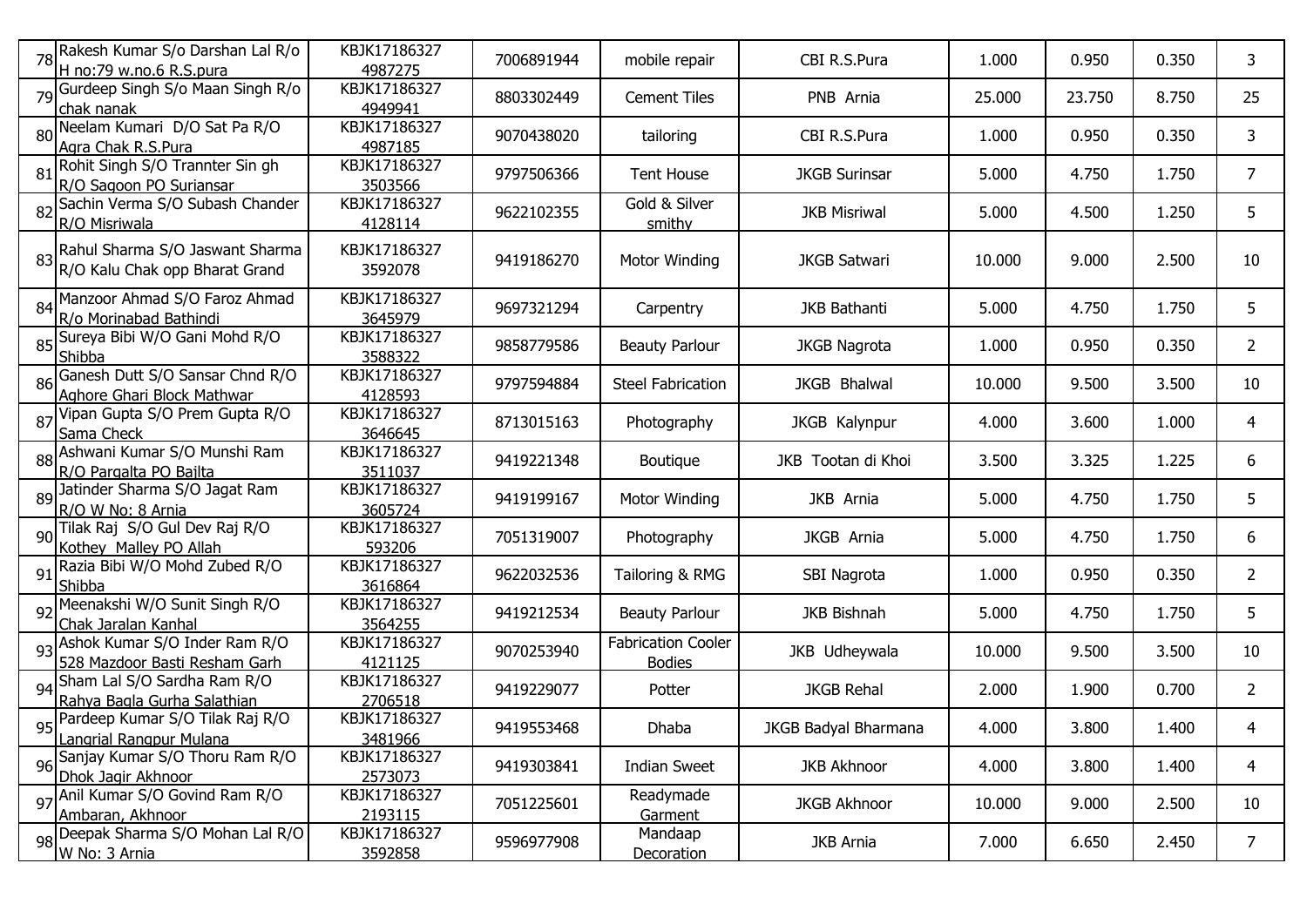|     | 99 Laxmi Devi W/o oardeep singh R/o<br>Dehi check Bhadhore        | KBJK17186327<br>5003089 | 9469679575 | <b>Beauty Parlour</b>  | <b>JKB Ghoe Mansan</b>   | 5.000   | 4.750   | 1.750   |                          |
|-----|-------------------------------------------------------------------|-------------------------|------------|------------------------|--------------------------|---------|---------|---------|--------------------------|
|     | 100 Jagir Singh S/O Karnail Singh R/O<br>Khana Chak Panjore       | KBJK17186327<br>3530778 | 9419643040 | Auto service sentre    | <b>JKGB Kalyanpur</b>    | 5.000   | 4.750   | 1.750   |                          |
| 101 | Mushtaq Ahmad S/O Karamat Ali<br>R/O Shibba Nagrota               | KBJK17186327<br>4424040 | 9858987645 | <b>Blacksmity</b>      | JKB Jagtee               | 1.000   | 0.950   | 0.350   |                          |
|     | 102 Parveen Kumar S/O Om Parkash<br>R/O H No: 75 H.No: 2 Arnia    | KBJK17186327<br>3605583 | 9469237383 | Masonory               | <b>JKB Arnia</b>         | 5.000   | 4.750   | 1.750   |                          |
|     | 103 Anu Radha D/O Mohan Lal R/O<br>W.No: 4 Govindpura Old Satwari | KBJK17186327<br>2664932 | 9797606142 | Tailoring & RMG        | <b>JKGB Chatha</b>       | 1.000   | 0.950   | 0.350   |                          |
|     | 104 Mohd Ramzan S/O Ishaq Mohd R/O<br>Jakhori Majeed Rangoora     | KBJK17186327<br>4420569 | 9622387746 | <b>Tent House</b>      | <b>JKB Sidhra</b>        | 7.000   | 6.650   | 2.450   | 8                        |
|     | 105 Saleem Mohd S/O Chattu R/O<br>l Jandrah                       | KBJK17186327<br>3481758 | 9858600855 | Atta Chakki            | JKGB Jandrah             | 7.000   | 6.650   | 2.450   |                          |
|     | 106 Amarjeet Kaur W/O Kulbir Singh<br>R/O W.No: 2 Bhour Camp      | KBJK17186327<br>4129815 | 9419148282 | Tailoring & RMG        | JKB Karan Bagh           | 5.000   | 4.500   | 1.750   | 6                        |
|     | 107 Mamta Rani W/o Sunil Kumar R/o<br>Langrial                    |                         |            | Boutique               | <b>JKG Baspur</b>        | 2.000   | 1.900   | 0.700   | $\overline{\phantom{a}}$ |
|     | 108 S Taranjeet Singh S/o Prem Singh<br>R/o Ganda                 |                         |            | wooden<br>furniture    | P&S Simble               | 20.000  | 19.000  | 7.000   | 15                       |
|     | 109 Raman Kumar s/o Rattan Lal r/o<br>Akalpur                     |                         |            | Rp. of Motor<br>Cycles | <b>JKG</b><br>Sangrampur | 3.000   | 2.850   | 1.050   | 3                        |
|     | Total:-                                                           |                         |            |                        | Total                    | 570.500 | 533.125 | 182.475 | 624                      |

List of cases settled during the year 2017-18 in respect of KVIB Kathua under PMEGP.

|    | Sr. Name of the beneficiary with<br>No laddress             | Application I.D.         | Contact No. | Scheme                         | Name of the financing bank      | <b>Project Cost</b> | <b>Bank Loan</b> | Margin<br>Money<br>(In Lacs) | Emp. |
|----|-------------------------------------------------------------|--------------------------|-------------|--------------------------------|---------------------------------|---------------------|------------------|------------------------------|------|
|    | Gurnam Singh s/o Rangil Singh r/o<br>Sarswati Vihar, Kathua | KBJK16176347-<br>2458932 | 9419207809  | Assembly feeders<br>& drinkers | <b>JKGB Palli More</b>          | 10.000              | 9.500            | 3.500                        | 12   |
|    | Dev Raj s/o Deewan Chand r/o<br>Nagrota Pretha              | KBJK16176347-<br>1606492 | 9622171458  | Furniture work                 | <b>PNB Basholi</b>              | 10.000              | 9.500            | 3.500                        | 12   |
|    | Subash Chander S/o Kesru Ram r/o<br><b>Banore</b>           | KBJK16176347-<br>2405999 | 7298143447  | Furniture work                 | <b>J&amp;K Bank</b><br>Mahanpur | 10,000              | 9.500            | 3.500                        | 12   |
|    | Kewal Kumar s/o Dhani Ram r/o<br>Hatli, Kathua.             | KBJK16176347-<br>1507826 | 7298238400  | Barber                         | <b>JKGB Hatli</b>               | 2.000               | 1.900            | 0.700                        | 4    |
| 5. | Raspreet Kour w/o Sh. Joginder<br>Singh r/o Hardho Muthi    | KBJK16176347-<br>2196499 | 9419574037  | Cement<br><b>Blocking</b>      | Corp Bank<br>Dayalachak         | 24.590              | 23,360           | 8.610                        | 23   |
| 6  | Mukesh Singh s/o Sh. Hardev Singh<br>Ir/o Janglote          | KBJK16176347-<br>2409495 | 9055193432  | Electrical<br>work             | J&K Bank Patel Nagar            | 3.000               | 2.700            | 0.750                        | 6    |
|    | Daleep Kumar S/o Krishan Dass r/o<br>Chack Desa Singh       | KBJK16176347-<br>2192817 | 7006806330  | Bakery<br>Product              | <b>JKGB</b><br>Changran         | 15.000              | 14.250           | 5.250                        | 12   |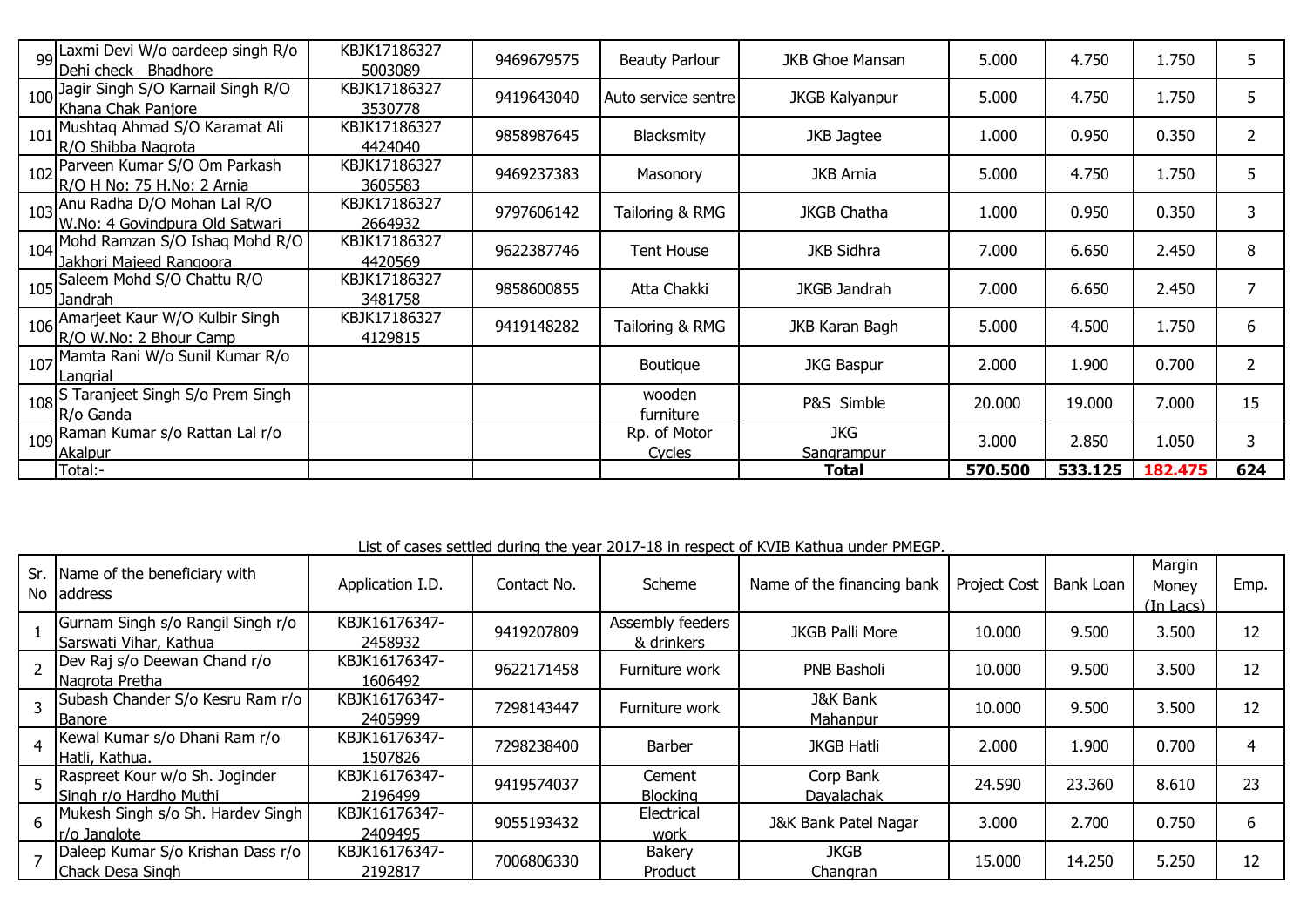| 8  | Anju Bala w/o Rakesh Kumar r/o<br>w.no. 10 Rajbagh, Kathua   | KBJK16176347-<br>2185201 | 9419151287 | Cement<br><b>Blocking</b> | <b>J&amp;K Bank</b><br>Parliwand       | 25.000 | 23.750 | 8.750 | 22             |
|----|--------------------------------------------------------------|--------------------------|------------|---------------------------|----------------------------------------|--------|--------|-------|----------------|
| 9  | Pardeep Sharma s/o Hem Raj r/o<br>Nagrota Pretha             | KBJK16176347-<br>2193745 | 9419274822 | Computer<br>Assembling    | <b>JKGB</b><br><b>Nagrota</b>          | 3.000  | 2.700  | 0.750 | 6              |
| 10 | Banbari Lal s/o Haqiqat Raj r/o<br>Budhi, Kathua             | KBJK16176347-<br>2387583 | 9419228613 | Shuttering                | SBI Budhi                              | 5.000  | 4.500  | 1.250 | $\overline{7}$ |
| 11 | Bhushan Kumar s/o Ashwani Kumar<br>r/o Patyari, Kathua       | KBJK16176347-<br>2255385 | 9622383736 | Electric work             | <b>SBI ADB</b><br>Kathua               | 3.000  | 2.700  | 0.750 | 6              |
| 12 | Ravi Dass S/o Balwant Raj r/o<br>Chack Drab Khan, Kathua     | KBJK16176347-<br>2420379 | 9055378013 | Auto Repair               | JKGB Jakhbar                           | 3.000  | 2.850  | 1.050 | 6              |
| 13 | Shori Lal S/o Pinju Ram R/o Jasyal,<br>Ramkote.              | KBJK16176347-<br>2421807 | 9858178819 | Shuttering                | <b>J&amp;K Bank</b><br>Ramkote         | 5.000  | 4.750  | 1.750 | 6              |
|    | Subash chander S/o Attar chand<br>14   R/o Badala, Kathua    | KBJK16176347-<br>1464666 | 9697592852 | <b>Tent House</b>         | <b>J&amp;K Bank</b><br>Kathua          | 10.000 | 9.500  | 3.500 | 12             |
| 15 | Neena Sharma W/o Sanjay Sharma<br>R/o Billawer,              | KBJK17186347-<br>2706224 | 8803599871 | <b>Beauty Parlour</b>     | <b>J&amp;K Bank</b><br>Billawer        | 3.000  | 2.850  | 1.050 | 6              |
| 16 | Rakesh Singh S/o Karan singh R/o<br>Banhore, Mahanpur.       | KBJK17186347-<br>2641936 | 9858205100 | Furniture work            | <b>J&amp;K Bank</b><br><b>Mahanpur</b> | 11.000 | 9.900  | 2.750 | 14             |
| 17 | Sheela Devi w/o Som Raj r/o<br>Badaia Falal, Kathua.         | KBJK16176347-<br>2260798 | 9469553596 | Shuttering                | <b>JKGB Jakhbar</b>                    | 5.000  | 4.750  | 1.750 | 5              |
| 18 | Vijay Kumar s/o Pritam Chand R/o<br>Godu Falal, Billawer     | KBJK16176347-<br>2452509 | 7098561970 | Mfg of coolers,<br>fans   | <b>JKGB Kathua</b>                     | 5.000  | 4.500  | 1.250 | 12             |
| 19 | Anita Devi W/o Balbir Singh R/o<br>Rathua, Hiranagar.        | KBJK16176347-<br>2460631 | 9419906092 | <b>Tent House</b>         | PNB Sanjimore                          | 10.000 | 9.500  | 3.500 | 12             |
| 20 | Mohd Farooq S/o Basir Ahmed R/o<br>Bani                      | KBJK17186347-<br>3032011 | 9697585315 | Furniture work            | J&K Bank Bani                          | 3.000  | 2.850  | 1.050 | 8              |
| 21 | Ravinder Singh S/o Isher Dass R/o<br>Sari Parnala, Billawer. | KBJK16176347-153703      | 9858683271 | Steel Fab.                | <b>JKGB Parnalla</b>                   | 10.000 | 9.000  | 2.500 | 14             |
| 22 | Shikha Verma D/O Govind Ram R/o<br>Khanwal, Marheen.         | KBJK17186347-<br>2458626 | 9086168369 | Shuttering                | <b>JKGB Haripur</b>                    | 5.000  | 4.750  | 1.750 | 6              |
| 23 | Abid Hussain S/o Lallu R/o Padyari<br>Kathua                 | KBJK17186347-<br>2713798 | 8717073397 | Milk Product              | <b>JKGB Jakhbar</b>                    | 3.000  | 2.850  | 1.050 | 6              |
| 24 | Jatinder Kumar S/o Som Raj R/o<br>Jakhbar, Kathua.           | KBJK16176347-<br>2443538 | 8803779743 | Steel Aluminium           | JKGB Jakhbar                           | 10.000 | 9.500  | 3.500 | 14             |
| 25 | Vijay Kantoria S/o Kunj Lal R/o<br>Kishanpur, Billawer.      | KBJK17186347-<br>2636190 | 9697748250 | Mfg of bags               | J&K Bank<br>Mahanpur                   | 3.000  | 2.850  | 1.050 | 8              |
| 26 | Rakesh Kumar s/o Munshi Ram r/o<br>Banhore Billawer.         | KBJK17186347-<br>2669081 | 8803582400 | Shuttering                | <b>JKGB Parnala</b>                    | 5.000  | 4.750  | 1.750 | 6              |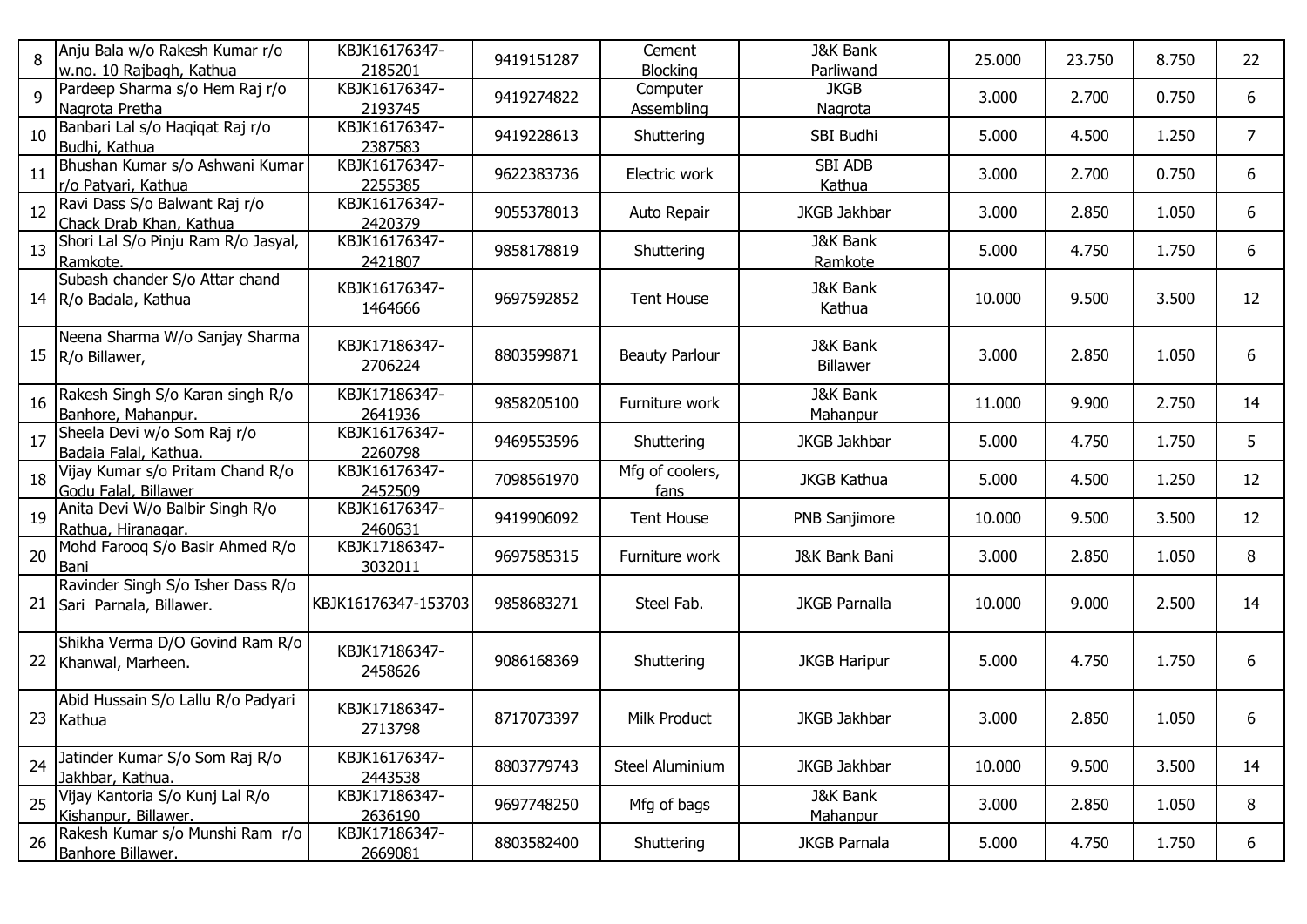| 27 | Kanchan Kumari W/o Vijay Kumar<br>R/o Bigwan, Kathua.          | KBJK17186347-<br>2655379 | 9419245881 | Beauty parlour    | JKGB Jakhbar                            | 3.000  | 2.850  | 1.050 | 6              |
|----|----------------------------------------------------------------|--------------------------|------------|-------------------|-----------------------------------------|--------|--------|-------|----------------|
| 28 | Nilma Rani w/o Mulkh Raj r/o<br>Hamirpur                       | KBJK16176347-<br>2194855 | 9906124067 | <b>Jewellery</b>  | <b>J&amp;K Bank</b><br>Chanrorian       | 12.000 | 11.400 | 4.200 | 12             |
| 29 | Khem Raj S/o Des Raj R/o Muthi<br>Hardu Dunga, Hiranagar       | KBJK16176347-<br>2485147 | 9419247934 | <b>Tent House</b> | <b>J&amp;K Bank</b><br>Kootha more      | 10.000 | 9.500  | 3.500 | 14             |
| 30 | Abdul Jabar S/o Mohd Abdula R/o<br>Bani.                       | KBJK17186347-<br>2552088 | 9906373855 | Photostate        | J&K Bank Bani                           | 4.000  | 3.800  | 1.400 | 5              |
| 31 | Swarn Lata W/o Jaibardhan Singh<br>R/o Kishanpur, Billawer.    | KBJK17186347-<br>2658024 | 9858692232 | <b>Tent House</b> | <b>J&amp;K Bank</b><br><b>Kishanpur</b> | 5.000  | 4.750  | 1.750 | 10             |
| 32 | Mohd Farooq S/o Nazir Ahmed R/o<br>Gatti, Bani                 | KBJK17186347-<br>2574671 | 7298176089 | Furniture work    | J&K Bank Bani                           | 3.250  | 3.080  | 1.140 | 8              |
| 33 | Raj Kumar S/o Waryam Chand<br>Dhangdevpur, Marheen.            | KBJK16176347-<br>2458748 | 9469244455 | Photoframing      | <b>J&amp;K Bank</b><br>Hariachak        | 4.000  | 3.800  | 1.400 | 6              |
| 34 | Ravi Kumar S/o Parma Nand R/o<br>Chak Haria, Marheen.          | KBJK16176347-<br>2460640 | 9469483781 | Steel Fab.        | <b>J&amp;K Bank</b><br>Hariachak        | 3.000  | 2.850  | 1.050 | $\overline{7}$ |
| 35 | Sonia Suri W/o Manoj Kumar R/o<br>Chak Desa Chowadrin, Marheen | KBJK17186347-<br>2632678 | 8492036526 | Tailoring         | <b>J&amp;K Bank</b><br>Marheen          | 4.000  | 3.800  | 1.400 | 5              |
| 36 | Arshad Bano WS/o Mohd Hafiz R/o<br>Bani                        | KBJK17186347-<br>2713162 | 8803232815 | Tailoring         | J&K Bank Bani                           | 1.000  | 0.950  | 0.350 | 3              |
| 37 | Mukesh Sharma S/o Angrej chand<br>R/o Maroli, Kathua.          | KBJK17186347-<br>2634709 | 9796378317 | Bakery product    | <b>J&amp;K Bank</b><br>PC Kathua        | 10.000 | 9.000  | 2.500 | 12             |
| 38 | Jyoti Devi W/o Kirpal Dass R/o Balal<br>Bala, Marheen.         | KBJK17186347-<br>2690894 | 9797462692 | Atta Chakki       | <b>J&amp;K Bank</b><br>Marheen          | 10.000 | 9.500  | 3.500 | 12             |
| 39 | Sushma Devi W/o Tirth Ram R/o<br>Summion, Kathua.              | KBJK17186347-<br>2617962 | 9906235058 | Tailoring         | <b>J&amp;K Bank</b><br>Jakhbar          | 2.000  | 1.900  | 0.700 | 6              |
| 40 | Poonam Kumari W/o Parshotm<br>Kumar R/o Kishanpur Billawer.    | KBJK17186347-<br>2658023 | 8493864748 | Beauty parlour    | <b>J&amp;K Bank</b><br>Kishanpur        | 2.000  | 1.900  | 0.700 | 5              |
| 41 | Mohd Ashraf S/o Mohd Roshan R/o<br>Lowang, Bani.               | KBJK17186347-<br>2580911 | 9858798940 | <b>Tent House</b> | J&K Bank Bani                           | 10.000 | 9.500  | 3.500 | 12             |
| 42 | Santosh Kumari W/o Rakesh Kumar<br>r/o Billawer.               | KBJK17186347-<br>2683481 | 9697680548 | <b>Tent House</b> | <b>J&amp;K Bank</b><br>Billawer         | 10.000 | 9.500  | 3.500 | 12             |
| 43 | Anju Sharma W/o Ashok Kumar<br>R/o W.No: 5 Kathua.             | KBJK17186347-<br>2636163 | 9797638978 | Tailoring         | <b>JKGB Kathua</b>                      | 5.000  | 4.750  | 1.750 | $\overline{7}$ |
| 44 | Surjeet Kumar S/o Hans Raj R/o<br>Naroli Tehsil Nagri          | KBJK17186347-<br>2618197 | 9797337493 | Steel work        | <b>JKGB Kathua</b>                      | 5.000  | 4.500  | 1.250 | $\overline{7}$ |
| 45 | Neeta Devi W/o Sohan Lal R/o<br>Ward No: 8 Kathua.             | KBJK17186347-<br>2690866 | 9070004906 | Tailoring         | JKGB Jakhbar                            | 2.000  | 1.900  | 0.700 | 6              |
| 46 | Mohit Kumar S/o Dev Raj R/o<br>Jakhbar Dambra, Kathua          | KBJK1718647-2622273      | 8716048025 | Furniture         | P&S Kathua                              | 7.500  | 7.125  | 2.630 | 10             |
| 47 | Harsh Mehra S/o Kedar Nath R/o<br>Chan Rorian, Hiranagar.      | KBJK17186347-<br>2635066 | 9796005600 | Milk product      | J&K Bank<br>Chan Rorian                 | 5.000  | 4.750  | 1.750 | 6              |
| 48 | Shanker Dass S/o Sh. Ami chand<br>R/o Bani                     | KBJK17186347-<br>2644817 | 705056591  | Furniture works   | J&K Bank Bani                           | 5.000  | 4.750  | 1.750 | 7 <sup>7</sup> |
|    |                                                                |                          |            |                   |                                         |        |        |       |                |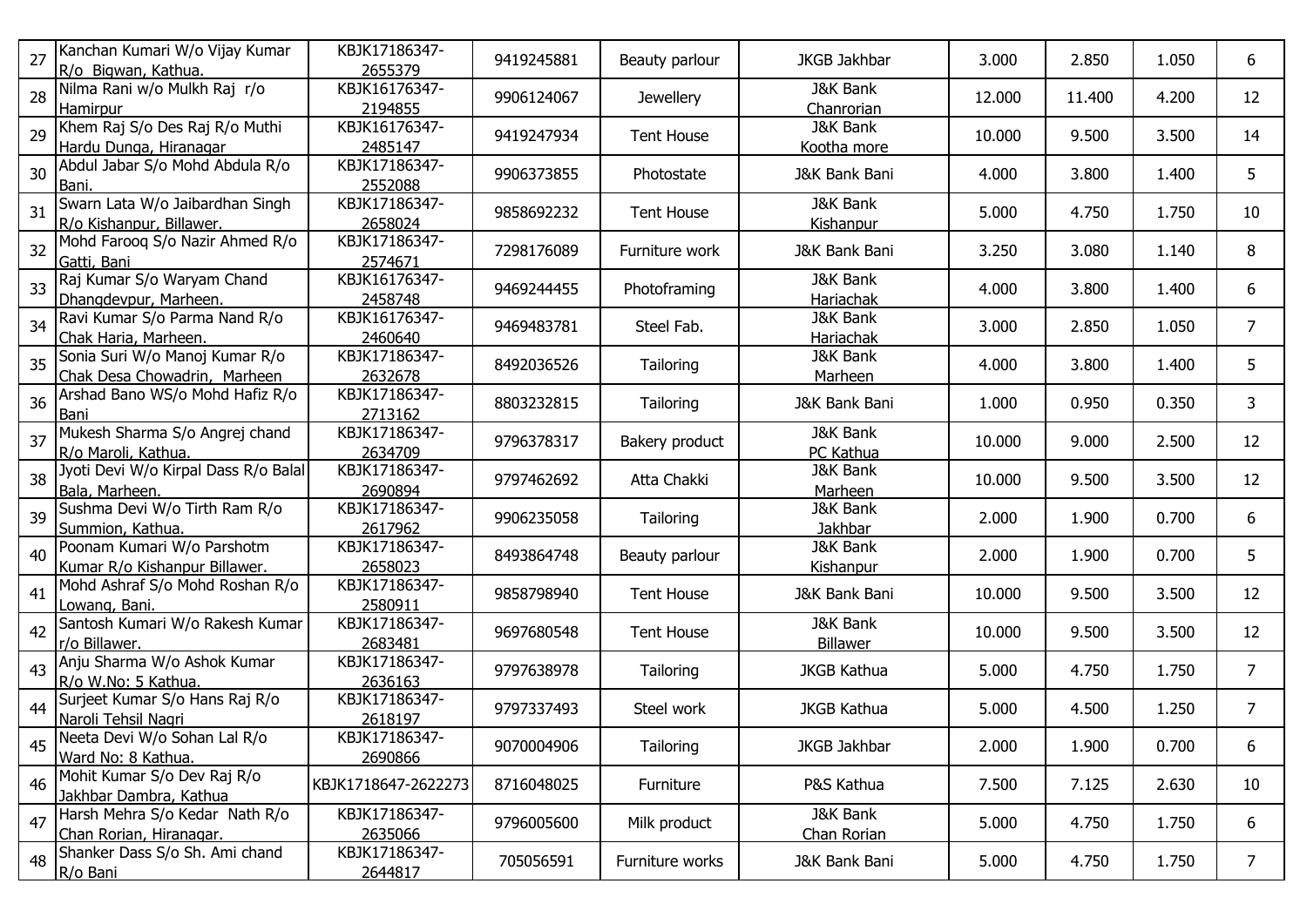| 49 | Anju Bala W/o Sham Lal R/o Bani.                          | KBJK17186347-<br>2712623 | 9596600436 | Tailoring                | J&K Bank Bani                         | 2.000  | 1.900  | 0.700 | 6              |
|----|-----------------------------------------------------------|--------------------------|------------|--------------------------|---------------------------------------|--------|--------|-------|----------------|
| 50 | Mohd Ayub S/o Mohd Sultan R/o<br>W.No: 5 Bani             | KBJK17186347-<br>2549747 | 9596685974 | Shuttring                | J&K Bank Bani                         | 5.000  | 4.750  | 1.750 | 6              |
|    | Surjeet Kumar S/o Thoru Ram R/o<br>51 Padyari, Kathua     | KBJK17186347-<br>2680225 | 9018818816 | Moter cycle<br>Repair    | <b>JKGB Jakhbar</b>                   | 3.000  | 2.850  | 1.050 | 6              |
| 52 | Tara Rani W/o Swarn Dass R/o<br>Chak Chibba, Marheen      | KBJK17186347-<br>4124581 | 9596984388 | Tent house               | <b>J&amp;K Bank</b><br>Hariackah      | 10.000 | 9.500  | 3.500 | 12             |
| 53 | Ajay Kumar S/o Sardhari Lal R/o<br>Chak Drab Khan, Kathua | KBJK1786347-2644806      | 9419683494 | Steel work               | <b>JKGB Jakhbar</b>                   | 5.000  | 4.500  | 1.250 | 8              |
| 54 | Rajni Suri W/o Goverdhan Dass R/o<br>Ward No: 5 Kathua.   | KBJK17186347-<br>2656477 | 8803908797 | Gold smith               | <b>J&amp;K Bank</b><br>Marheen        | 6.000  | 5.700  | 2.100 | 8              |
| 55 | Priya Rani W/o Surinder Kumar R/o<br>Challan, Ramkote.    | KBJK17186347-<br>2683471 | 9419324150 | Shuttering               | <b>J&amp;K Bank</b><br>Ramkote        | 7.000  | 6.650  | 2.450 | 6              |
| 56 | Nassim Bibi W/o Mohd Din R/o<br>Pretha Nagrota, Basohli.  | KBJK16176347-<br>2226547 | 9419291395 | Steel Fab.               | SBI Basohli                           | 15.000 | 14.250 | 5.250 | 13             |
| 57 | Kunti Devi W/o Krishan chand R/o<br>Nanak chak, Kathua    | KBJK17186347-<br>2621513 | 8803575677 | Tailoring                | PNB Kathua                            | 2.000  | 1.900  | 0.700 | 5              |
| 58 | Amit Kumar S/o Krishan chand R/o<br>Mahanpur.             | KBJK17186347-<br>3607007 | 8803476774 | Shuttering               | <b>J&amp;K Bank</b><br>Mahanpur       | 7.000  | 6.300  | 1.750 | 5              |
| 59 | Neelam Kumari W/o Vijay Kumar<br>R/o Banore, Mahanpur     | KBJK17186347-<br>2668582 | 9419225125 | DJ Sound<br>system       | <b>J&amp;K Bank</b><br>Mahanpur       | 10.000 | 9.500  | 3.500 | 6              |
| 60 | Partap Singh S/o Dharm singh R/o<br>Dhansdhar, Ramkote    | KBJK17186347-<br>2658387 | 9797450640 | Atta chakki              | <b>J&amp;K Bank</b><br>Gujroo Nagrota | 4.000  | 3.800  | 1.400 | $\overline{7}$ |
| 61 | Ram Paul S/o Mohinder Paul R/o<br>Basohli.                | KBJK17186347-<br>2706369 | 9646364390 | W.Work                   | PNB Basohli                           | 5.000  | 4.750  | 1.750 | 8              |
| 62 | Jagdish Singh S/o Karnail singh R/o<br>Manjli, Kathua.    | KBJK16176347-<br>2397009 | 9419100241 | Repair Tractor<br>Trolly | <b>JKGB CR</b><br>Kathua              | 10.000 | 9.000  | 2.500 | 12             |
| 63 | Kewal Krishan S/o Ami chand R/o<br>Gatti, Bani.           | KBJK17186347-<br>4950201 | 9107758039 | Cotton/Bed               | J&K Bank<br>Bani                      | 5.000  | 4.750  | 1.750 | 8              |
| 64 | Deepak sharma S/o Tilak Raj R/o<br>Mela, Hiranagar.       | KBJK17186347-<br>3609297 | 9697575639 | <b>Tent House</b>        | <b>JKGB Dayalachak</b>                | 10.000 | 9.000  | 2.500 | 14             |
| 65 | Bimla Devi W/o Gurdash Lal R/o<br>Mandyal Tehsil Marheen. | KBJK17186347-<br>4435032 | 9419247122 | Tent house               | <b>J&amp;K Bank</b><br>Marheen        | 10.000 | 9.500  | 3.500 | 14             |
| 66 | Pankaj Sharma S/o Mohan Lal R/o<br>Dher, Billawer         | KBJK17186347-<br>3625540 | 9858891907 | Steel Feb.               | <b>JKGB Phinter</b>                   | 10.000 | 9.000  | 2.500 | 12             |
| 67 | Farman Ali S/o Mohd Yusuf R/o<br>W.No. 12 Kathua          | KBJK17186347-<br>3032923 | 9797543728 | Milk Product             | <b>JKGB Kathua</b>                    | 3.000  | 2.850  | 1.050 | 5              |
| 68 | Bal Krishan S/o Beli Ram R/o<br>Phinter                   | KBJK17186347-<br>2658021 | 9858603228 | Ice & Ice cream          | <b>JKGB Phinter</b>                   | 7.500  | 6.600  | 2.630 | 10             |
| 69 | Rohit kumar S/o Omkar chand R/o<br>Banore, Mahanpur       | KBJK17186347-<br>4951816 | 9697555503 | Service station          | <b>JKGB Parnala</b>                   | 10.000 | 9.000  | 2.500 | 10             |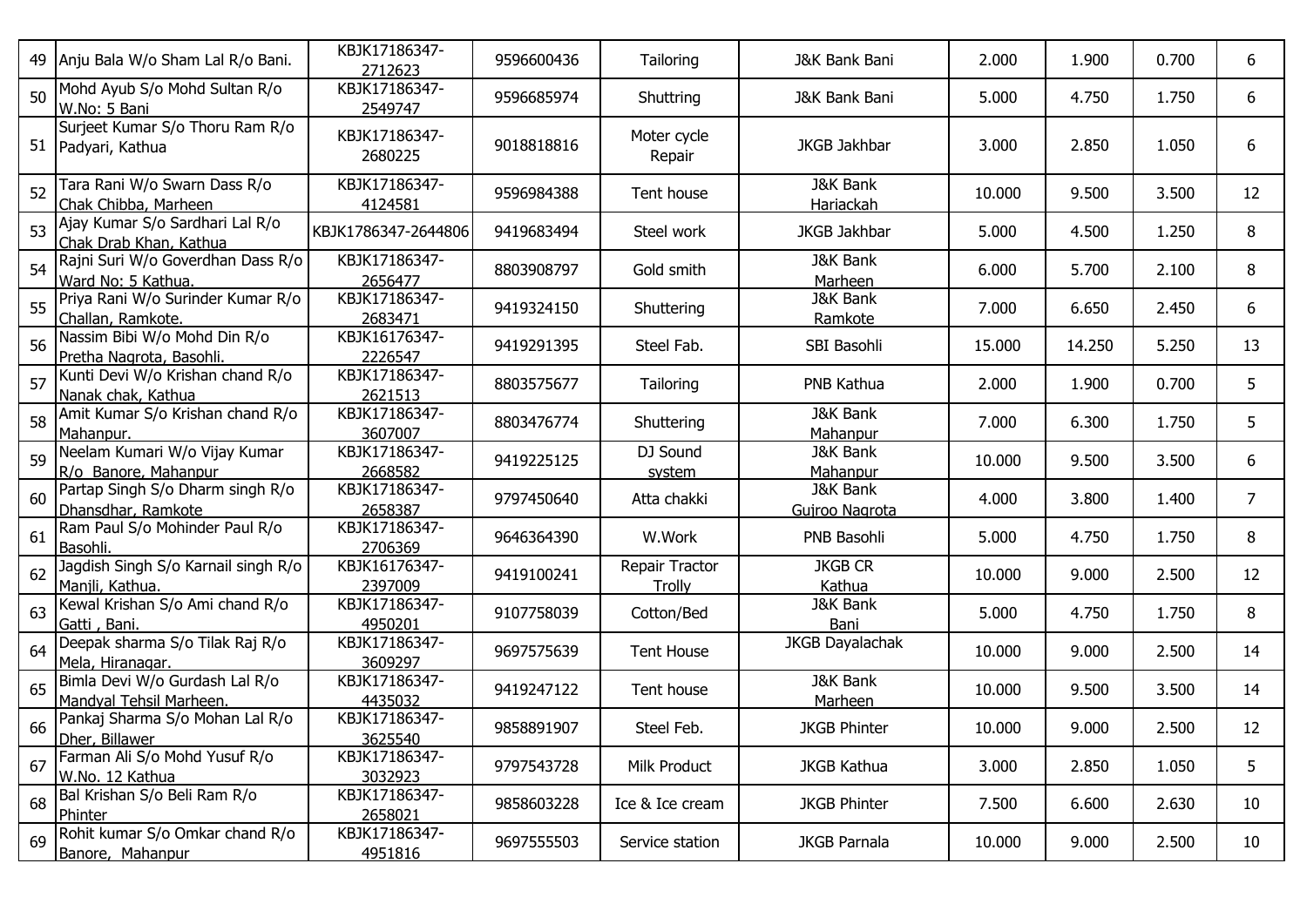| 70 | Kamal Kishore S/o Charan Dass R/o<br>Tardal, Ramkote.        | KBJK16176347-<br>2421413 | 9858255937 | <b>Tent House</b>        | <b>J&amp;K Bank</b><br>Ramkote  | 10.000 | 9.000 | 2.500 | 14             |
|----|--------------------------------------------------------------|--------------------------|------------|--------------------------|---------------------------------|--------|-------|-------|----------------|
| 71 | Vineeta Devi W/o Naresh Kumar<br>R/o Dayala chak, Hiranagar. | KBJK17186347-<br>4542002 | 9419107613 | <b>Tent House</b>        | J&K Bank<br>Dayalachak          | 10.000 | 9.500 | 3.500 | 14             |
| 72 | Amzad Khan S/o Ghulam Mustafa<br>R/o Bani                    | KBJK17186347-<br>4430982 | 9697153194 | photostat                | SBI Bani                        | 4.000  | 3.600 | 1.000 | $\overline{4}$ |
|    | Goldy Kumar S.o Prithvi Paul R/o<br>73 Govindsar, Kathua     | KBJK17186347-<br>4952077 | 9086078072 | furniture work           | <b>JKGB Kathua</b>              | 5.000  | 4.750 | 1.750 | 8              |
|    | Yash Paul Sharma S/o Bhagat Ram<br>74 R/o W.No: 10 Kathua    | KBJK17186347-<br>2534137 | 8716810740 | Electric work            | <b>JKGB Kathua</b>              | 6.000  | 5.400 | 1.500 | 6              |
| 75 | Ram Paul S/o Bishan Dass R/o<br>Khandwal, Marheen            | KBJK17186347-<br>3535015 | 9797675114 | Steel furniture          | JKGB Jakhbar                    | 10.000 | 9.000 | 2.500 | 12             |
| 76 | Jeevan singh S/o Balbir singh R/o<br>Mahanpur                | KBJK17186347-<br>3625438 | 7889483032 | Shuttering               | <b>J&amp;K Bank</b><br>Mahanpur | 5.000  | 4.500 | 1.250 | 5              |
| 77 | Vijay Kumar S/o Dewan chand r/o<br>Uttri, Kathua             | KBJK17186347-<br>3574174 | 9906334841 | Welding work             | <b>JKGB Barwal</b>              | 5.000  | 4.750 | 1.750 | 6              |
| 78 | Manohar Lal S/o Nanak chand R/o<br>W.No: 17 Kathua           | KBJK17186347-<br>4436626 | 9596676771 | Tailoring                | <b>SBI ADB</b><br>Kathua        | 2.000  | 1.900 | 0.700 | 6              |
| 79 | Pawan Kumar S/o Dhain chand R/o<br>Nagri, Kathua             | KBJK16176347-<br>2452484 | 9858059682 | Furniture<br>work        | SBI Hatli Morh                  | 8.000  | 7.600 | 2.800 | 8              |
|    | Ravinder Singh S/o Chain singh R/o<br>80 Malti, Billawer     | KBJK17186347-<br>3586005 | 9858841084 | <b>Tent House</b>        | <b>J&amp;K Bank</b><br>Phinter  | 10.000 | 9.500 | 3.500 | 14             |
| 81 | Ramesh Lal S/o Jeet Lal R/o Chak<br>Chiba, Marheen           | KBJK17186347-<br>4950935 | 9797368320 | Barbar                   | <b>J&amp;K Bank Hariachak</b>   | 2.000  | 1.800 | 0.500 | 3              |
| 82 | Kusam Sharma W/o Rajeev Sharma<br>R/o Mahanpur               | KBJK17186347-<br>3599210 | 9858493070 | Mfg of bags,<br>attachis | <b>JKGB Mahanpur</b>            | 10.000 | 9.500 | 3.500 | 12             |
| 83 | Priya Devi W/o Kamlesh Kumar R/o<br>Chak Drabh Khan, Kathua. | KBJK17186347-<br>5645847 | 8803430384 | shuttring                | JKGB Jakhbar                    | 5.000  | 4.750 | 1.750 | 6              |
| 84 | Shammi Kumar S/o Karam chand<br>R/o Jogian, Nagri.           | KBJK17186346-<br>3613854 | 7889678461 | Motor<br>winding         | J&K Bank Nagri                  | 3.000  | 2.850 | 1.050 | 5              |
| 85 | Monika Verma D/o Anant Ram R/o<br>Khanpur, Marheen.          | KBJK17186347-<br>4434024 | 7298192601 | <b>Beauty</b><br>parlour | PNB Sanji Morh                  | 3.000  | 2.850 | 1.050 | 6              |
| 86 | Ranjana Devi D/o Rakesh singh R/o<br>Karanwara, Basohli.     | KBJK17186347-<br>3540012 | 9018629823 | Tailoring                | SBI Basohli                     | 2.000  | 1.900 | 0.700 | $7^{\circ}$    |
| 87 | Ram Pyari W/o Gopal Dass R/o<br>Bagyal, Kathua               | KBJK17186347-<br>3498203 | 9858289067 | Tailoring                | JKGB Pali Morh                  | 2.000  | 1.900 | 0.700 | 6              |
| 88 | Veer singh S/o Jameet singh R/o<br>Dukht, Hatli              | KBJK1718-<br>2618354     | 9906036220 | welding work             | <b>JKGB Hatli</b>               | 3.000  | 2.850 | 1.050 | 5 <sub>1</sub> |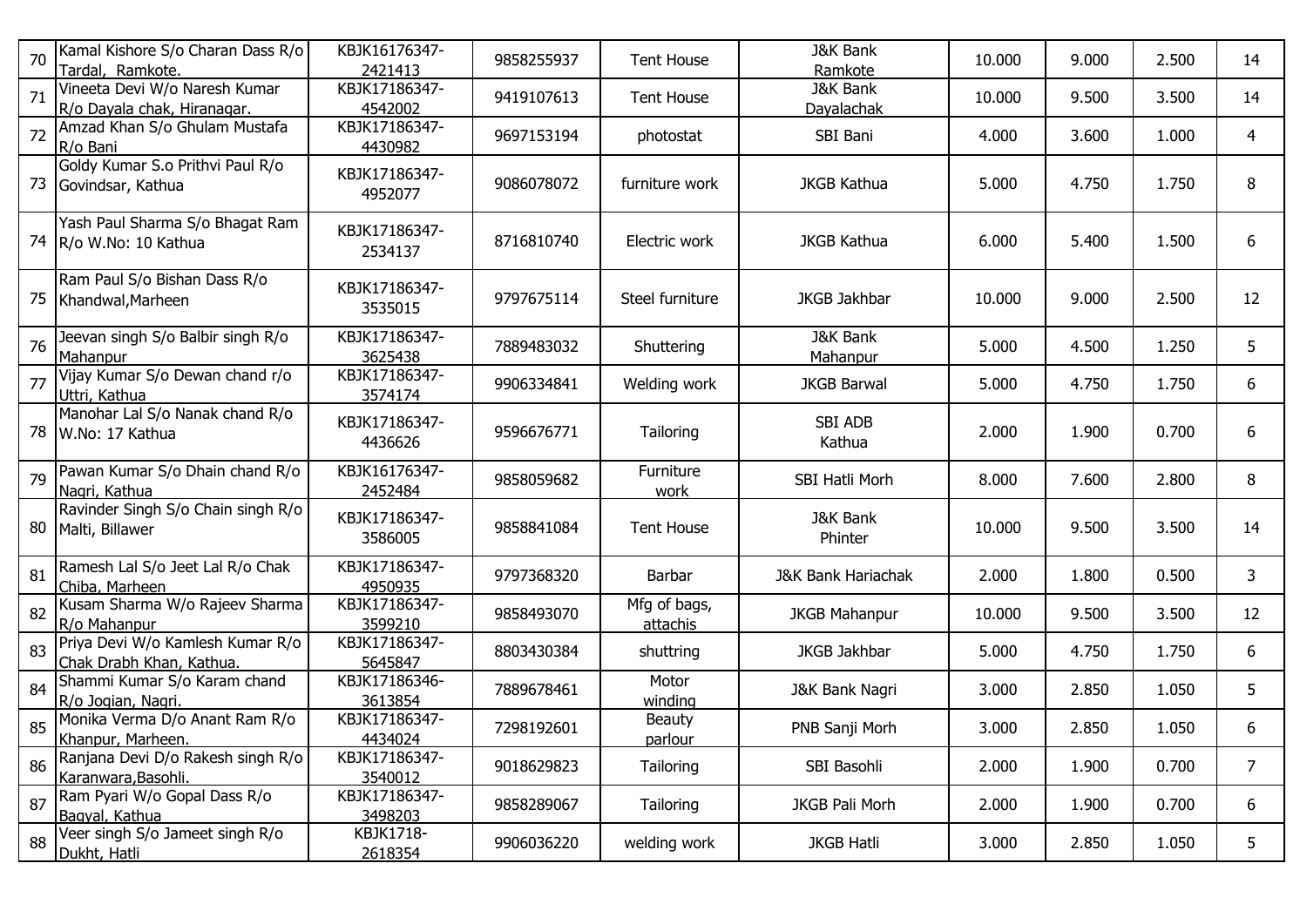| 89           | Neel Kanth R/o<br>lRa<br>ı Kuma<br>S/o<br>Mahanpur<br>Banore, | KBJK17186347-<br>3524102 | 9858264591 | Goldsmith | <b>J&amp;K Bank</b><br>Mahanpur | 9.000   | 8.100       | <b>こつにい</b><br>درے، | 10 |
|--------------|---------------------------------------------------------------|--------------------------|------------|-----------|---------------------------------|---------|-------------|---------------------|----|
| <b>Total</b> |                                                               |                          |            |           |                                 | 584.840 | 547<br>.415 | 189.410             |    |

|     |                                                                 |                            |             |                    | List of cases settled during the year 2017-10 in respect of NVID NISHTWAI united Pindor. |              |                  |                                   |                |
|-----|-----------------------------------------------------------------|----------------------------|-------------|--------------------|------------------------------------------------------------------------------------------|--------------|------------------|-----------------------------------|----------------|
| Sr. | Name of the beneficiary with<br>No address                      | Application I.D.           | Contact No. | Scheme             | Name of the financing bank                                                               | Project Cost | <b>Bank Loan</b> | Margin<br>Money<br>$(In$ Lacs $)$ | Emp.           |
|     | Abid Hussain S/O Saidullah Sheikh<br>R/O Bandrina               | KBJK16176341---<br>1597131 | 8803536490  | Composite mill     | <b>JKB Kuleed</b>                                                                        | 5.000        | 4.750            | 1.750                             | 3              |
|     | Raj kumar S/O Sulla Ram R/O Bera<br><b>Bhata</b>                | 1580314                    | 9419154866  | Shuttering         | <b>JKBKuleed</b>                                                                         | 10.000       | 9.500            | 3.500                             | 6              |
|     | Ramesh Kumar S/O Krishan Lal R/o<br>Tagood                      | 1595086                    | 8492959538  | <b>Dhaba</b>       | <b>JKB Kuleed Kishtwar</b>                                                               | 3.000        | 2.700            | 0.750                             | $\overline{2}$ |
|     | Farooq Ahmed S/O Ab Rehman R/O<br>Jawalpur                      | 1580710                    | 9906244572  | Composit mill      | <b>JKB Bunjwah</b>                                                                       | 5.000        | 4.750            | 1.750                             | 3              |
|     | Shahnawaz AhmedS/O Gh Nabi R/O<br><b>Bun Astankishtwar</b>      | $-2553150$                 | 9797450186  | Grill & Gates      | SBI Kishtwar                                                                             | 25.000       | 23.750           | 8.750                             | 25             |
|     | Sheikh Mehboob Iqbal S/O Mohd<br>Iqbal R/O Bhadran palmar       | $-2594621$                 | 9596617315  | <b>Tyre Raping</b> | <b>JKB Pulmar</b>                                                                        | 2.000        | 1.900            | 0.700                             | $\overline{2}$ |
|     | Arun kumar S/O Ashok kumar R/o<br>Daepath Mugal Maidan          | 2661661                    | 7298973597  | Rep of Mobile      | <b>JKB Mugal Maidan</b>                                                                  | 7.000        | 6.650            | 2.450                             | $\overline{7}$ |
|     | 8Shugufta Begum W/O Firdous<br>Ahmed Mir R/O Link Road kishtwar | $-1591884$                 | 990637665   | Shuttering         | SBI Kishtwar                                                                             | 10.000       | 9.500            | 3.500                             | 10             |
|     | 9 Kuldeep Singh S / O Ashok Kumar<br>R/O Murna Anjol            | $-2642513$                 | 9906019658  | Grill & Gates      | <b>JKB Kishtwar</b>                                                                      | 12.000       | 11.400           | 4.200                             | 12             |
|     | Shagufta Begum W/O Mohd Asger<br>R/O Sangrambhat                | $-2643194$                 | 9419898194  | Tailoring / RMG    | JKB Dul hasti                                                                            | 5.000        | 4.750            | 1.750                             | 5              |
|     | Asif Masood S/O Gh Nabi Dar R/O<br>Near Filter Plant Kishtwar   | $-2668760$                 | 9906048766  | Fast food          | <b>JKB DHP kishtwar</b>                                                                  | 10.000       | 9.500            | 3.500                             | 10             |
|     | Asmat Ara D/O Nazir Ahmed R/O<br>Sangrambhatta                  | 2598113                    | 9018226428  | Tailoring          | <b>JKB Dulhasti</b>                                                                      | 5.000        | 4.750            | 1.750                             | 5              |
|     | 13 Ujla Devi W/O Kewal Krishan R/O<br>Kunja Trigam              | $-2136703$                 | 9622199184  | Tailoring          | <b>JKB Sarthal</b>                                                                       | 3.000        | 2.850            | 1.050                             | 3              |
|     | Sanjay Kumar S/O Rashan Lal R/O<br>Bemar Nag Kishtwar           | -2597804                   | 9797636615  | Shuttering         | <b>JKB Hidyal</b>                                                                        | 10.000       | 9.500            | 3.500                             | 10             |
|     | 15 Kashmir Singh S/O Brij Lal R/o<br>Kewa Bunjwah               | 2639195                    | 9858222675  | <b>Dhaba</b>       | <b>JKB Bunjwah</b>                                                                       | 4.000        | 3.800            | 1.400                             | 4              |
| 16  | Gh Rasool S/O Mohammad Hajem<br>R/O Kuchal A/P Melipeth         | 2558957                    | 9858605071  | Composite Mill     | <b>SBI Kishtwar</b>                                                                      | 5.000        | 4.750            | 1.750                             | 5              |

List of cases settled during the year 2017-18 in respect of KVIB Kishtwar under PMEGP.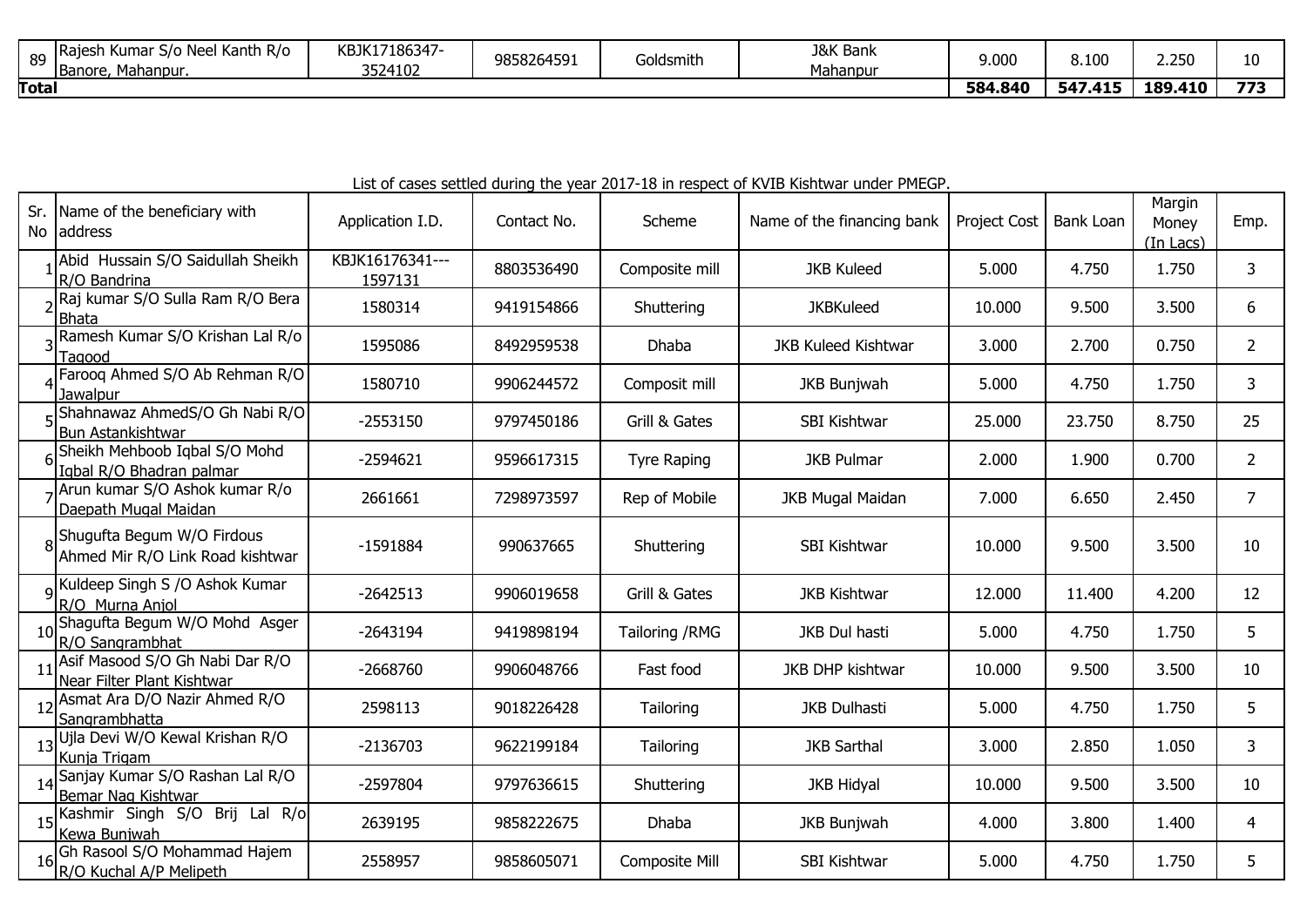|    | Tirath Ram S/O Hari Saran R/O<br>Bahroti Drabshalla             | 2639057    | 9797470473  | Shuttering                   | <b>JKB Drabshalla</b>    | 10.000 | 9.500 | 3.500 | 10             |
|----|-----------------------------------------------------------------|------------|-------------|------------------------------|--------------------------|--------|-------|-------|----------------|
|    | 18 Ghulam Abass Malik S/O Shamasu<br>Din Malik R/O Trigam       | 2638277    | 8717033659  | Auto mobile                  | <b>JKB Main Kishtwar</b> | 10.000 | 9.500 | 3.500 | 10             |
|    | 19 Vijay Kumar S/O Chuni Lal R/O<br><b>Galhar Bhata</b>         | 1593951    | 9622329250  | Carpenter                    | <b>JKB Nagsani</b>       | 3.000  | 2.850 | 1.050 | 3              |
|    | 20 Satish Kumar S/O Sulla Ram R/O<br>Bera Bhatta kishtwar       | $-2595578$ | 9622098348  | <b>Tent House</b>            | <b>JKB Kuleed</b>        | 10.000 | 9.500 | 3.500 | 10             |
|    | 21 Suram Chand S/O Bishroop Chand<br>R/O Baroti                 | $-2639045$ | 9797470473  | Dhaba                        | <b>JKB Sarthal</b>       | 3.000  | 2.850 | 1.050 | 3              |
|    | 22 Fehimada Begum W/O Shafqat<br>Hussain R/O W.NO 5 Kishtwar    | $-2664671$ | 9906025830  | Shattering                   | JKB DHP Kht              | 10.000 | 9.500 | 3.500 | 10             |
|    | Tariq Ahmed Shah S/O Gh Mohd<br>R/O Inshan Marwah               | 2651611    | 7051574910  | Wall net processing          | <b>JKB Wadwan</b>        | 5.000  | 4.750 | 1.750 | 5              |
| 24 | Usman Ali S/O Mohd Shaban R/O<br>Muchhiter Mugal MAIDAN         | 4947892    | 8492009443  | Computer work                | <b>JKB Mugal Maidan</b>  | 2.200  | 2.090 | 0.770 | $\overline{2}$ |
|    | 25 Mohd Yasin Malik S/O Aziz Mohd<br>R/O Chetrhar               | -4132262   | 9906383501  | Furniture                    | <b>JKB Main Kht</b>      | 10.000 | 9.500 | 3.500 | 10             |
|    | 26 Farooq Ahmed S/O Aziz Mohd R/O<br>Gowari dool A/P Kishtwar   | -4950212   | 9797539621  | Furniture                    | JKB Main Kht             | 7.000  | 6.650 | 2.450 | 7              |
|    | 27 Shazia Begum W/O Waseem<br>Akraim R/O Chamoti Drbshalla      | 4437945    | 7298849043  | Shuttering                   | <b>JKB Drabshalla</b>    | 5.000  | 4.750 | 1.750 | 5              |
|    | 28 Rattana Devi W/O Krshan lal R/o<br><b>Balgram Drabshalla</b> | -4952366   | 9607280374  | Tailoring                    | <b>JKB Drashalla</b>     | 3.000  | 2.850 | 1.050 | 3              |
|    | 29 Mohd Younas S/O Mohd Qasim R/O<br>Dool A/P Kishtwar          | 2548502    | 9018566005  | Foost food                   | SBI Kishtwar             | 10.000 | 9.500 | 3.500 | 10             |
|    | 30 Mumtaza Begum W/O Mohd Asgar<br>R/O Mugchatter Sagdi         | 4422726    | 7298004645  | Tailoring                    | <b>JKB Main Kishtwar</b> | 5.000  | 4.750 | 1.750 | 5              |
| 31 | Tanveer Ahmed S/O Gh. Hussain<br>Lone R/O Mulchiter             | 2664704    | 9622238621  | Automobile Work              | <b>JKB Main Kht</b>      | 5.000  | 4.750 | 1.750 | 5              |
| 32 | Saleema Begum W/O Shabir Ahmed<br>R/O Pralood dool              | -4955784   | 9858282105  | Tailoring                    | JKB Main Kht             | 3.000  | 2.850 | 1.050 | 3              |
| 33 | Rouf-ul- Islam S/O Mohd YOUSF<br>R/O                            | $-2648565$ | 9797040869  | <b>Nut Processin</b><br>Wall | <b>JKB Marwah</b>        | 10.000 | 9.500 | 3.500 | 10             |
|    | Yourdu marwah                                                   |            |             |                              |                          |        |       |       |                |
|    | 34 Marid Ali S/O Noor Mai R/O Kewa<br><b>Bunwah</b>             | 3610541    | 8492034613  | Carpenter                    | <b>JKB Bunjwah</b>       | 2.000  | 1.900 | 0.700 | 2              |
|    | 35 Fayyaz Ahmed Mir S/O Mohd Razan<br>R/O Malipath Kishtwar     | 35934353   | 7006889565  | Shuttering                   | JKB Main Kht             | 10.000 | 9.500 | 3.500 | 10             |
|    | 36 Maryama Begum W/O Ab Majeed<br>R/O Kijai padder A/P Kishtwar | 3556933    | 9906217929  | Tailoring                    | JKB Main Kht             | 3.000  | 2.850 | 1.050 | 3              |
|    | 37 Umair Hussain S/O Zakir Hussain<br>R/O Padyarna Nagseni      | 4948520    | 70511299794 | Bakery                       | JKB Nagseni              | 3.000  | 2.850 | 1.050 | 3              |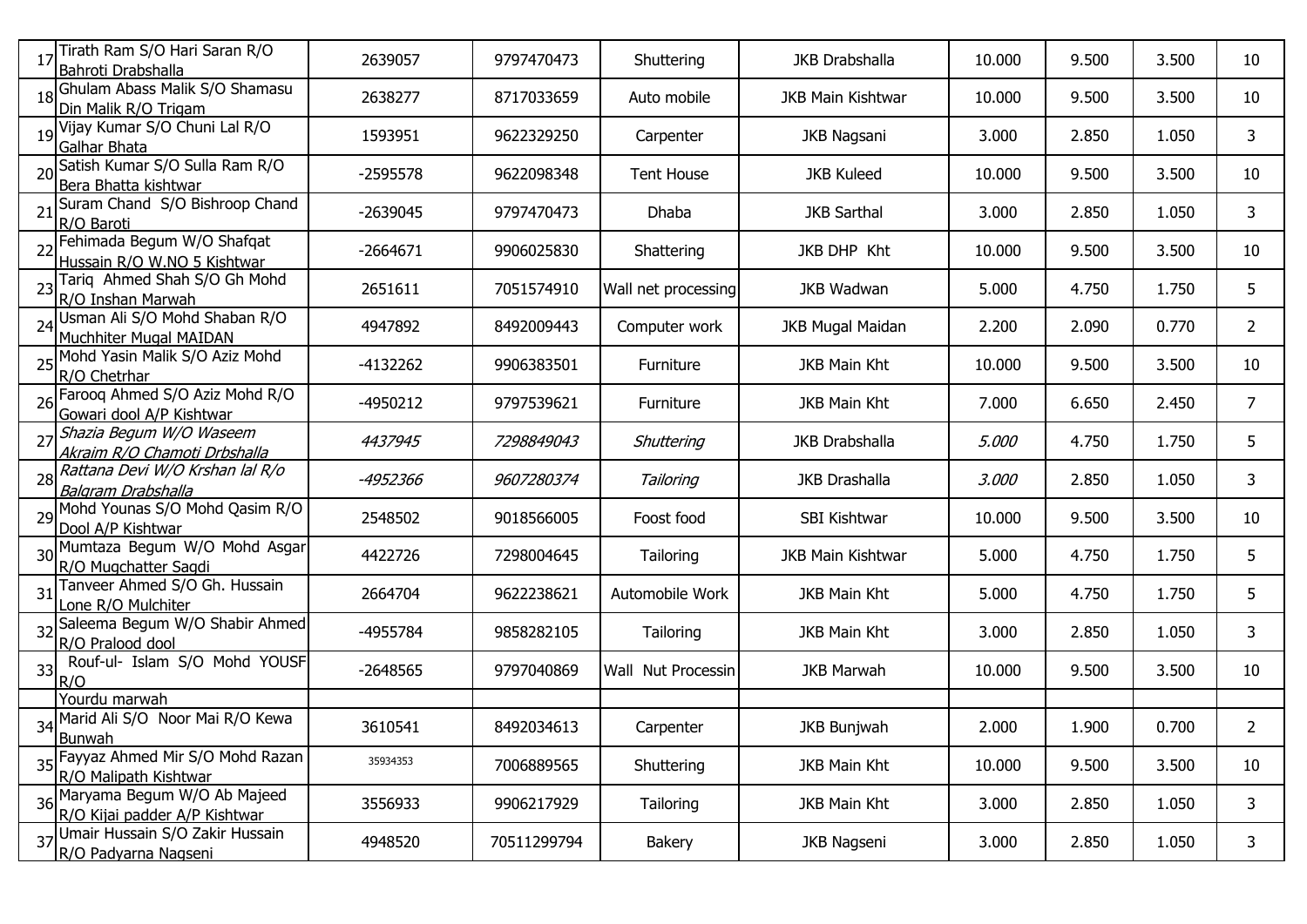| 38 Vijay kumar S/o Gopal Dass R/O<br><b>IPalmar</b>              | $-2595431$ | 7051038558 | Vishno Dhaba       | SBI Kht               | 5.000   | 4.750   | 1.750   |     |
|------------------------------------------------------------------|------------|------------|--------------------|-----------------------|---------|---------|---------|-----|
| 39 Parveen Akhtar D/O Gh Hadir R/O<br>Kishtwar                   | 3573105    | 9622275586 | Tent House         | <b>JKB Kishtwar</b>   | 10.000  | 9.500   | 3.500   | 10  |
| $40$ Fasul Jhan S/O Mohd Shafi R/O<br>Thakrie                    | 2639090    | 9622288159 | <b>Steel Trunk</b> | <b>JKB Dulhasti</b>   | 3.000   | 2.850   | 1.050   | 3   |
| 41 Arif Parveaz S/O Pareez Iqbal R/O<br>ISangram bhata           | $-2668690$ | 9018120147 | Service Stion      | <b>JKB Dulhasti</b>   | 10.000  | 9.500   | 3.500   | 10  |
| 42 Tariq Hussain S/O Mohd Iqbal R/O<br>Pochhal Sangram Bhata     | $-2640942$ | 9697647832 | Bakery             | ----do-----           | 8.00    | 7.600   | 2.800   | 8   |
| 43 Nazia Beum W/O Mehboob Ilahi<br>Tak R/O Shakti Nagar kishtwar | -4420092   | 7051353137 | Boutique/Tailoring | <b>JKB Main Kht</b>   | 5.000   | 4.750   | 1.750   |     |
| 44 Shahina Begum W/O Nazir Ahmed<br>R/O Nagrina                  | 2642627    | 9858843876 | Tailoring          | <b>JKB Dulhasti</b>   | 5.000   | 4.750   | 1.750   |     |
| 45 Usha Devi W/O Satesh Kumar R/O<br>Drabshalla                  | $-4434177$ | 7051294885 | Shuttering         | <b>JKB Drabshalla</b> | 10.000  | 9.500   | 3.500   | 10  |
|                                                                  |            |            |                    | Total                 | 306.200 | 234.690 | 106.870 | 297 |

List of cases settled during the year 2017-18 in respect of KVIB Rajouri under PMEGP.

| Sr. Name of the beneficiary with<br>No address                                           | Application I.D.          | Contact No. | Scheme                 | Name of the financing bank      | <b>Project Cost</b> | Bank Loan | Margin<br>Money<br>(In Lacs) | Emp. |
|------------------------------------------------------------------------------------------|---------------------------|-------------|------------------------|---------------------------------|---------------------|-----------|------------------------------|------|
| Sh. Jatinder Kumar S/O Sh. Jai Lal<br>R/O Vill. Murad Pur Tehsil Rajouri.                | KBJK 16176319-<br>1471748 | 9797526410  | Service Station        | <b>JKB</b> Phallaina            | 10.000              | 9.500     | 3.500                        | 10   |
| Sanjeev Kumar S/O Gurbachan Lal<br>R/O Muradpur Tehsil Rajouri                           | KBJK 16176319-<br>1471769 | 9906363143  | Furniture              | JKB phallaina                   | 25.000              | 22.500    | 6.250                        | 25   |
| <sub>2</sub> Ganesh Pal S/O Parshotam Lal R/O<br>Muradpur Tehsil Rajouri                 | KBJK 16176319-<br>2441171 | 7006169740  | Vehicle<br>Workmshop   | JKB phallaina                   | 10.000              | 9.000     | 2.500                        | 10   |
| 4 Simta Soodan W/O Neeraj Sharma<br>R/O Muradpur Tehsil Rajouri                          | KBJK 17186319-<br>2537128 | 7889815996  | <b>Tailoring</b>       | JKB phallaina                   | 1.000               | 0.900     | 0.350                        |      |
| Smt. Meena Kumari W/o Surinder<br>5 Kumar R/o Vill. Chakkli Tehsil &<br>District Rajouri | KBJK 16176319-<br>2396453 | 706671023   | Welding                | JK BankNew Bus Stand<br>Rajouri | 10.000              | 9.500     | 3.500                        | 10   |
| Shahnaz Chowdhar W/O Mohd<br>6 Aslam R/O Chatyar Kallar Tehsil<br>Raiouri                | KBJK 16176319-<br>2469068 | 9469431786  | Shuttering             | JK BankNew Bus Stand<br>Rajouri | 10.000              | 9.500     | 3.500                        | 10   |
| Nohd Parvaiz S/O Mohd Bashir R/O<br>Dassal Jattan Rajouri                                | KBJK 17186319-<br>2509031 | 9906161703  | Barber                 | JKB.Rajouri Main                | 2.000               | 1.900     | 0.700                        |      |
| 8Shabaz Ahmed S/O Mohd Aslam<br>R/O Leeran Dodaj Tehsil Derhal                           | KBJK 17186319-<br>3514104 | 8492008797  | Auto Service<br>Centre | JKB .Kheora                     | 7.000               | 6.650     | 2.450                        | 7    |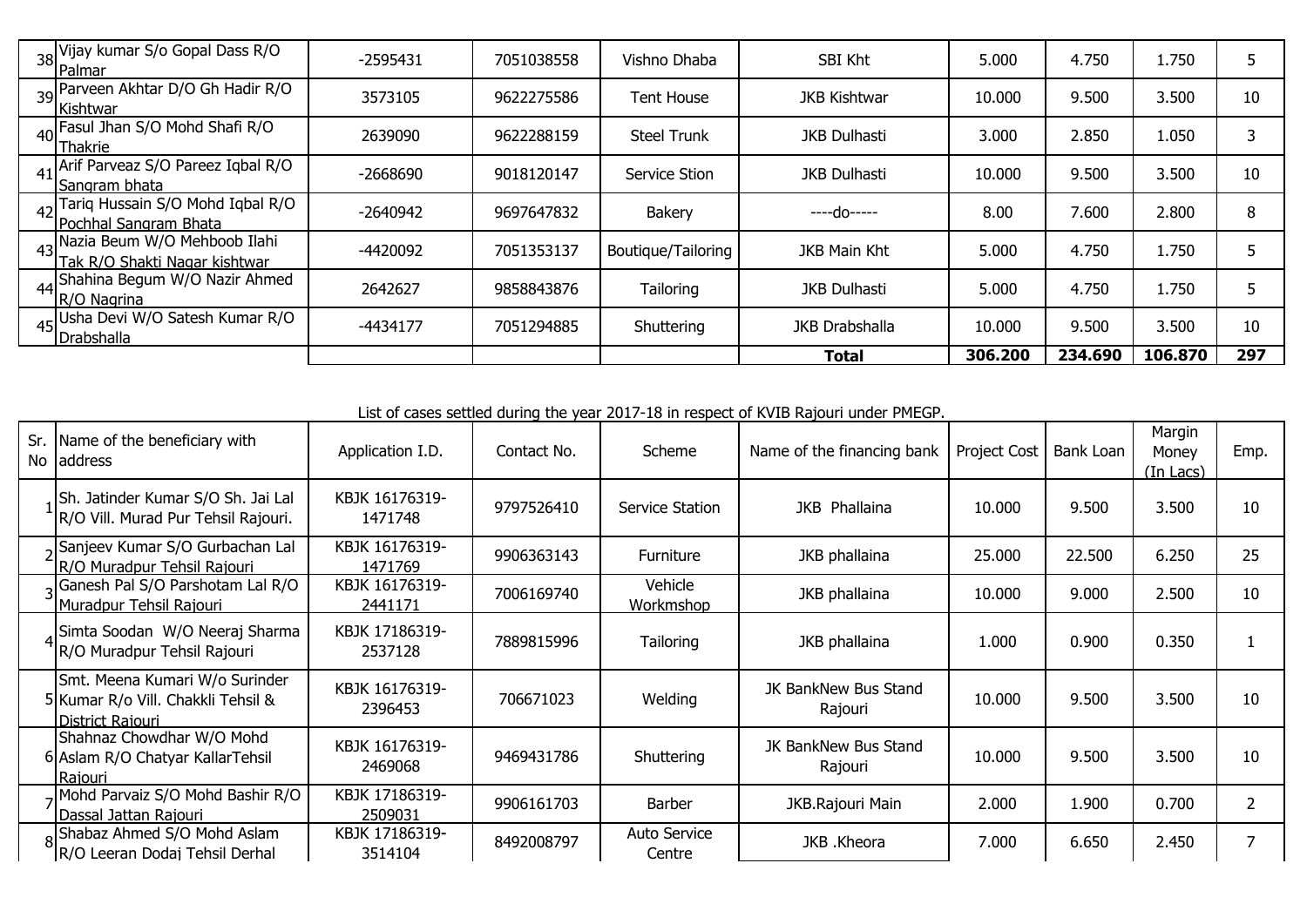| 9  | Nazia Kouser W/o Gulshan Amin<br>R/O Dodasan Bala Teshil<br>Thannamandi                        | KBJK 17186319-<br>2662423  | 7006267134 | <b>Auto Service</b><br>Centre | <b>JKB Kheora</b>    | 10.000 | 9.500  | 3.500 | 10             |
|----|------------------------------------------------------------------------------------------------|----------------------------|------------|-------------------------------|----------------------|--------|--------|-------|----------------|
|    | Gultaz Begam W/O Mohd Azam R/O<br>Dhanoor Gursian Rajouri                                      | KBJK 16176319-<br>2469751  | 9906335005 | Shuttering                    | JKB Br. BGSB         | 10.000 | 9.500  | 3.500 | 10             |
| 11 | Zafar Iqbal S/O Mohd Shafi R/O<br>Dasal Guiran Tehsil Rajouri                                  | KBJK 17186319-<br>3549478  | 9086016873 | Agri. Implements              | JKB Gujjar Mandi     | 5.000  | 4.750  | 1.750 | 5              |
| 12 | Altaf Hussain S/o Wazir Hussain<br>R/O R/O Thuddi Tehsil Rajouri                               | KBJK 16176319-<br>2469079  | 9419876501 | Carpentry                     | JKB Jawahar Nagar    | 25.000 | 23.750 | 8.750 | 24             |
|    | Sh. Mohd Yaqoob S/O Sh. Ghulam<br>13 Hussain R/O Vill. Ndyala Bagala<br>Tehsil Raiouri         | KBJK 16176319-<br>1569120  | 7298108130 | Tailoring                     | JKB Br. Kallar       | 2.000  | 1.900  | 0.700 | $\overline{2}$ |
| 14 | Ram Pal S/O Om Parkash R/O<br>Androlla Teshil Rajouri.                                         | KBJK 16176319-<br>1471745  | 9796264007 | Atta Chakki                   | <b>JKB Kallar</b>    | 5.000  | 4.750  | 1.750 | 5              |
|    | Sh. Ghulam-Mohi Din S/O Sh.<br>15 Safullah R/O Vill Kewal Tehsil Kote<br>Ranka                 | KBJK 16176319-<br>1585725  | 8803135732 | <b>Shuttering Works</b>       | <b>JKB Budhal</b>    | 5.000  | 4.750  | 1.750 | 5              |
|    | 16 Ab.Latief S/O Yousaf R/O Raj Nagar<br>Tehsil Koteranka                                      | KBJK 16176319-<br>1500083  | 9797329598 | Furniture                     | JKB<br><b>Budhal</b> | 5.000  | 4.750  | 1.750 | 5              |
|    | Jan Mohd S/o Shah Mohd R/o Vill.<br>17 Badhal Tehsil Khawas District<br>Rajouri                | KBJK 16176319-<br>2251099  | 9596857226 | <b>Black Smithy</b>           | JKB Koteranka        | 5.000  | 4.750  | 1.750 | 5              |
|    | Khalid Aziz S/o Mohd Shafi R/o Vill.<br>18 Kote Ranka Tehsil Kote Ranka<br>District Raiouri    | KBJK 16176319-<br>2249322  | 959635900  | Welding                       | JKB Koteranka        | 5.000  | 4.750  | 1.750 | 5              |
|    | 19 Fazil-Ur-rehman S/O Ghulam Mohd<br>R/O Jaglano Tehsil Kotranaka                             | KBJK 16176319-<br>2249254  | 8803850318 | Shuttering                    | JKB Koteranka        | 6.000  | 5.700  | 2.100 | 6              |
|    | 20 Fazal Hussain S/O Ghulam Mohd<br>R/O Jaglanoo Tehsil Koteranka                              | KBJK 16176319-<br>2458989  | 9596876255 | <b>Hollow Block</b>           | JKB Koteranka        | 15.000 | 14.250 | 5.250 | 15             |
|    | Smt. Parveen Akhter W/o Mohd<br>21 Sarwar R/o Vill. Thandi Kassi Tehsil<br>& District Rajouri. | KBJK 16176319-<br>2252451  | 9055225090 | Tailoring<br>R.M.G            | JKB Tandwal          | 1.000  | 0.950  | 0.350 | $\mathbf{1}$   |
|    | Sumita Sharma W/O Pawan Sharma<br>22 R/O Near International School Peer<br>Kaniu.              | KBJK 17186319-<br>34822164 | 8492024283 | <b>Tent House</b>             | <b>JKB Tandwal</b>   | 10.000 | 9.500  | 3.500 | 10             |
| 23 | Manoj Kumar S/O Subash Chander<br>R/O Mubarak Pur Teshil Rajouri                               | KBJK 17186319-<br>2500826  | 9622350485 | Auto Mobile                   | <b>JKB Tandwal</b>   | 10.000 | 9.000  | 2.500 | 10             |
|    | 24 Waseem Raj S/O Iftakhar Ahmed<br>R/O Nadian Tehsil Darhal                                   | KBJK 16176319-<br>2396674  | 8803135383 | Shuttering                    | JKB Raki Ban         | 10.000 | 9.500  | 3.500 | 10             |
| 25 | Sh. Mukhtar Ali S/O Makhan Din<br>R/O Vill. Leeran Tehsil Darhal.                              | KBJK 16176319-<br>1548653  | 9596856484 | Shuttering                    | JKB                  | 5.000  | 4.750  | 1.750 | 5              |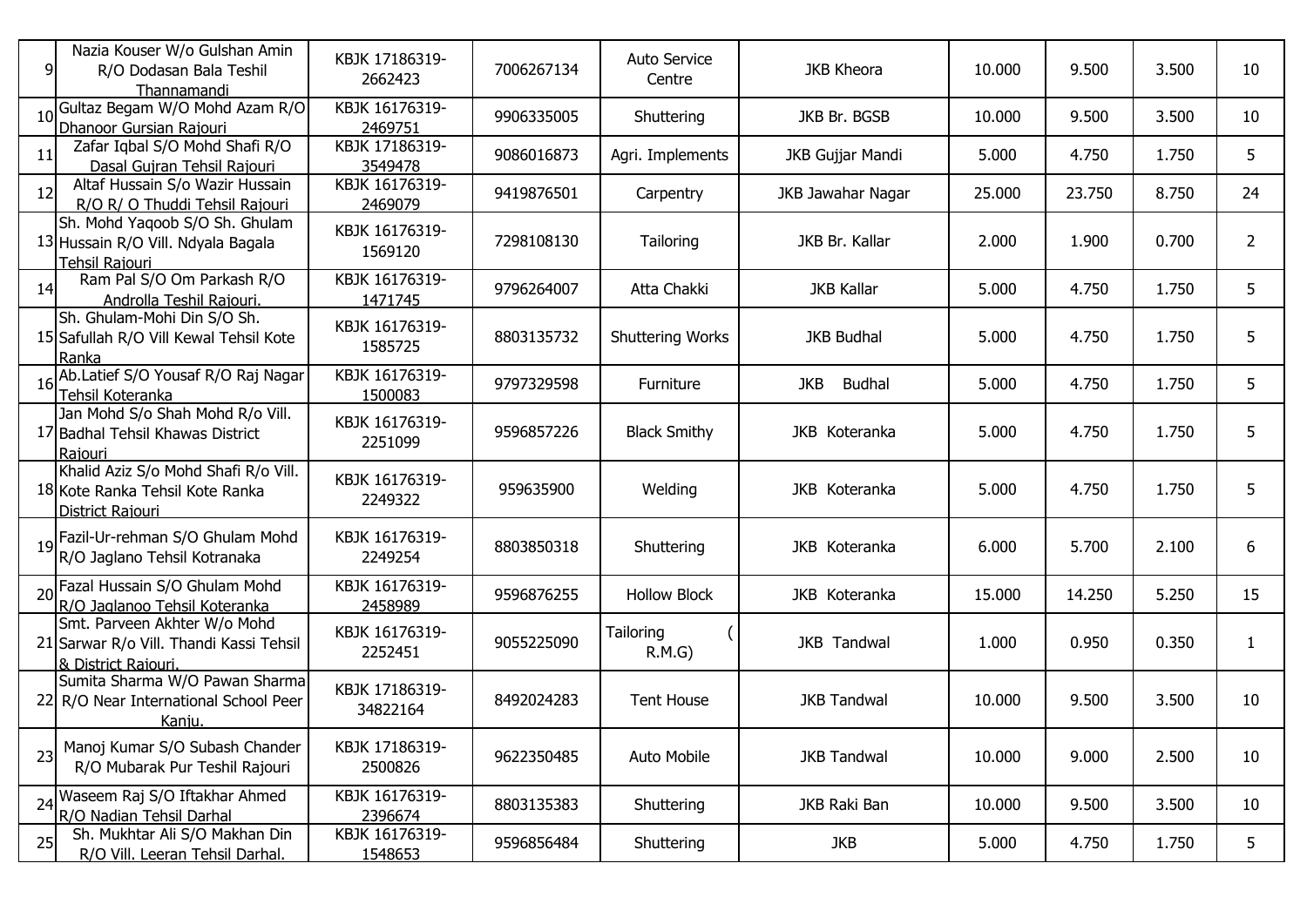| 26 | Shamim Ahmed S/O Mohd Sharief<br>R/O Malhut Tehsil Darhal                                             | KBJK 17186319-<br>3576706 | 7051338195 | Furniture                     | Raki Ban                 | 10.000 | 9.500  | 3.500 | 10 |
|----|-------------------------------------------------------------------------------------------------------|---------------------------|------------|-------------------------------|--------------------------|--------|--------|-------|----|
|    | 27 Girdhari Lal S/O Shiv Ram R/O<br>Marchola Tehsil Sunder Bani.                                      | KBJK 16176319-<br>1543009 | 7051053873 | Trunk Patti                   | <b>JKB Sunder Bani</b>   | 5.000  | 4.500  | 1.250 | 5  |
|    | S. Tarseem Singh S/O S. Prithipaul<br>28 Singh R/O Vill. Thandapani Tehsil<br>Sunder Bani.            | KBJK 16176319-<br>1566084 | 9797446872 | <b>Tent House</b>             | JKB Sunder Bani          | 10.000 | 9.500  | 3.500 | 10 |
|    | 29 Sh. Deepak Raina S/o Sh. Khem Raj<br>R/o Lamberi Tehsil Nowshera                                   | KBJK 16176319-<br>1585632 | 9697065904 | <b>Tea Stall</b>              | JKB Sunderbani           | 5.000  | 4.500  | 1.250 | 5  |
|    | Shakti Kumar S/O Krishna Lal R/O<br>30 Khabbal Lower Bhajwal Tehsil<br>Sunder Bani Distt. Sunder Bani | KBJK 17186319-<br>2526311 | 9419614018 | Shuttering                    | <b>JKB</b><br>Sunderbani | 10.000 | 9.000  | 2.500 | 10 |
|    | 31 Neeraj Khajuria S/O Natar Parkash<br>R/O prat Tehsil Sunder Bani                                   | KBJK 16176319-<br>1585459 | 9469381588 | <b>Steel Fabrication</b>      | JKB<br>Sunderbani        | 25.000 | 22.500 | 6.250 | 25 |
|    | Pankaj Sharma S/O Om Parkash<br>32 R/O Firing Line Bhajwal Tehsil<br>Sunder Bani.                     | KBJK 17186319-<br>2502108 | 8803365943 | Mandap Decoration             | Sunderbani<br>JKB        | 3.000  | 2.700  | 0.750 | 3  |
|    | Pankaj Kumar Raina S/O Suraj<br>33 Parkash Raina R/O Bhajwal Tehsil<br>Sunder Bani.                   | KBJK 16176319-<br>2450249 | 9419169386 | <b>Steel Fabrication</b>      | JKB<br>Sunderbani        | 25.000 | 22.500 | 6.250 | 25 |
|    | Sh. Chander Paul S/O Munshi Ram<br>34 R/O Vill. Ghai Kheri Tehsil<br>Nowshera                         | KBJK 16176319-<br>1581248 | 8803526130 | Shuttering                    | JKB Seri                 | 8.000  | 7.600  | 2.800 | 8  |
| 35 | Rohit Kumar S/O Raj Kumar R/O<br>Dabber Potha Tehsil Nowshera                                         | KBJK 17186319-<br>3609462 | 8803185216 | <b>Mandap Decoration</b>      | <b>JKB</b> Seri          | 10.000 | 9.500  | 3.500 | 10 |
| 36 | Chander Pal S/O Lal Chand R/O<br>Khairi Dharat Tehsil Nowshera                                        | KBJK 17186319-<br>2495996 | 7051849330 | <b>Tent House</b>             | <b>JKB</b> Seri          | 5.000  | 4.750  | 1.750 | 5  |
|    | 37 Raj Dulari W/O Kanheya Lal R/O W.<br>NO.5 Nowshera Tehsil Nowshera.                                | KBJK 16176319-<br>2487249 | 9419512674 | <b>Steel Fabrication</b>      | <b>JKB Nowshera</b>      | 10.000 | 9.500  | 3.500 | 10 |
|    | Sh. Deepak Sharma S/o Sh. Kewal<br>38 Kumar R/o Khabber Tehsil Kala<br>IKote.                         | KBJK 16176319-<br>1594593 | 9797648635 | Repair of Electronic          | JKB Keri Taryath         | 7.000  | 6.650  | 2.450 | 7  |
|    | Sh. Kuldeep Raj S/o Sh. Munshi<br>39 Ram R/o Cheak Mathyani Tehsil<br>Raiouri.                        | KBJK 16176319-<br>1356384 | 9906703626 | Carved & Mfg. of<br>Furniture | JKB Keri Taryath         | 5.000  | 4.500  | 1.250 | 5  |
| 40 | Sh. Raghbir Singh S/O Sh. Baldev<br>Singh R/o Jungrial Tehsil Kala Kote.                              | KBJK 16176319-<br>2217302 | 9697555314 | <b>Sweet Making</b>           | <b>JKB Mughla</b>        | 5.000  | 4.500  | 1.250 | 5  |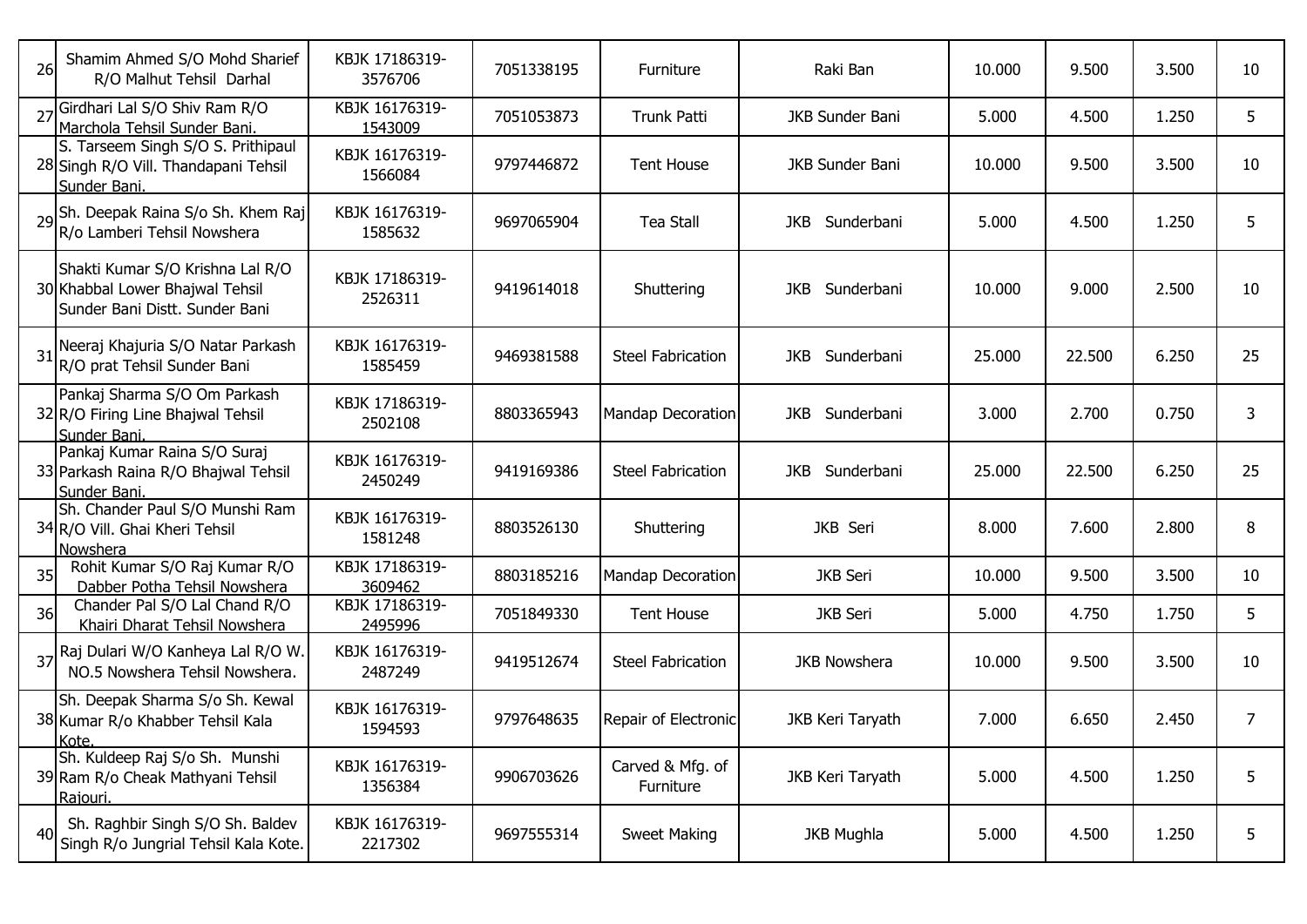|    | 41 Sanjokta Kumari W/O Deep Sharma<br>R/O Jungrial Mughla.                                      | KBJK 16176319-<br>2395862 | 7051283966 | <b>RMG</b>               | <b>JKB Mughla</b>    | 2.000  | 1.900  | 0.700 | $\overline{2}$ |
|----|-------------------------------------------------------------------------------------------------|---------------------------|------------|--------------------------|----------------------|--------|--------|-------|----------------|
| 42 | Dev Raj S/O Haria R/O Treru Tehsil<br>Mughla                                                    | KBJK 16176319-<br>2444953 | 849269793  | Furniture                | <b>JKB Mughla</b>    | 5.000  | 4.750  | 1.750 | 5              |
| 43 | Sakinder Singh S/O Kartar Singh<br>R/O Jungrial Tehsil Taryath                                  | KBJK 17186319-<br>2493184 | 9596622593 | <b>Steel Fabrication</b> | <b>JKB Mughla</b>    | 5.000  | 4.500  | 1.250 | 5              |
| 44 | Ashok Kumar S/O Babu Ram R/O<br>Sair Tehsil Kalakote                                            | KBJK 16176319-<br>2450195 | 9622123191 | <b>Steel Fabrication</b> | <b>JKB Kalakote</b>  | 10.000 | 9.000  | 2.500 | 10             |
|    | 45 Avtar Singh S/O Angrez Singh R/O<br>Kura Tehsil Kalakote.                                    | KBJK 16176319-<br>2205446 | 969798539  | Photostat                | <b>JKB Kalakote</b>  | 5.000  | 4.750  | 1.750 | 5              |
| 46 | Smt.Sarita Sharma W/O Dev<br>Saroop Raina R/O Lamberi Tehsil<br>Nowshera                        | KBJK 17186319-<br>2577691 | 9469074411 | Shuttering               | <b>JKB Lamberi</b>   | 10.000 | 9.500  | 3.500 | 10             |
| 47 | Sh. Nitan Paul S/O Sh. Lokh Nath<br>R/O Vill. Lamberi Tehsil Nowshera                           | KBJK 16176319-<br>1584522 | 9419124511 | Shuttering               | <b>JKB Lamberi</b>   | 10.000 | 9.000  | 2.500 | 10             |
| 48 | Smt. Sheetal Chhibbel W/o Suresh<br>Kumar R/o Vill. Lamberi Tehsil<br>Nowshera District Rajouri | KBJK 16176319-<br>2395233 | 8713077004 | Photo State              | <b>JKB Lamberi</b>   | 5.000  | 4.750  | 1.750 | 5              |
|    | Sh. Parvaiz Iqbal S/O Sh. Mohd<br>49 Sadeeq R/O Vill. Ghambir<br>Brahmana Tehsil Mania Kote.    | KBJK 16176319-<br>1539881 | 7298323467 | Welding                  | <b>JKB Manjakote</b> | 24.980 | 23.731 | 8.743 | 25             |
| 50 | Ab.Rehman S/O Issrail R/O<br>Ghambir Mughlan Tehsil Rajouri.                                    | KBJK 16176319-<br>1271484 | 9596922903 | Shuttering               | <b>JKB Manjakote</b> | 4.000  | 3.800  | 1.400 | 4              |
| 51 | Mushtaq Ahmed S/O Baidoo R/O<br>Ghambir Mughlan Tehsil Rajouri                                  | KBJK 16176319-<br>1274073 | 9797570419 | Welding                  | JKB Manja Kote       | 4.000  | 3.800  | 1.400 | 4              |
| 52 | Tazeem Begum W/O Mohd Naseer<br>R/O Gambir Mughlan Tehsil<br>Mnajakote                          | KBJK 17186319-<br>2513348 | 9697127270 | Tailoring                | <b>JKB Manjakote</b> | 2.000  | 1.900  | 0.700 | $\overline{2}$ |
| 53 | Ulfat Begum W/O Amjid Iqbal R/O<br>Ghambir Mughlan Teshil Manjakote.                            | KBJK 17186319-<br>2543202 | 9858146622 | Tailoring                | <b>JKB Manjakote</b> | 2.000  | 1.900  | 0.700 | $\overline{2}$ |
| 54 | Zulfa Begum W/O Muzaffar Iqbal<br>R/O Ghambir Mughlan Teh<br>Maniakote.                         | KBJK 17186319-<br>2511997 | 7298378112 | Tailoring                | <b>JKB Manjakote</b> | 2.000  | 1.900  | 0.700 | $\overline{2}$ |
| 55 | Rayala Kouser D/O Sarwar Hussain<br>R/O Nehali Tehsil Manjakote                                 | KBJK 17186319-<br>3526923 | 9596853471 | Tailoring                | <b>JKB Manjakote</b> | 2.000  | 1.900  | 0.700 | $\mathbf{Z}$   |
|    | 56 Sh. Vijay Sudan S/O Sh. Bishamber<br>Lal R/o Baljaralan Tehsil Rajouri.                      | KBJK 16176319-<br>3110319 | 7298252396 | Atta Chakki              | <b>JKB Dhangri</b>   | 5.000  | 4.500  | 1.250 | 5              |
| 57 | Kulsoom Begum W/O Shamsheer<br>Hussain R/O Budhoon Tehsil<br>Raiouri.                           | KBJK 16176319-<br>1575695 | 9622009303 | Tile Manufacturing       | <b>JKB Dhangri</b>   | 25.000 | 23.750 | 8.750 | 25             |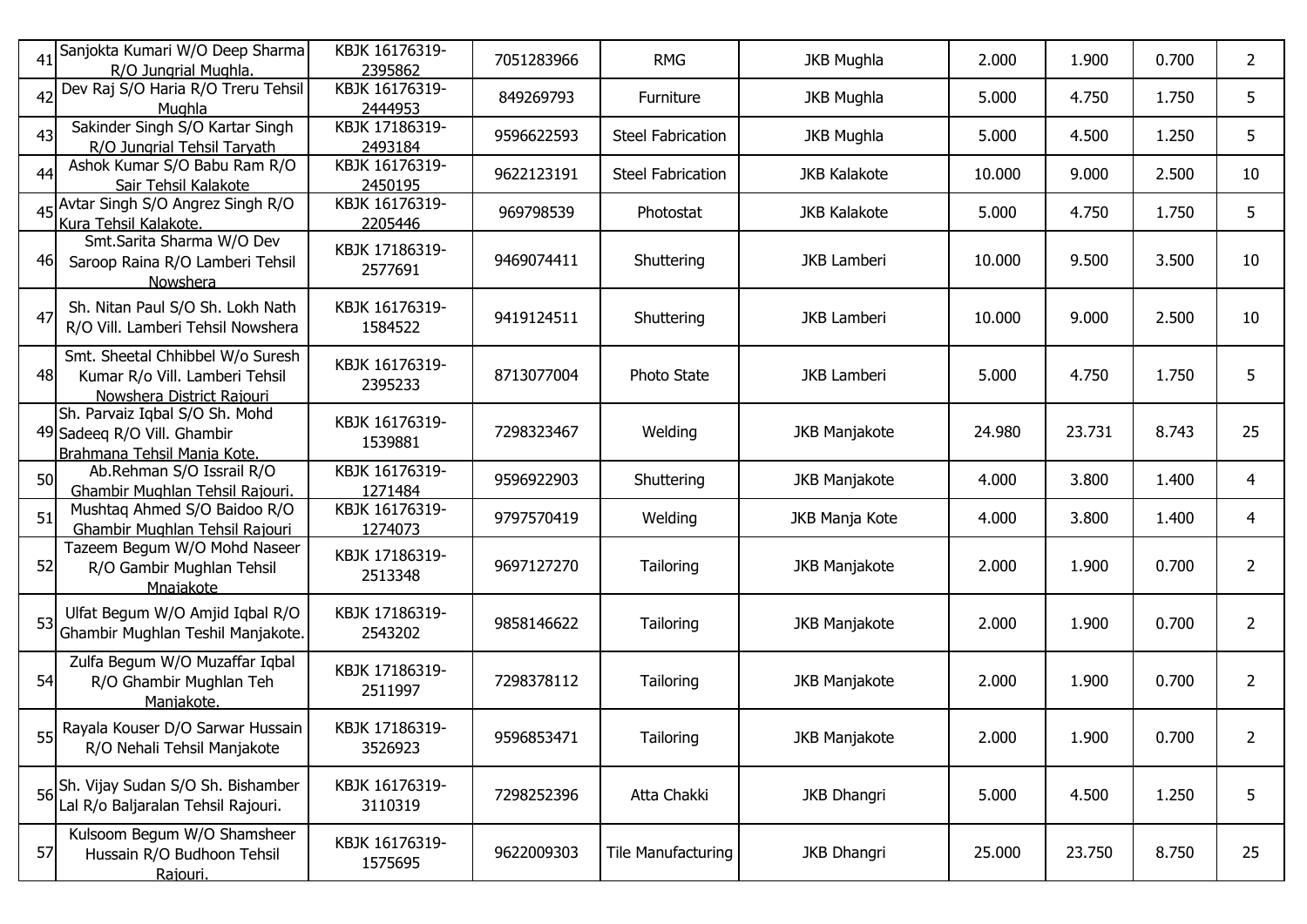| <b>58</b> | Nusrat Parveen W/O Abdul Hamid<br>R/O Dhangri Tehsil Rajouri.                                 | KBJK 17186319-<br>2557193 | 9622852778 | <b>Steel Fabrication</b> | <b>JKB Dhangri</b>     | 10.000 | 9.500  | 3.500 | 10             |
|-----------|-----------------------------------------------------------------------------------------------|---------------------------|------------|--------------------------|------------------------|--------|--------|-------|----------------|
| 59        | Surjeet Singh S/o Shive Ram R/O<br>Dalhori Tehsil Rajouri                                     | KBJK 17186319-<br>4420724 | 8803792866 | Shuttering               | <b>JKB Dalhori</b>     | 6.000  | 5.400  | 1.500 | 6              |
|           | 60 Rattan Singh S/O Baldev Singh R/O<br>Dalhori Tehsil Rajouri                                | KBJK 17186319-<br>4419854 | 7051271310 | Welding work             | <b>JKB Dalhori</b>     | 10.000 | 9.000  | 2.500 | 10             |
| 61        | Shashi Bala W/O Chain Singh R/O<br>Dalhori Tehsil Rajouri                                     | KBJK 17186319-<br>4420395 | 8803593778 | Tailoring                | <b>JKB Dalhori</b>     | 2.000  | 1.900  | 0.700 | $\overline{2}$ |
| 62        | Pooja Devi W/O Raj Singh R/O<br>Dalhori Teshil Rajouri                                        | KBJK 17186319-<br>4419884 | 8803683573 | Tailoring                | <b>JKB Dalhori</b>     | 2.000  | 1.900  | 0.700 | $\overline{2}$ |
| 63        | Anju Bala W/O Om Parkash R/O<br>Dalhori Teshil Rajouri                                        | KBJK 17186319-<br>4421088 | 8803214953 | Tailoring                | <b>JKB Dalhori</b>     | 2.000  | 1.900  | 0.700 | $\overline{2}$ |
| 64        | Kaniz Begum W/O Munir Hussain<br>R/O Alal Tehsil Thannamandi                                  | KBJK 16176319-<br>2252456 | 9622134419 | Tailoring                | JKB Thannamandi        | 1.000  | 0.950  | 0.350 | $\mathbf{1}$   |
|           | 65 Azhar Majid Mir S/O Abdul Majid Mir<br>R/O Hosplote Tehsil Thannamandi                     | KBJK 16176319-<br>1394485 | 941917318  | Shuttering               | <b>JKB Thannamandi</b> | 10.000 | 9.500  | 3.500 | 10             |
| <b>66</b> | Mehnaz Kouser W/O Farooq Anwar<br>Mirza R/O Behrote Teh. Thanna<br>Mandi.                     | KBJK 16176319-<br>1559233 | 9469260518 | Shuttering               | <b>JKB Behrote</b>     | 10.000 | 9.500  | 3.500 | 10             |
| 67        | Arti Sharma W/O Rajiv Kumar R/O<br>Muradpur Tehsil Rajouri                                    | KBJK 17186319-<br>3544932 | 7889483014 | Tailoring                | <b>JKB Murad Pur</b>   | 3.000  | 2.850  | 1.050 | 3              |
| 68        | Mohd Younis S/O Alam Din R/O<br>Palma Tehsil Rajouri.                                         | KBJK 17186319-<br>3549452 | 7298348283 | Power Atta Chakki        | <b>JKB Palma</b>       | 5.000  | 4.750  | 1.750 | 5              |
|           | Sanjeev Kumar S/O Ravinder Nath<br>69 R/O Near Shive Nagar Siot Teshil<br>Siot                | KBJK 17186319-<br>4414339 | 9797525859 | Photo framing            | <b>JKGB Rajouri</b>    | 4.000  | 3.600  | 1.000 | 4              |
| 70        | Dev Raj S/O Ram Ditta R/O Keri<br>Manayalla Doongi Tehsil Rajouri                             | KBJK 16176319-<br>2440110 | 9469361226 | <b>Welding Work</b>      | <b>JKGB Doongi</b>     | 10.000 | 9.000  | 2.500 | 10             |
| 71        | Liyaqat Hussain S/O Faquir Mohd<br>R/O Jamola Tehsil Manjakote                                | KBJK 16176319-<br>2396240 | 9697209377 | Shuttering               | <b>JKB Manjakote</b>   | 10.000 | 9.500  | 3.500 | 10             |
|           | 72 Pawan Kumar S/.O Ved Parkash<br>R/O Dabber Tehsil Nowshera                                 | KBJK 16176319-<br>1411317 | 9419827130 | <b>Steel Fabrication</b> | <b>JKGB Nowshera</b>   | 25.000 | 23.750 | 8.750 | 25             |
|           | Deepika Sharma D/O Om Parkash<br>73 R/O Upper Hathal Tehsil Sunder<br><b>Bani</b>             | KBJK 16176319-<br>2487116 | 9596817238 | Tailoring                | JKGB Devak             | 2.000  | 1.900  | 0.700 | $\overline{2}$ |
|           | Zakir Hussain S/O Mohd Rafiq R/O<br>74 W.No.4 Mohra Qila Darhal Pokhani<br>Tehsil Oila Darhal | KBJK 16176319-<br>2489768 | 9596711836 | Shuttering               | JKGB Lam               | 5.000  | 4.750  | 1.750 | 5              |
| 75        | Bablu Kumar S/O Sat Paul R/O<br>Laroka Qila Darhal The. Qila Darhal                           | KBJK 16176319-<br>2486065 | 7051852302 | Shuttering               | <b>JKGB Lam</b>        | 5.000  | 4.500  | 1.250 | 5              |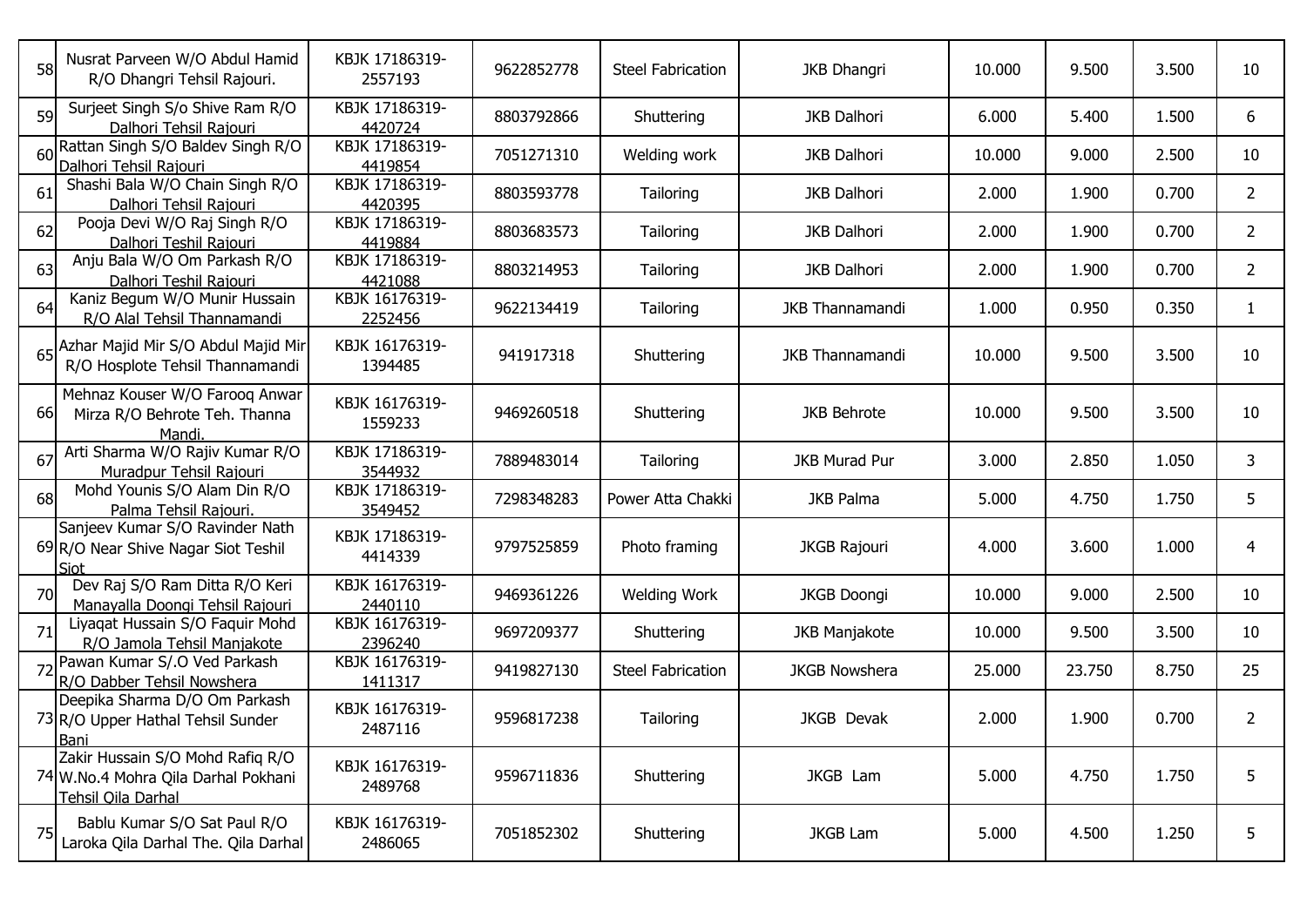| 76 | Salochana Devi W/O Raj Kumar<br>R/O Lam Rajoa Tehsil Qila Darhal                             | KBJK 17186319-<br>3609262 | 9596892041 | <b>Welding Works</b>           | <b>JKGB Lam</b>        | 7.000  | 6.650  | 2.450 | $\overline{7}$ |
|----|----------------------------------------------------------------------------------------------|---------------------------|------------|--------------------------------|------------------------|--------|--------|-------|----------------|
| 77 | Koshal Kumar S/O Sohan Lal R/O<br>W.No.8 Near Govt, Pry. School<br>Raiowa Tehsil Oila Darhal | KBJK 16176319-<br>2487288 | 9596892041 | Shuttering                     | <b>JKGB Lam</b>        | 7.000  | 6.650  | 2.450 | $\overline{7}$ |
|    | Mohd Sadeeq S/O Lal Hussain R/O<br>and Teshil Oila Darhal                                    | KBJK 17186319-<br>2542478 | 9697422074 | Tailoring                      | <b>JKGB</b> lam        | 2.000  | 1.900  | 0.700 | $\overline{2}$ |
| 79 | Mohd Nadeem S/O Lt. Kala Khan<br>R/O Prat Near Govt, Pry School<br>Teshil Lamberi            | KBJK 17186319-<br>3583750 | 7298139383 | Atta Chakki                    | <b>JKGB Chani Prat</b> | 5.000  | 4.750  | 1.750 | 5              |
| 80 | Reeta Devi W/O Khem Raj R/O<br>Laroka Qila Darhal Tehsil Qila<br>Darhal                      | KBJK 17186319-<br>3534307 | 9906191151 | <b>Sweet Making</b>            | <b>JKGB Bhawani</b>    | 5.000  | 4.750  | 1.750 | 5              |
| 81 | Chanchal Devi W/O Sardari Lal R/O<br>Bhawani Teshil Nowshera                                 | KBJK 17186319-<br>2495912 | 9419933257 | Shuttering                     | <b>JKGB Bhawani</b>    | 5.000  | 4.750  | 1.750 | 5              |
|    | 82 Ravi Paul Singh S/O Jasbir Singh<br>R/O Vill. Kangri Tehsil Sunder Bani.                  | KBJK 17186319-<br>2514558 | 9697190132 | Gold Smith<br>(Jewllery Works) | JKGB Baja Bain         | 10.000 | 9.500  | 3.500 | 10             |
|    | 83 Neeraj Singh S/O Krishan Lal R/O<br>Kangri Teh Sunder Bani.                               | KBJK 17186319-<br>4421435 | 9622173066 | Tailoring<br>R.M.G             | JKGB Baja Bain         | 5.000  | 4.500  | 1.250 | 5              |
|    | Jahangir Ahmed S/O Shakeel<br>84 Ahmed R/O Raj Nagar Tehsil<br>Koteranka                     | KBJK 16176318-<br>2447795 | 7006553484 | Photo stat                     | SBI Budhal             | 2.842  | 2.699  | 0.994 | $\overline{2}$ |
| 85 | Parveen Akhter W/O Mohd Iqbal<br>R/O Dhook Tehsil Thannamandi<br>(Old Case)                  | KBJK 140-16780            | 9858643206 | Sozni                          | SBI Thannamandi        | 2.000  | 1.900  | 0.700 | $\overline{2}$ |
|    | Aftab Javid S/o Mohd Shaban R/O<br>86 Raj Dhani Tehsil Thannamandi. (Old<br>Case)            | KBJK 140-16782            | 7298451716 | <b>Tent House</b>              | SBI Thannamandi        | 10.000 | 9.500  | 3.500 | 10             |
| 87 | Harbans Singh S/O S. Uttam Singh<br>R/O Nanial Tehsil Nowshera                               | KBJK 16176319-<br>2486165 | 8803225071 | Service Station                | SBI Nowshera           | 8.000  | 7.600  | 2.800 | $\overline{7}$ |
| 88 | Rakesh Kumar S/O Basant Ram<br>R/O Near Middle School Dabbar<br>Teshil Nowshera              | KBJK 17186319-<br>3536173 | 9596619714 | <b>Welding Works</b>           | SBI Nowshera           | 8.000  | 7.600  | 2.800 | $\overline{7}$ |
| 89 | Param Jeet Singh S/O Gurbachan<br>Singh R/O W.No.1 Sunder Bani                               | KBJK 16176319-<br>2484136 | 9858686446 | Jewellery Work                 | SBI Sunder Bani        | 10.000 | 9.500  | 3.500 | 10             |
|    | 90 Kanchan Sharma W/O Som Parkash<br>R/O Laman Tehsil Sunder Bani.                           | KBJK 16176319-<br>2487215 | 9469258448 | Wooden Furniture               | PNB Sunder Bani        | 10.000 | 9.500  | 3.500 | 10             |
|    | 91 Waheed Iqbal S/O Jabib Iqbal R/O<br>Dhani Dhar Tehsil Rajouri                             | KBJK 17186319-<br>4128636 | 9419111721 | Jute Bag                       | P.N.B Rajouri          | 25.000 | 23.750 | 8.750 | 25             |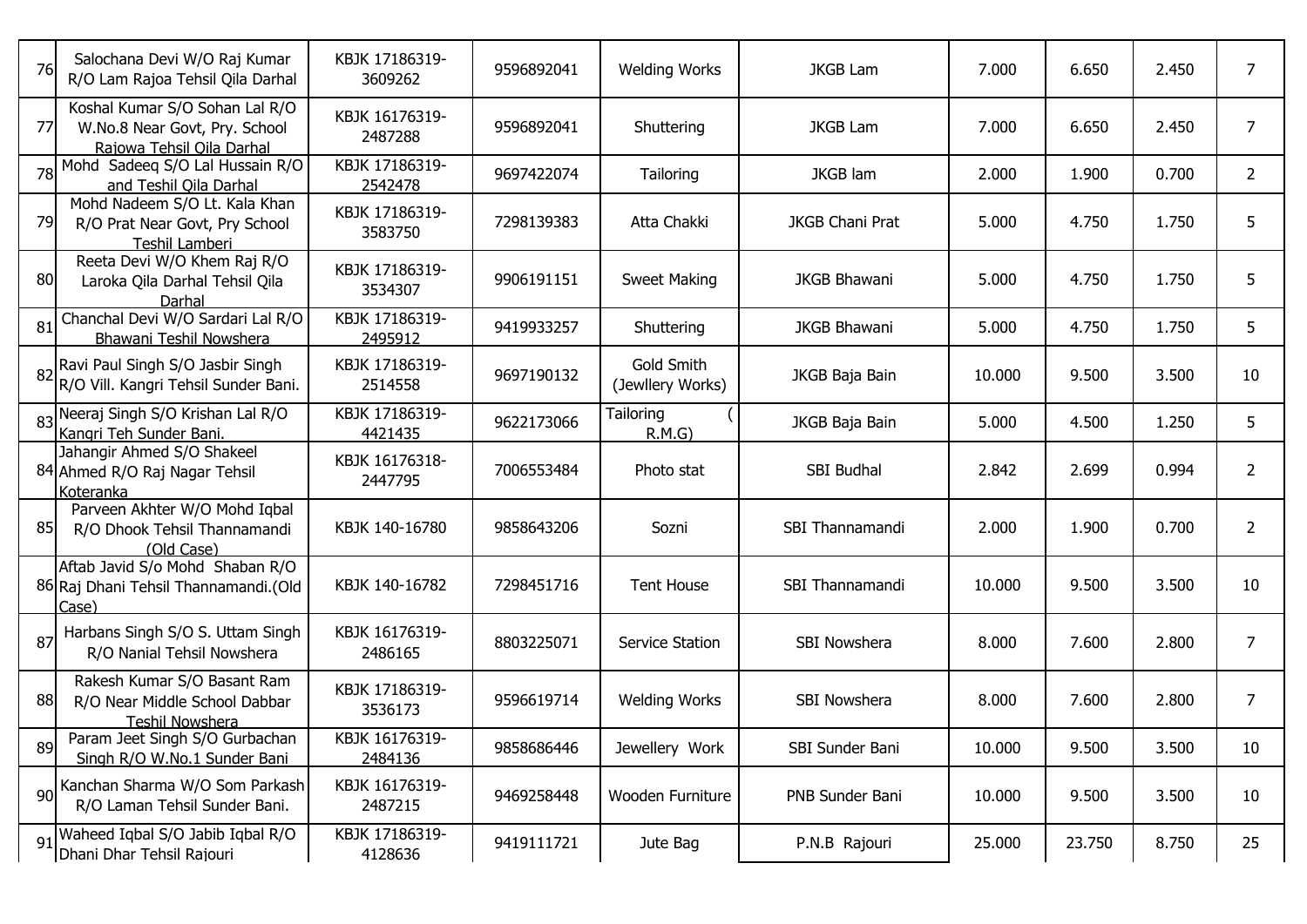| · Huusain S/O Bhadar Ali<br>Kalender<br>92 R/O Jawahar Nagar Tehsil Rajouri<br>(Old Case) | KBJK 140-16795 | 9622317428 | Shuttering | PNB Rajouri  | 10.000  | 9.500   | 3.500   | ∸          |
|-------------------------------------------------------------------------------------------|----------------|------------|------------|--------------|---------|---------|---------|------------|
|                                                                                           |                |            |            | <b>Total</b> | 728.822 | 682.430 | 235.287 | フつに<br>723 |

## List of cases settled during the year 2017-18 in respect of KVIB Poonch under PMEGP.

| Sr.            | Name of the beneficiary with<br>No address                    | Application I.D. | Contact No. | Scheme              | Name of the financing bank | Project Cost | Bank Loan | Margin<br>Money<br>$(In$ Lacs $)$ | Emp.           |
|----------------|---------------------------------------------------------------|------------------|-------------|---------------------|----------------------------|--------------|-----------|-----------------------------------|----------------|
|                | Irshad Ahmed S/o Ab.Ghani R/o<br>Sawjian                      | 2496629          | 7051764801  | Plumbing            | <b>JKB Mandi</b>           | 3.000        | 2.850     | 1.050                             | 3              |
| 2              | Farooq Abdullah S/o Mohd Abdullah<br>R/o Sawjian tehsil Mandi | 2412219          | 8803774836  | <b>Auto Service</b> | <b>JKB Mandi</b>           | 5.000        | 4.750     | 1.750                             | 5              |
| 3              | Mohd Shafi S/o Said Mohd R/o<br>Attoli Tehsi mandi            | 2435334          | 9858242874  | Shuttering          | <b>JKB Mandi</b>           | 5.000        | 4.750     | 1.750                             | 5              |
| 4              | Abdul Samad S/o Guffara R/o<br>Azmabzd                        | 1528318          | 8492011511  | Oil Engin           | <b>JKB Mandi</b>           | 5.000        | 4.750     | 1.750                             | 5              |
|                | Zahida Begum W/o Mohd Akram<br>R/o Rajpira Mandi              | 2629395          | 9858869274  | Tailoring           | <b>JKB Mandi</b>           | 3.000        | 2.850     | 1.050                             | 3              |
| 6              | Ayita Batool W/o Shahid Hussain<br>R/o Mandi Tehsil Mandi     | 2626403          | 9906378996  | Bauty poler         | <b>JKB Mandi</b>           | 5.000        | 4.750     | 1.750                             | 5              |
| $\overline{7}$ | Irfan Rubani S/o Maqbool Hussain<br>R/o sawiian               | 3614660          | 9697251371  | Shuttering          | <b>JKB Mandi</b>           | 5.000        | 4.750     | 1.750                             | 5              |
| 8              | Shokit Ali So Mohd Bashir R/o Loyal<br>Bala                   | 2424564          | 8803930446  | Carpentry           | <b>JKB Mandi</b>           | 5.000        | 4.750     | 1.750                             | 5              |
| 9              | Mohd Ashraf S/o Qadra R/o<br>Azamabad Tehsil Mandi            | 1528259          | 7298464727  | Steel Febricatio    | <b>JKB Mandi</b>           | 20.000       | 19.000    | 7.000                             | 20             |
| 10             | Yar Mohd Khan<br>R/o Pleara<br>Mandi                          | 2629681          | 8493879133  | Shuttering          | <b>JKB Mandi</b>           | 2.000        | 1.900     | 0.700                             | $\overline{2}$ |
|                | 11 Basher ahmed S/o r/o Badar banloi                          | 3496265          | 9622250495  | <b>Tea Stall</b>    | <b>JKB Mandi</b>           | 3.000        | 2.850     | 1.050                             | 3              |
| 12             | Mohd Musthaq S/o Mohd Iqbal R/o<br>Raj Pura                   | 4133590          | 8493878808  | Steel Gril & Gade   | <b>JKB Mandi</b>           | 6.000        | 5.700     | 2.100                             | 6              |
| 13             | Saber Hussain S/o Faiz Hussain R/o<br>Loran Tehsil mandi      | 2419523          | 8492943691  | <b>Ice Cream</b>    | JKB Loarn                  | 3.000        | 2.850     | 1.050                             | 3              |
| 14             | Mohd Ishtaq S/o Aseen Shah R/o<br>Chakriban Tehsil Mandi      | 2533065          | 9086014568  | Tailoring           | JKB Loarn                  | 2.000        | 1.900     | 0.700                             | $\overline{2}$ |
| 15             | Rubina Akhter D/o Munawer<br>Hussain R/o Loran                | 2497680          | 9906256095  | Tailoring           | JKB Loarn                  | 3.000        | 2.850     | 1.050                             | 3              |
| -16            | Parveen Akhter W/o Mohd Azam<br>R/o Chakriban                 | 2507610          | 8716013306  | Tailoring           | JKB Loarn                  | 2.000        | 1.900     | 0.700                             | $\overline{2}$ |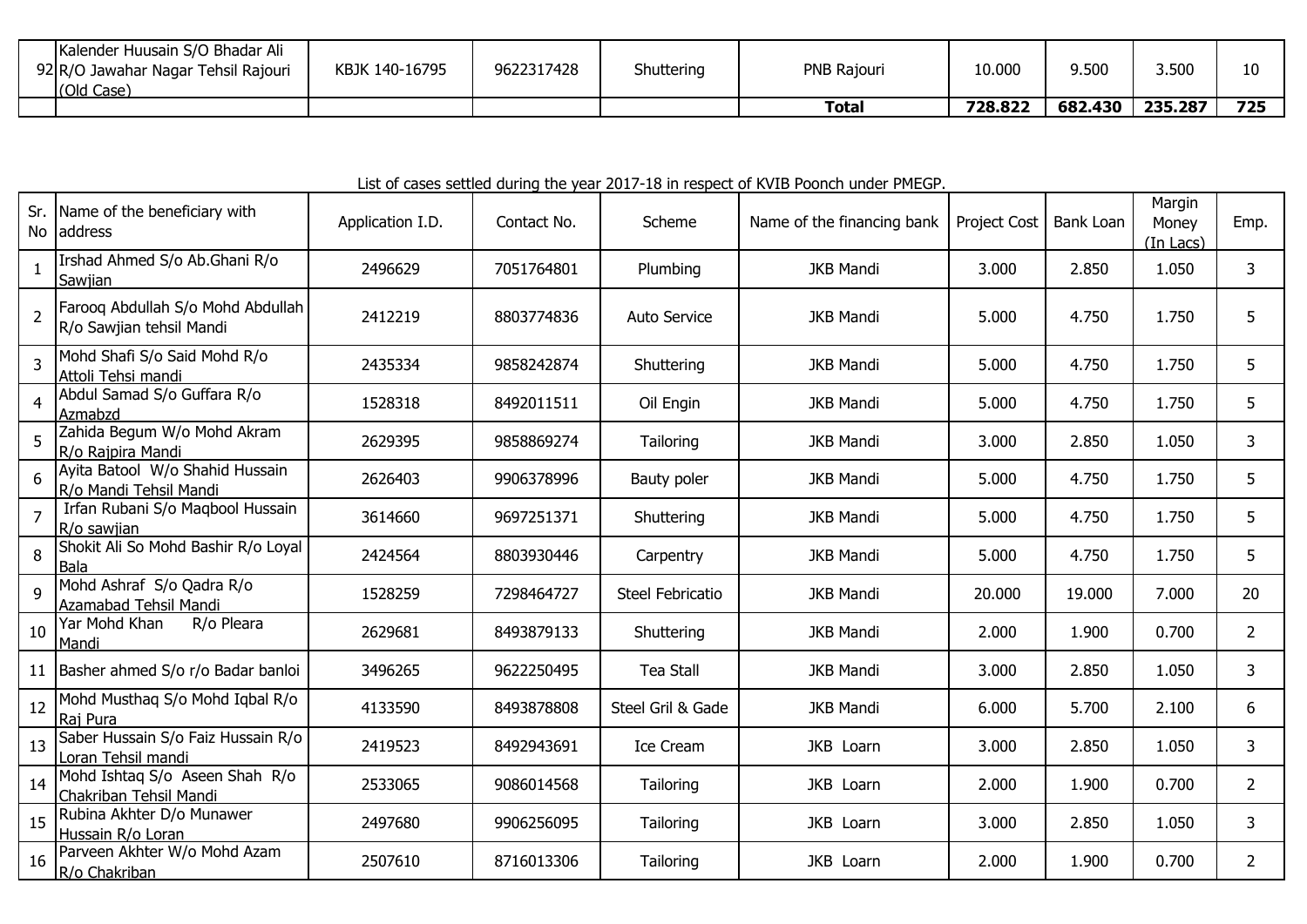| 17 | Mohd Sharief S/o Ghulam Rasool<br>R/o Loran Tehsil Mandi       | 2260510 | 9858554283 | Shuttering              | JKB Loarn            | 5.000  | 4.750  | 1.750 | 5              |
|----|----------------------------------------------------------------|---------|------------|-------------------------|----------------------|--------|--------|-------|----------------|
| 18 | Shah Nawaz Dewan S/o Abdu<br>Ghani R/o Chandak Chaktroo        | 2133641 | 7298502086 | Shuttering              | JKB Sathra           | 10.000 | 9.500  | 3.500 | 10             |
| 19 | Parveen Akhter D/o Mohd Aslam<br>Khan R/o Sathra Teh.Mandi     | 2631073 | 9858623837 | Tailorinng              | JKB Sathra           | 2.000  | 1.900  | 0.700 | $\overline{2}$ |
| 20 | Saleema Bi W/o Amir Khan Amir<br>R/o Khanter                   | 2220600 | 9797483173 | Tailoring               | JKB S K Bridge       | 2.000  | 1.900  | 0.700 | $\overline{2}$ |
| 21 | Prithpal Singh S/o Mohinder Singh<br>R/o Kasslin Tehsil Haveli | 3643347 | 9622726777 | Automobile Work<br>Shop | JKB S.K Bridge       | 10.000 | 9.500  | 3.500 | 9              |
| 22 | Irshad Ahmed S/o Mohd Yaseen<br>R/o Sawjian Tehsil Mandi       | 2424592 | 9622135219 | Automobile              | JKB SK.Bridgh        | 5.000  | 4.750  | 1.750 | 5              |
| 23 | Mohd Ayoub S/o Fatha Mohd R/o<br>Bandichichian                 | 2605790 | 9086189722 | Shuttering              | <b>JKB Main</b>      | 10.000 | 9.500  | 3.500 | 10             |
| 24 | Shaheen Akhter D/o Mohd Bashir<br>R/o Seri Chawana             | 2619293 | 9797323948 | Tailoring               | <b>JKB Main</b>      | 3.000  | 2.850  | 1.050 | 3              |
| 25 | Naseem Akhter Gulzar Husain R/o<br>Janyar Tehsil Haveli        | 3590369 | 9086650857 | Tailoring               | <b>JKB Chandak</b>   | 1.500  | 1.430  | 0.525 | $\overline{2}$ |
| 26 | Shamshad Begum R/o Chandak<br>Tehsil Haveli                    | 4135926 | 9596648986 | Tailoring               | <b>JKB Chandak</b>   | 1.500  | 1.430  | 0.525 | $\overline{2}$ |
| 27 | Waseem Ahmed S/o Ab.Hamid R/o<br>Nagali                        | 1457180 | 9797433198 | Shuttering              | <b>JKB Chandak</b>   | 10.000 | 9.500  | 3.500 | 10             |
| 28 | Arshad Begum W/o Shabir Ahmed<br>R/o Lassana Tehsil Surankote  | 2510274 | 9596822370 | Tailoring               | JKB Lassana          | 2.000  | 1.900  | 0.700 | $\overline{2}$ |
| 29 | Aziz Khan S/o Qadeer Hussain R/o<br>Lassana                    | 2597234 | 9596823270 | <b>Tea Stall</b>        | <b>JKB Lassana</b>   | 3.000  | 2.850  | 1.050 | 3              |
| 30 | Mumtaz Ahmed S/o Sanaulla T/o<br>Seri Khawaja                  | 2591982 | 9596648986 | Welding                 | JKB Lassana          | 8.000  | 7.600  | 2.800 | 8              |
| 31 | Parvaz Akhter W/o Khalil Ahmed<br>R/o Lassana                  | 2506701 | 9596648986 | Tailoring               | JKB Lassana          | 2.000  | 1.900  | 0.700 | $\overline{2}$ |
| 32 | Abdul Ghani S/o Mahid Joo<br>R/o Seri Khawja                   | 1409440 | 7298467314 | Shuttering              | JKB Lassana          | 8.000  | 7.600  | 2.800 | 8              |
| 33 | Zahier Ahmed S/o Ab.Ghani R/o<br>Nabna Tehsi Surankote         | 2540639 | 9622299075 | <b>Tent House</b>       | JKB Lassana          | 5.000  | 4.750  | 1.750 | 5              |
| 34 | Naseema Bano W/o Sharbat Hussin<br>R/o Mahra Tehsil Surankote  | 2527170 | 9622347612 | Tailoring               | <b>JKB Mehrote</b>   | 2.000  | 1.900  | 0.700 | $\overline{2}$ |
| 35 | Kaneez Akhter W/o Nakakit Hussain<br>R/o Pamrote               | 2403150 | 8492014785 | Tailoring               | JKB Surankote        | 2.000  | 1.900  | 0.700 | $\overline{2}$ |
| 36 | Shezad Server S/o Mohd Sarwer<br>R/o Potha                     | 2623493 | 9055031756 | Furniture               | <b>JKB Surankote</b> | 15.000 | 14.250 | 5.250 | 15             |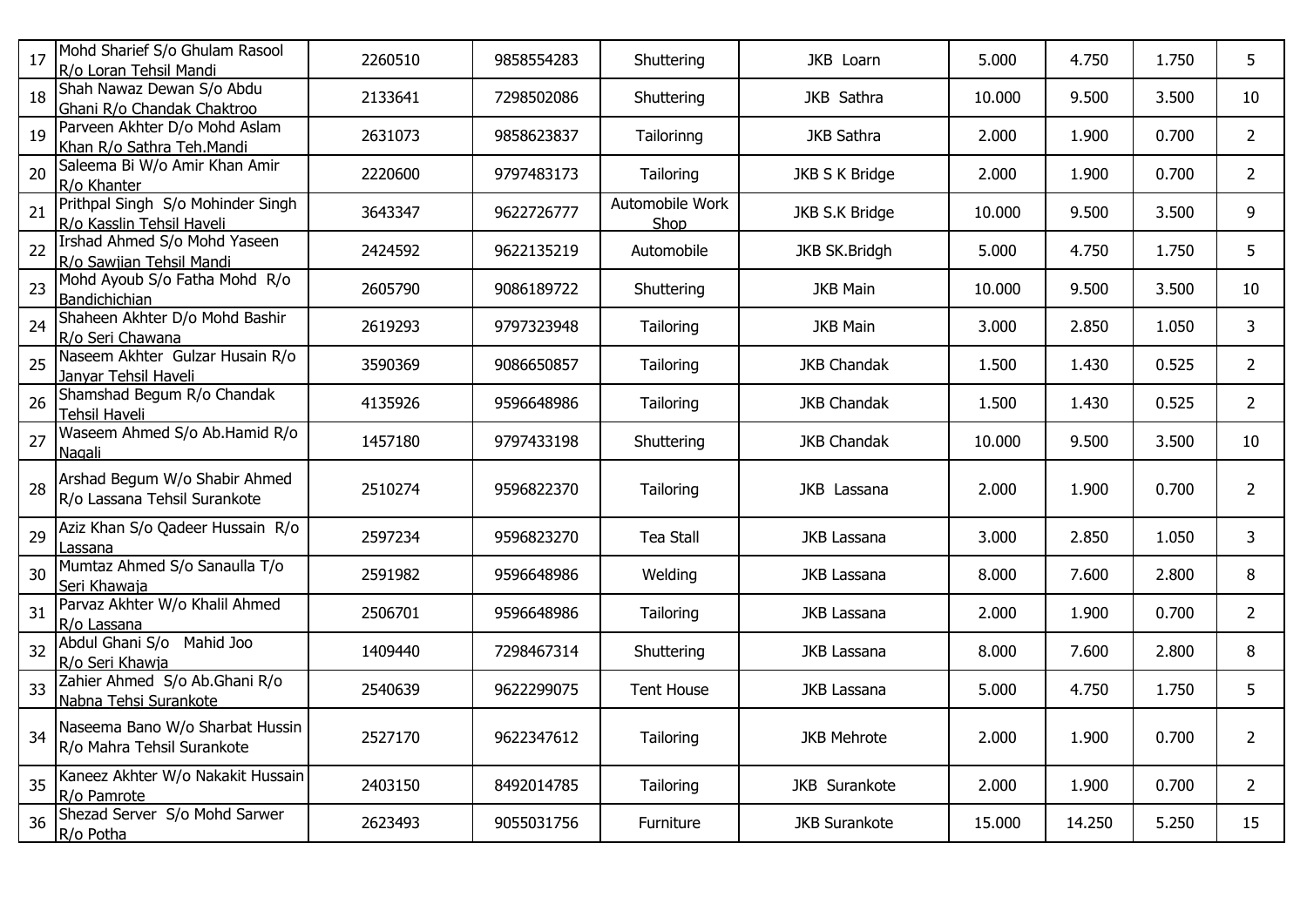| 37 | Tosheen Akhter W/o Ifthakar<br>Ahmed R/o Kallar Kattal Tehsil<br>Surankote | 2630793 | 9858182770 | Tailoring                 | <b>JKB Surankote</b>  | 3.000  | 2.850 | 1.050 | 3              |
|----|----------------------------------------------------------------------------|---------|------------|---------------------------|-----------------------|--------|-------|-------|----------------|
| 38 | Asif Hussain S/o Ashiq Hussain R/o<br>Samote                               | 2518710 | 9018331442 | Aluminlum                 | <b>JKB Surnkote</b>   | 7.000  | 6.650 | 2.450 | 7              |
| 39 | Gulshan Aziz D/o Mohd Aziz R/o<br><b>Gunthal Tehsil Surankote</b>          | 2403235 | 849204456  | Tailoring                 | <b>JKB Surankote</b>  | 3.000  | 2.850 | 1.050 | 3              |
| 40 | Imtiaz Ahmed S/o Fazal Hussain<br>R/o Madana Tehsi Surankote               | 2436493 | 9596648986 | Raparing Desiel<br>Eng.   | <b>JKB Surankote</b>  | 5.000  | 4.750 | 1.750 | 5              |
| 41 | Akeela Qumar W/oNaiz Ahmed<br>R/o pamrote Tehsil Surankote                 | 2199358 | 8803907326 | Tailoring                 | <b>JKB Surankote</b>  | 3.000  | 2.850 | 1.050 | 3              |
| 42 | Gurpreet Singh S/o Rajinder Singh<br>R/o W.No 7 Samote                     | 2442267 | 9697198500 | Auto Mobile               | <b>JKB Samote</b>     | 10.000 | 9.500 | 3.500 | 10             |
| 43 | Mohd Zameer Khan S/o Mohd Amin<br>Khan R/o Samote                          | 2515829 | 9596909010 | Auto Mobile               | <b>JKB Samote</b>     | 5.000  | 4.750 | 1.750 | 5              |
| 44 | Ajaz Ahmed S/o Abdul Hamied R/o<br>Chandi Mahar                            | 2498225 | 8803799083 | <b>Backery</b>            | <b>JKB Chandimar</b>  | 3.000  | 2.850 | 1.050 | 3              |
| 45 | Raftaz Begum W/o Rayaz Ahmed<br>R/o BehramGalla                            | 2540754 | 9622116911 | Tailoring                 | <b>JKB ChandiMahr</b> | 3.000  | 2.850 | 1.050 | 3              |
| 46 | Shabir Ahmed S/o Ab.Qayoom R/o<br>Tranwali Tehsi Surankote                 | 3553408 | 9596746825 | Shuttering                | JKB Dharaba           | 5.000  | 4.750 | 1.750 | 5              |
| 47 | Ayaz Ahmed Thair S/o Mohd Rashid<br>R/o Draba Tehsil SKT                   | 4136977 | 9697468582 | Furniture                 | JKB Dharaba           | 10.000 | 9.500 | 3.500 | 10             |
| 48 | Tanzeel Ahmed Mohd Muzafer R/o<br>Draba Tehsi Surankote                    | 3550012 | 9858695934 | Shuttering                | JKB Dharaba           | 5.000  | 4.750 | 1.750 | 5              |
| 49 | Nasreen Akhter W/o Mohd Rafi R/o<br>Fazalabad                              | 1379841 | 9086446285 | Tailoring                 | <b>JKB Fazalabad</b>  | 2.000  | 1.900 | 0.700 | $\overline{2}$ |
| 50 | Mohd Arif R/o Village Sangliani                                            | 3614709 | 7006821707 | Shuttering                | <b>JKB Fazalabad</b>  | 5.000  | 4.750 | 1.750 | 5              |
| 51 | Rajneesh Sudhan S/o Jadish Mitter<br>R/o Gohlad                            | 2434490 | 9419139517 | Degital<br>Photogrophy    | <b>JKB Mendhar</b>    | 6.000  | 5.400 | 1.500 | 6              |
| 52 | Mohd Asman S/o Mohd Zaman R/o<br>Kalaban                                   | 2434086 | 9858403658 | Shuttering                | <b>JKB Mendhar</b>    | 10.000 | 9.500 | 3.500 | 10             |
| 53 | Shakeel Ahmed S/o Mohd Nazer<br>R/o Mandi                                  | 2523185 | 8803087325 | Barbar                    | JKB Sakhiumadhan      | 3.000  | 2.850 | 1.050 | 3              |
| 54 | Mohd Khurshid S/o Mohd Razaq R/o<br>N aka Manjari                          | 2515297 | 9797392885 | Furniture Wood            | <b>JKB Galhutta</b>   | 5.000  | 4.750 | 1.750 | 5              |
| 55 | Amina W/o Mohd Shafit R/o<br>Nakamaniari                                   | 2209838 | 7051132239 | Shuttering                | <b>JKB Galutta</b>    | 5.000  | 4.750 | 1.750 | 5              |
| 56 | Mohd Azeem Khan S/o Mohd Aziz<br>R/o Ari Tehsil Mendhar                    | 1446126 | 9596745899 | Off set ptinting<br>press | JKB Sangla Chowk      | 8.000  | 7.600 | 2.800 | 8              |
| 57 | Zahida Kosser W/o Iftakhar Ahmed<br>R/o Naka Manjari                       | 2626538 | 9797444650 | Tailoring                 | JKB Bhatadhurian      | 2.000  | 1.900 | 0.700 | $\overline{2}$ |
| 58 | Onkar Singh S/o Madan Singh R/o<br>Parni Poonch                            | 1390876 | 9086673750 | Welding                   | SBI Poonch            | 7.000  | 6.650 | 2.450 | 7 <sup>1</sup> |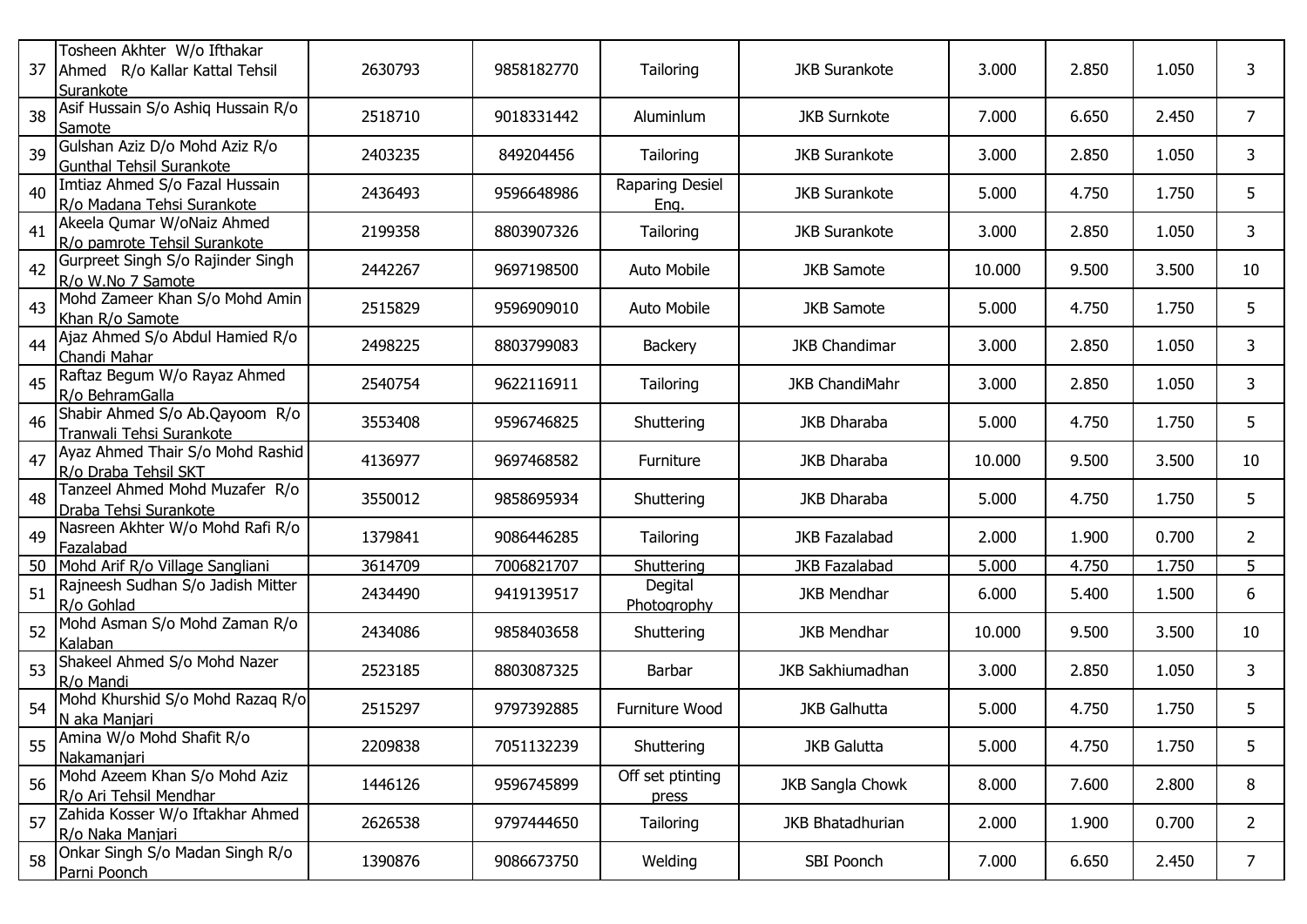| 59 | Qadeer Hussain S/o Mohd Bashir<br>R/o Nabana                             |         |            |                   | SBI Surankote         | 5.000  | 4.750 | 1.750 | 5              |
|----|--------------------------------------------------------------------------|---------|------------|-------------------|-----------------------|--------|-------|-------|----------------|
| 60 | Ruksona Kosser D/o Ghulam Mohd<br>R/o Qazimohra                          | 1409802 | 7298108463 | Tailoring         | PNB Poonch            | 2.000  | 1.900 | 0.700 | $\overline{2}$ |
| 61 | Savtantar Bala W/o Avater Krishan<br>Singh R/o Kama Khan                 | 1383057 | 9419664471 | Tailoring         | PNB Poonch            | 3.000  | 2.850 | 1.050 | 3              |
| 62 | Badar Din S/o Imam Baksh R/o<br>Plera Tehsil Mandi                       | 2501653 | 9622351135 | Tea Stall / Dhaba | PNB Poonch            | 5.000  | 4.750 | 1.750 | 5              |
| 63 | Shafeeq Ahmed S/o Abdullah Joo<br>R/O Oazi Morha                         | 2539224 | 9596648986 | Computer          | PNB Poonch            | 10.000 | 9.500 | 3.500 | 10             |
| 64 | Shamim Akhter D/o Ali Mohd R/o<br>Tambra                                 | 1384501 | 7298199545 | Shuttering        | <b>JKGB Chandak</b>   | 5.000  | 4.750 | 1.750 | 5              |
| 65 | Yasmeen Akhter D/o Ad.Subhan<br>R/o Chaktroo                             | 1393699 | 8803411090 | Tailoring         | <b>JKGB Chandak</b>   | 3.000  | 2.850 | 1.050 | 3              |
| 66 | Nazam Din S/o Mohd Akber R/o<br>Shahpur Tehsil Haveli                    | 2532986 | 9055090417 | <b>Tea Stall</b>  | <b>JKGB Poonch</b>    | 2.000  | 1.900 | 0.700 | $\overline{2}$ |
| 67 | Nazam Din S/o Qumar Din R/o<br>Shah Pur                                  | 1383220 | 9622371490 | Shuttering        | <b>JKGB Poonch</b>    | 4.000  | 3.800 | 1.400 | 4              |
| 68 | Mohd Taj S/o faiz Hussain R/o dara<br><b>Dullian</b>                     | 2416714 | 990627817  | Cement Block      | <b>JKGB Jhullas</b>   | 5.000  | 4.750 | 1.750 | 5              |
| 69 | Richa Sharma W/o Raj Kumar R/o<br>Jhullas                                | 2438443 | 9596931472 | <b>Tent House</b> | <b>JKGB Jhullas</b>   | 5.000  | 4.750 | 1.750 | 5              |
| 70 | Razeena Kouser W/o Khalil Ahmed<br>R/o Chandak Tehsil Haveli             | 2616810 | 9596626948 | Tailoring         | JKGB Chandak          | 5.000  | 4.750 | 1.750 | 5              |
| 71 | Karin Bala W/o Raj Kumar<br>R/o<br>Chaktroo Tehsil Haveli                | 2434027 | 9906303446 | Shuttering        | <b>JKGB Chandak</b>   | 10.000 | 9.500 | 3.500 | 10             |
| 72 | Khalil Ahmed S/o Mohd Ashraf R/o<br>Chandak                              | 1555122 | 9797474702 | Sweet Making      | <b>JKGB Chandak</b>   | 5.000  | 4.750 | 1.750 | 5              |
| 73 | Nazmeen Akhter W/o Majid<br>Farooq R/o Chandi mahar Tehsil<br><b>SKt</b> | 2430641 | 990628091  | Tailoring         | <b>JKGB Surankote</b> | 10.000 | 9.500 | 3.500 | 10             |
| 74 | Nasreen Akhter W/o Mohd Azeem<br>R/o kaller katal                        | 2540662 | 8492078088 | Tailoring         | <b>JKGB Surankote</b> | 5.000  | 4.750 | 1.750 | 5              |
| 75 | Hafiza Begam W/o Bader Din R/O<br>samote                                 | 2620000 | 8803131709 | Tailoring         | <b>JKGB Surankote</b> | 5.000  | 4.750 | 1.750 | 5              |
| 76 | Mohd Zahier S/o Mohd Basher R/o<br>Potha                                 | 2506728 | 9906376348 | Dhaba             | <b>JKGB Surankote</b> | 3.000  | 2.850 | 1.050 | 3              |
| 77 | Mukhtar Ahmed R/o Sanglani                                               | 2507160 | 8803702761 | Panter            | <b>JKGB Buffliaz</b>  | 3.000  | 2.850 | 1.050 | 3              |
| 78 | Mohd Tariq Khan S/o Allah Ditta<br><b>Bunikhat Tehsil SKT</b>            | 2509253 | 9797440157 | Dhaba             | <b>JKGB Buffliaz</b>  | 10.000 | 9.500 | 3.500 | 10             |
| 79 | Javid Iqbal S/o Abdul Majid R/o<br><b>Dhargloon</b>                      | 2415852 | 9622320235 | Photostate        | <b>JKGB Dhargloon</b> | 2.000  | 1.900 | 0.700 | $\overline{2}$ |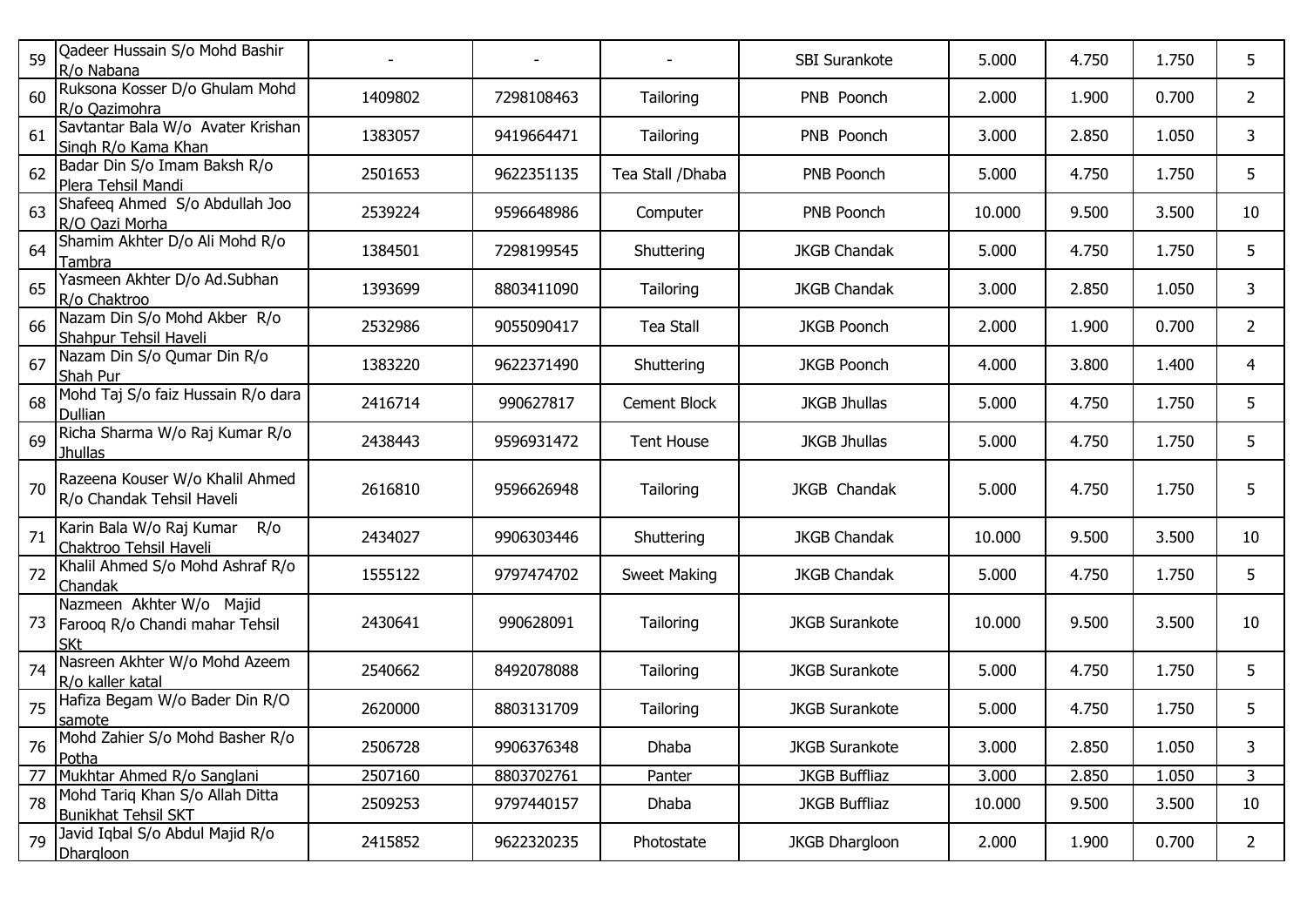| 80 | Tahir Mahmood S/o Mohd Younis<br>R/o Dhargloon       | 2678536 | 9858671187 | Tent House | <b>JKGB Dhargloon</b> | 5.000   | 4.750   | 1.750   |     |
|----|------------------------------------------------------|---------|------------|------------|-----------------------|---------|---------|---------|-----|
| 81 | Mohd Nayeem Khan S/o Ali Afsar<br>Khan R/o Dhargloon | 2525309 | 9055030893 | Photostate | <b>JKGB Dhargloon</b> | 5.000   | 4.750   | 1.750   |     |
| 82 | Mohd Araf S/o Mohd Ashraf R/o<br>Bandichachian       | 2437466 | 9906345273 | Welding    | <b>UBI Poonch</b>     | 8.420   | 8.000   | 2.950   |     |
|    | 'Total:-                                             |         |            |            |                       | 424.420 | 402.910 | 147.950 | 425 |

|  | List of cases settled during the year 2017-18 in respect of KVIB Ramban under PMEGP. |
|--|--------------------------------------------------------------------------------------|
|  |                                                                                      |

|    | Sr. Name of the beneficiary with<br>No address                            | Application I.D.        | Contact No. | Scheme                  | Name of the financing bank | Project Cost | Bank Loan | Margin<br>Money<br>(In Lacs) | Emp.           |
|----|---------------------------------------------------------------------------|-------------------------|-------------|-------------------------|----------------------------|--------------|-----------|------------------------------|----------------|
|    | Ab. Gani Wani S/o Abdul Razak R/o<br>Nowgam Banihal                       | KBJK18196329<br>2508672 | 9596889347  | Poney                   | JKB Tethar                 | 2.000        | 1.900     | 0.700                        | $\overline{2}$ |
|    | Abid Asdullah S/o Asdullah Khan<br>R/O Nowgam Hali Maidan Banihal         | 2637613                 | 9906248434  | Shuttering              | <b>JKB Tethar</b>          | 7.000        | 6.650     | 2.450                        | $\overline{7}$ |
|    | 3 Mushtaq Ahmed S/o Ab. Ahmed<br>R/O Nai Basti Banihal                    | 2165846                 | 9622357660  | Shuttering              | <b>JKB Tethar</b>          | 8.000        | 7.600     | 2.800                        | 8              |
|    | Naveet Raja S/o Bashir Ahmed Bhat<br>R/O Kaskoot Banihal                  | 1394203                 | 9622332272  | <b>Ice Cream Corner</b> | <b>JKB Tethar</b>          | 3.000        | 2.850     | 1.050                        | 3              |
|    | Nahida Rafiq D/o Mohd.Rafiq R/O<br>champa Batote                          | 2576751                 | 7051163574  | Boutique                | <b>JKB Batote</b>          | 3.500        | 3.325     | 1.225                        | $\overline{4}$ |
|    | Ragav Gupta S/o Sudesh Kumar<br>R/O Batote                                | 4424823                 | 8492009393  | <b>Tent House</b>       | <b>JKB Batote</b>          | 8.000        | 7.200     | 2.000                        | 8              |
|    | Sayed Mohd Tayab S/o Naseer<br>Ahmed Shah R/O W.No. Batote                | 3637411                 | 9697044007  | Shuttering              | <b>JKB Batote</b>          | 7.000        | 6.650     | 2.450                        | 5              |
|    | <sub>8</sub> Raman Deep Singh S/o Balwinder<br>Singh R/o Dharmoond Batote | 2636812                 | 9055392612  | Gym                     | <b>JKB Batote</b>          | 5.000        | 4.750     | 1.750                        | 5              |
|    | <sub>9</sub> Farooq Ahmed S/o Abdul Ahmed<br>MalikR/o Soombar Ramban      | 2629757                 | 8803788604  | Carpentary              | <b>JKB Sangaldan</b>       | 3.000        | 2.850     | 1.050                        | 3              |
|    | Halima Begum W/o Atta Mohd.Shah<br>R/O Gundi Gool                         | 1643068                 | 9018583025  | Tailoring               | <b>JKB Sangaldan</b>       | 2.000        | 1.900     | 0.700                        | $\overline{2}$ |
|    | Mohd. Sharif S/o Abdul Gaffar R/O<br>Lowe Dalwah                          | 4982575                 | 9797340046  | Dry Fruit               | <b>JKB Sangaldan</b>       | 3.000        | 2.850     | 1.050                        | 3              |
|    | Mohd. Shafi Naik S/o Abdullah<br>R/O Sangaldan                            | 2136243                 | 9906312584  | Pony                    | <b>JKB Sangaldan</b>       | 3.000        | 2.850     | 1.050                        | 3              |
| 13 | Mohd. Saleem Malik S/o Mohd.<br>Igbal R.o Kaskoot Banihal                 | 2437396                 | 9018692359  | Shuttering              | <b>JKB Kaskoot</b>         | 6.000        | 5.700     | 2.100                        | 6              |
|    | Bahar Ahmed Padder S/o M.Amin<br>R/o Kaskoot Banihal                      | 4949775                 | 9797603038  | Tailoring               | <b>JKB Kaskoot</b>         | 3.000        | 2.850     | 1.050                        | 3              |
|    | Ab. Rashid Bhat S/o M. Ramzan<br>R/O Forwagni Kaskoot                     | 2660730                 | 9086241359  | Dry Fruit               | <b>JKB Kaskoot</b>         | 3.000        | 2.850     | 1.050                        | 3              |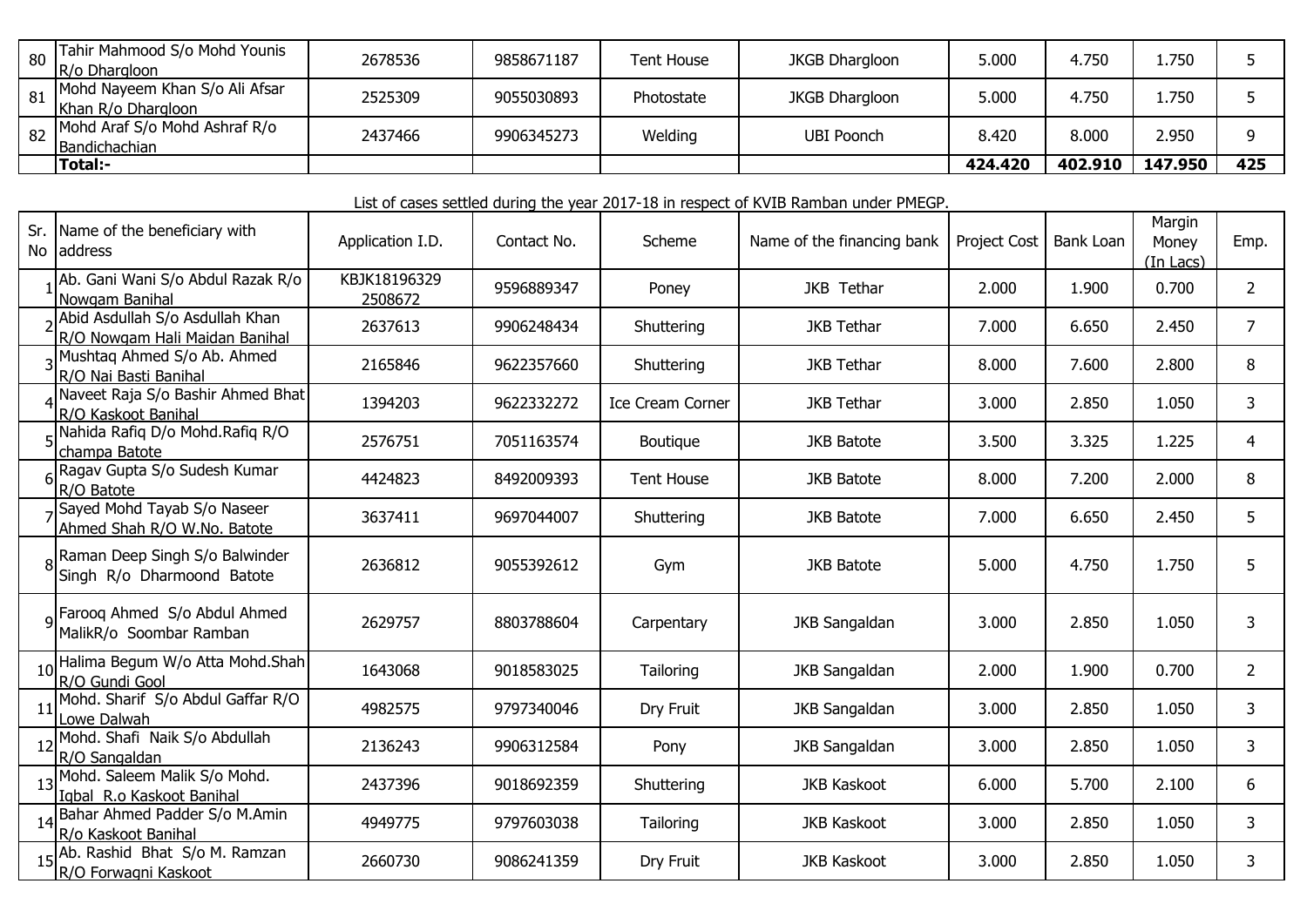|    | Irshad Ahmed Shah S/o Salam Din<br>R/o Darpora Krawah Banihal             | 3508395 | 9622068036 | Auto service<br>station   | <b>JKB Kaskoot</b> | 4.000  | 3.800 | 1.400 | 4              |
|----|---------------------------------------------------------------------------|---------|------------|---------------------------|--------------------|--------|-------|-------|----------------|
|    | 17 Ayaz Rafiq Wani S/o Md. Rafiq R/o<br><b>Ashar Banihal</b>              | 3512930 | 7051019519 | Mat and Cushion<br>making | <b>JKB Kaskoot</b> | 10.000 | 9.500 | 3.500 | 10             |
|    | Gh. Hassan Itoo s/o Ab. Ahad R/o<br>Dannar Nowgam                         | 1605836 | 9906266435 | Bee Keeping               | <b>JKB Banihal</b> | 3.000  | 2.850 | 1.050 | 3              |
|    | 19 Muddasar Nazir Sheikh s/o Nazir<br>Ahmed Shiekh R/O Chareel Banihal    | 2539329 | 9103143820 | Furniture                 | <b>JKB Banihal</b> | 9.000  | 8.550 | 3.150 | 9              |
|    | 20 Reyaz Ahmed Borhu S/o Atta<br>Mohd.R/O Chapnari Banihal                | 2630558 | 7298209822 | Dry Fruit                 | <b>JKB Banihal</b> | 3.000  | 2.850 | 1.050 | 3              |
| 21 | Nasir Ahmed Wani S/o Gh Nabi<br>R/O Bankoot Banihal                       | 2570426 | 9596640783 | Ice Cream Corner          | <b>JKB Banihal</b> | 3.000  | 2.850 | 1.050 | 3              |
|    | Saiyana Ahad D/o Kaiser Iqbal R/O<br>Nagbal Banihal                       | 2628164 | 9858016476 | Tailoring                 | <b>JKB Banihal</b> | 3.000  | 2.850 | 1.050 | 3              |
|    | Irshad Ahmed Minya S/o<br>23 Sonuallah R/O Nowgam Halli<br>Maidan Banihal | 2638367 | 7298209822 | Shuttering                | <b>JKB Banihal</b> | 7.000  | 6.650 | 2.450 | $\overline{7}$ |
| 24 | Gh. Mohd Naik S/o Aziz R/O<br>Lamber Banihal                              | 2508627 | 9596728645 | Pony                      | <b>JKB Banihal</b> | 2.000  | 1.900 | 0.700 | $\overline{2}$ |
|    | 25 Mohd Aslam Mir S/o Khazir Mir R/O<br><b>Benkoot Banihal</b>            | 3504280 | 9797533409 | Dry fruit                 | <b>JKB Banihal</b> | 3.000  | 2.850 | 1.050 | 3              |
|    | 26 Anzer Ahmed Malik S/o Abdul<br>Hamid R/O Benkoot Banihal               | 3039854 | 8492056313 | Dry Fruit                 | <b>JKB Banihal</b> | 4.000  | 3.800 | 1.400 | 4              |
|    | 27 Ab. Majeed Wani S/o Sonullah R/o<br><b>Ashar Banihal</b>               | 4415974 | 9796611883 | Tailoring                 | <b>JKB Banihal</b> | 4.000  | 3.800 | 1.400 | 4              |
|    | 28 Parvez Ahmed S/o Ab Qayoom R/o<br>Seri Ramban                          | 2629304 | 9858443315 | Pony                      | <b>JKB Ramban</b>  | 2.000  | 1.900 | 0.700 | 2              |
|    | 29 Ab. Majid S/o Gh. Naik R/O<br>Cmambalwas                               | 2621931 | 9622123397 | Dhaba                     | <b>JKB Ramban</b>  | 7.000  | 6.650 | 2.450 | 7              |
|    | 30 Pawan Singh S/o Prem Singh R/o<br>Kanthi Ramban                        | 3492516 | 9622537443 | Video & Photo<br>Studio   | <b>JKB Ramban</b>  | 4.000  | 3.800 | 1.400 | 4              |
|    | Bikramjeet Singh S/o Parshotam<br>Singh R/o Nayi Basti Ramban             | 3554395 | 7298066801 | <b>Electronic Repair</b>  | <b>JKB Ramban</b>  | 3.000  | 2.700 | 0.750 | 3              |
|    | 32 Farooq Amed Lohar S/o Ab Hamid<br>R/O bradgadi Seri Ramban             | 4989787 | 9107779726 | Tailoring                 | JK B Ramban        | 2.000  | 1.900 | 0.700 | 2              |
|    | 33 Subzar Ahmed Naik S/o Bashir Ah.<br>R/O Mahoo Khari                    | 2458662 | 9622070929 | Xerox Centre              | <b>JKB Khari</b>   | 3.000  | 2.850 | 1.050 | 3              |
|    | 34 Mohd. Shaban Naik S/o Gulla Naik<br>R/O Khari                          | 1643992 | 9697234824 | Dhaba                     | <b>JKB Khari</b>   | 2.000  | 1.900 | 0.700 | $\overline{2}$ |
|    | 35 Mohd. Shafi Gujar S/o Ab Gaffar<br>R/O Mangit Khari                    | 1496186 | 9622126388 | Pony                      | <b>JKB Khari</b>   | 2.000  | 1.900 | 0.700 | $\overline{2}$ |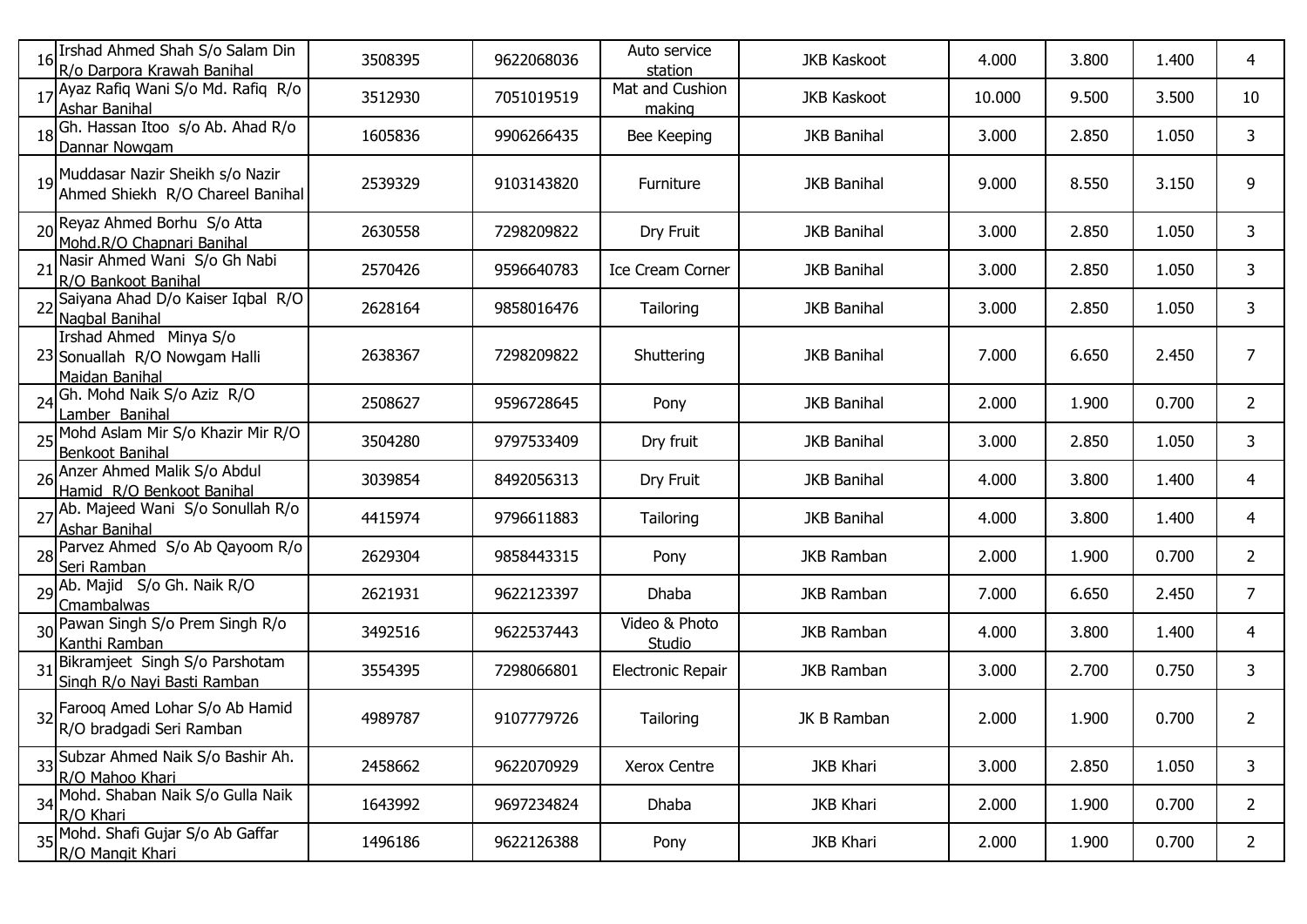|    | 36 Nazir Ahmed Bali S/o Ab Salam R/O<br>Halla Khari             | 2637199 | 9622234681 | Dhaba                     | <b>JKB Khari</b>        | 2.000  | 1.900  | 0.700 | 2              |
|----|-----------------------------------------------------------------|---------|------------|---------------------------|-------------------------|--------|--------|-------|----------------|
|    | 37 Mohd. Rafiq Naik S/o Gh Rasool<br>R/O Hanjoos Khari          | 4954090 | 9906147100 | Dry Fruit                 | <b>JKB Khari</b>        | 2.000  | 1.900  | 0.700 | 2              |
|    | 38 Kulbir Singh S/o Charan Dass R/O<br>Chabba Danote Ramban     | 1648164 | 9858945482 | Shuttering                | <b>JKB Chander Kote</b> | 5.000  | 4.750  | 1.750 | 5              |
|    | 39 Kanta Devi W/o Akshay Kumar R/O<br>Dalwas Chanderkote        | 2622018 | 9697601976 | Tailoring                 | <b>JKB Chander Kote</b> | 2.000  | 1.900  | 0.700 | $\overline{2}$ |
| 40 | Tilak Singh S/o Nain Singh R/o Seri<br>Chabba Ramban            | 3510155 | 9906105688 | <b>Bakery</b>             | JKB chanderkote         | 2.000  | 1.800  | 0.500 | $\overline{2}$ |
| 41 | Om parkash S/o Tirath Ram R.o<br>Karma Ramban                   | 2439915 | 9596829226 | Shuttering                | JLB Chanderkote         | 5.000  | 4.500  | 1.250 | 5              |
|    | 42 Jamshad Beigum W/o Lt.Abid<br>Hussain R/O Kunfer Chanderkote | 5025622 | 9796481786 | <b>Tailoring RMG</b>      | <b>JKB Chanderkote</b>  | 4.000  | 3.800  | 1.400 | 4              |
|    | 43 Shakeela Begum W/o Faeed Ah<br>Bohru R/O Pernot Ramban       | 2500290 | 9858995166 | Tailoring                 | <b>JKB Maitra</b>       | 2.000  | 1.900  | 0.700 | $\overline{2}$ |
|    | 44 Kartar Singh S/o Prem Siingh R/O<br>Dharam Kund              | 2619943 | 9596941475 | Dhaba                     | <b>JKB Maitra</b>       | 2.000  | 1.900  | 0.700 | $\overline{2}$ |
|    | 45 Ashok Kumar S/o Bansi Lal R/O<br>Maitra                      | 2637611 | 8717088154 | Service Station           | <b>JKB Maitra</b>       | 4.000  | 3.800  | 1.400 | 4              |
|    | Rabia Yaseen S/o Mohd. Yaseem<br>R/O Parnote Ramban             | 2508788 | 9622078306 | Tailoring                 | SBI Ramban              | 2.000  | 1.900  | 0.700 | 2              |
|    | 47 Kamar Singh S/o Beli Ram R/O Seri<br>Ramban                  | 1324084 | 9906388434 | Auto mobile Work          | SBI Ramban              | 5.000  | 4.750  | 1.750 | 5              |
| 48 | Jamal ul din Malik S/o Ramzan R/O<br>Chamvalbas Banihal         | 2552012 | 9858932960 | Pony                      | PNB Chambalwas          | 2.000  | 1.900  | 0.700 | 2              |
|    | 49 Abdul Rehman Malik S/o gh Mohd.<br>R/O Chambalwas Banihal    | 2552087 | 9107556851 | Pony                      | PNB Chambalwas          | 2.000  | 1.900  | 0.700 | $\mathbf{2}$   |
|    | 50 Mashkoor Ahmed S/o Bashir<br>Ahmed R/O Chambalwas Banihal    | 2619592 | 9858456730 | Dry Fruit                 | PNB Chambalwas          | 2.000  | 1.900  | 0.700 | $\overline{2}$ |
|    | 51 Mohd. Yusuf Malik S/o Gh Rasool<br>R/o Ara Chamalwas         | 1262435 | 9697940186 | Atta Chakki               | <b>PNB Chambalwas</b>   | 3.000  | 2.850  | 1.050 | 3              |
| 52 | Tanvir Ahmed S/o Ab Majid Darbo<br>R/O Chak Narwah Banihal      | 3557787 | 7298757665 | <b>Tea Stall</b>          | <b>PNB Chamvalwas</b>   | 2.000  | 1.900  | 0.700 | 2              |
|    | 53 Mubeena Bano D/o Gh.Qadir Shoil<br>R/o Kralchihal Chamalwas  | 3508776 | 8803817258 | Tailoring                 | PNB Chamalwas           | 2.000  | 1.900  | 0.700 | $\overline{2}$ |
|    | 54 Umair Ahmed Khan S/o M. Iqbal<br>R/O Chambalwas Banihal      | 3558776 | 9697612172 | Dry Fruit                 | PNB Chambalwas          | 2.000  | 1.900  | 0.700 | $\overline{2}$ |
|    | 55 Mudassar Hussain S/o Altaf Hussain<br>r/o Ward No.3 Batote   | 3637689 | 8491998229 | <b>RMg</b>                | PNB Ramban              | 10.000 | 9.500  | 3.500 | 10             |
|    | 56 Kulbir Singh S/o Naseeb Singh R/O<br>Bhatyari Ramban         | 2596160 | 9858905521 | Welding Work              | PNB Ramban              | 9.000  | 8.100  | 2.250 | 9              |
|    | 57 MuneerAhmed S/o M.Sadiq R/o<br>W.No. 5 Batote                | 4138547 | 9469524432 | Wood Joinery<br>Furniture | P&S Babk Batote         | 10.526 | 10.070 | 3.684 | 10             |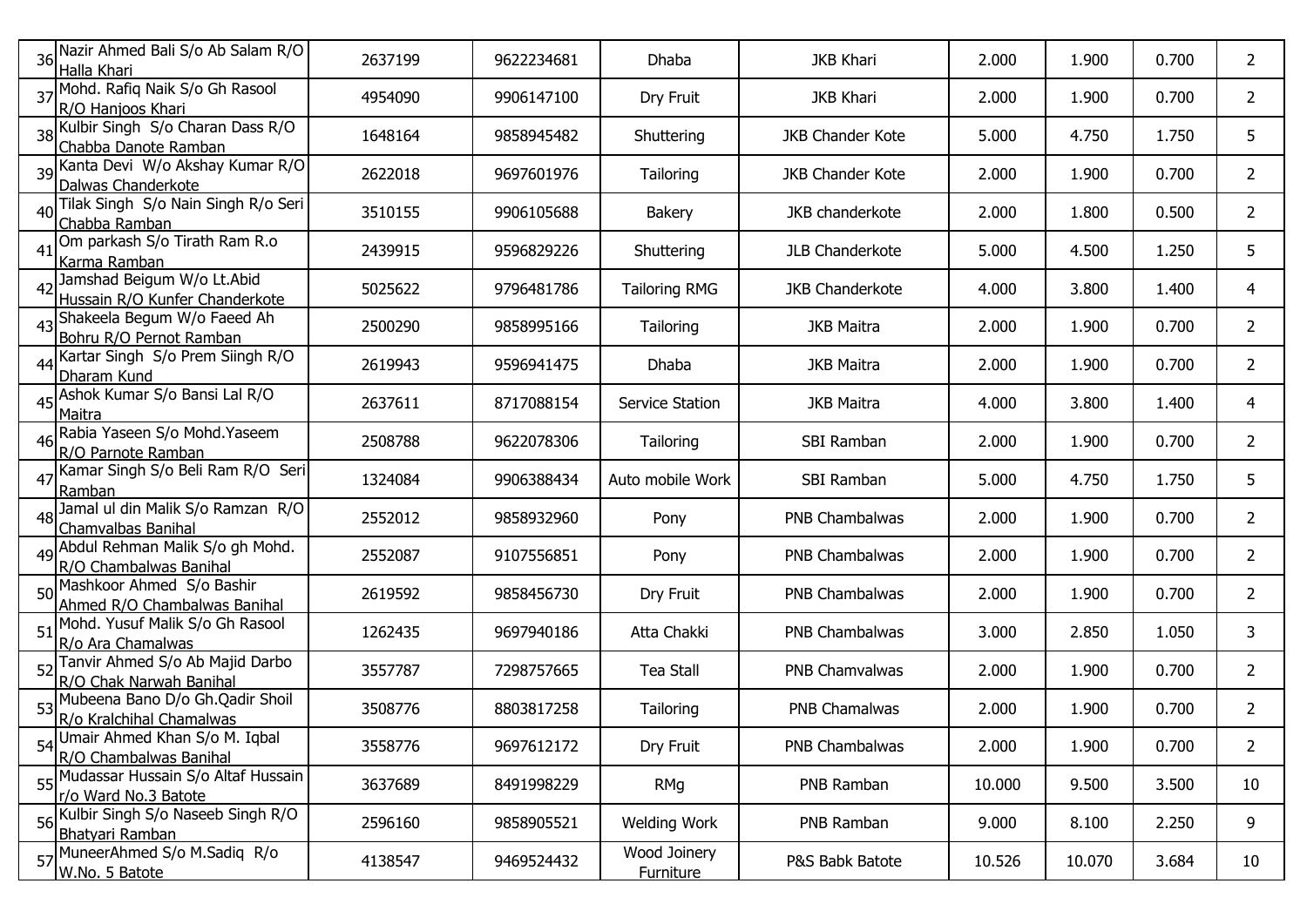|  |  |  |  |  |  | $\overline{\phantom{a}}$<br>Total | <b>728.026</b> | 245<br>71 E<br>-- | $- -$<br>.109 | つつん<br>.<br>. |
|--|--|--|--|--|--|-----------------------------------|----------------|-------------------|---------------|---------------|
|--|--|--|--|--|--|-----------------------------------|----------------|-------------------|---------------|---------------|

List of cases settled during the year 2017-18 in respect of KVIB Udhampur under PMEGP.

| Sr.<br>No      | Name of the beneficiary with<br>address                             | Application I.D.         | Contact No. | Scheme                     | Name of the financing bank | Project Cost | Bank Loan | Margin<br>Money<br>(In Lacs) | Emp.           |
|----------------|---------------------------------------------------------------------|--------------------------|-------------|----------------------------|----------------------------|--------------|-----------|------------------------------|----------------|
| $\mathbf{1}$   | Rekha Devi W/o Manjeet Singh R/o<br>Dabriah Krimchi                 | KBJK17186350-<br>2529633 | 9622096197  | Tailoring                  | JKB Shakti nagar           | 1.500        | 1.425     | 0.525                        | 3              |
| $\overline{2}$ | Adil Jahan S/o Liaquat Ali R/o<br>Dabriah Krimchi                   | 2579407                  | 9622169165  | Shuttering                 | JKB Shakti nagar           | 10.000       | 9.500     | 3.500                        | 10             |
| 3              | Sushma Devi W/o Vakil Singh R/o<br>Kotla Near Officer Mess Udhampur | 1559624                  | 9419704030  | Tailoring                  | JKB Shakti Nagar           | 4.980        | 4.731     | 1.743                        | 5              |
| 4              | Pooja Devi D/o Mulkh Raj R/o Siyal                                  | 1555253                  | 9797380878  | Tailoring                  | JKB Shakti Nagar           | 1.500        | 1.425     | 0.525                        | $\overline{4}$ |
| 5              | Muzaffar Iqbal S/o Jamal Din R/o<br>Ramban A.P Barian Udhampur      | 2555949                  | 9493814312  | Soya Products              | <b>JKB Main</b>            | 8.000        | 7.600     | 2.800                        | 8              |
| 6              | Sunita Devi W/o Joginder Kumar<br>R/o Nansoo Malhar                 | 3567832                  | 9419216777  | Shuttering                 | JKB Udh.Main               | 10.000       | 9.500     | 3.500                        | 10             |
| $\overline{7}$ | Ramnik Singh S/o OMkar Singh R/o<br>Peoni Majalta                   | 2499617                  | 9858151169  | Repair Of<br>Electroinics  | JKB Majalta                | 3.000        | 2.700     | 0.750                        | 3              |
| 8              | Majid Khan S/o Sher Ali R/o Nagulta<br>Tehsil Chenani               | 2583864                  | 9858769780  | Tent House                 | <b>JKB Chenani</b>         | 10.000       | 9.500     | 3.500                        | 10             |
| 9              | Puja Devi W/o Rajeshwar Singh<br>ward no.3 Chenani Udh.             | 4432517                  | 9596678400  | <b>Beauty Parlour</b>      | JKB Chenani                | 5.000        | 4.750     | 1.750                        | 5              |
| 10             | Mohan Lal S/o Prem Chand R/O<br>Nagulta Chenani                     | 3578071                  | 9858278299  | Shuttering                 | <b>JKB Chenani</b>         | 8.000        | 7.200     | 2.000                        | 8              |
| 11             | Girdari Lal S/o Madan Lal R/o Peoni<br>Majalta                      | 3547270                  | 8492939109  | Cycle<br>Repair/Assembling | <b>JKB Manwal</b>          | 3.000        | 2.700     | 0.750                        | 3              |
| 12             | Jyoti Devi W/o Inder Mohan R/O<br>Bharanara Majalta                 | 3569421                  | 9596940063  | Xerox Centre               | <b>JKB Manwal</b>          | 3.000        | 2.850     | 1.050                        | 3              |
| 13             | Rakesh Sharma S/O Bishan Dass<br>R/O Thelora                        | 4993811                  | 9906042414  | Furniture                  | JK Manwal                  | 10.000       | 9.000     | 2.500                        | 10             |
| 14             | Nardeep Singh S/o swarn singh R/o<br>Londna Rathian                 | 1347901                  | 9858697423  | Steel Fab                  | JKB Cama H.Colony          | 24.966       | 23.720    | 8.738                        | 25             |
| 15             | Mohan Lal S/o naseeb Chand R/o<br>Naer Railway Guest House Jakhani  | 2166349                  | 9419214548  | Shuttering                 | JKB Cama H.Colony          | 10.000       | 9.500     | 3.500                        | 10             |
| 16             | Milkhi Ram S/o Makholi Ram R/o<br>Surni Dalsar                      | 3608855                  | 9018268112  | Barber                     | <b>JKB Dalsar</b>          | 2.000        | 1.900     | 0.700                        | $\overline{2}$ |
| 17             | Leela devi W/o Pawan R/o Nagrota<br>Panjgrain Ramnagar              | 3592600                  | 9858045880  | Milk Products<br>making    | <b>JKB Dalsar</b>          | 4.500        | 4.275     | 1.575                        | 5              |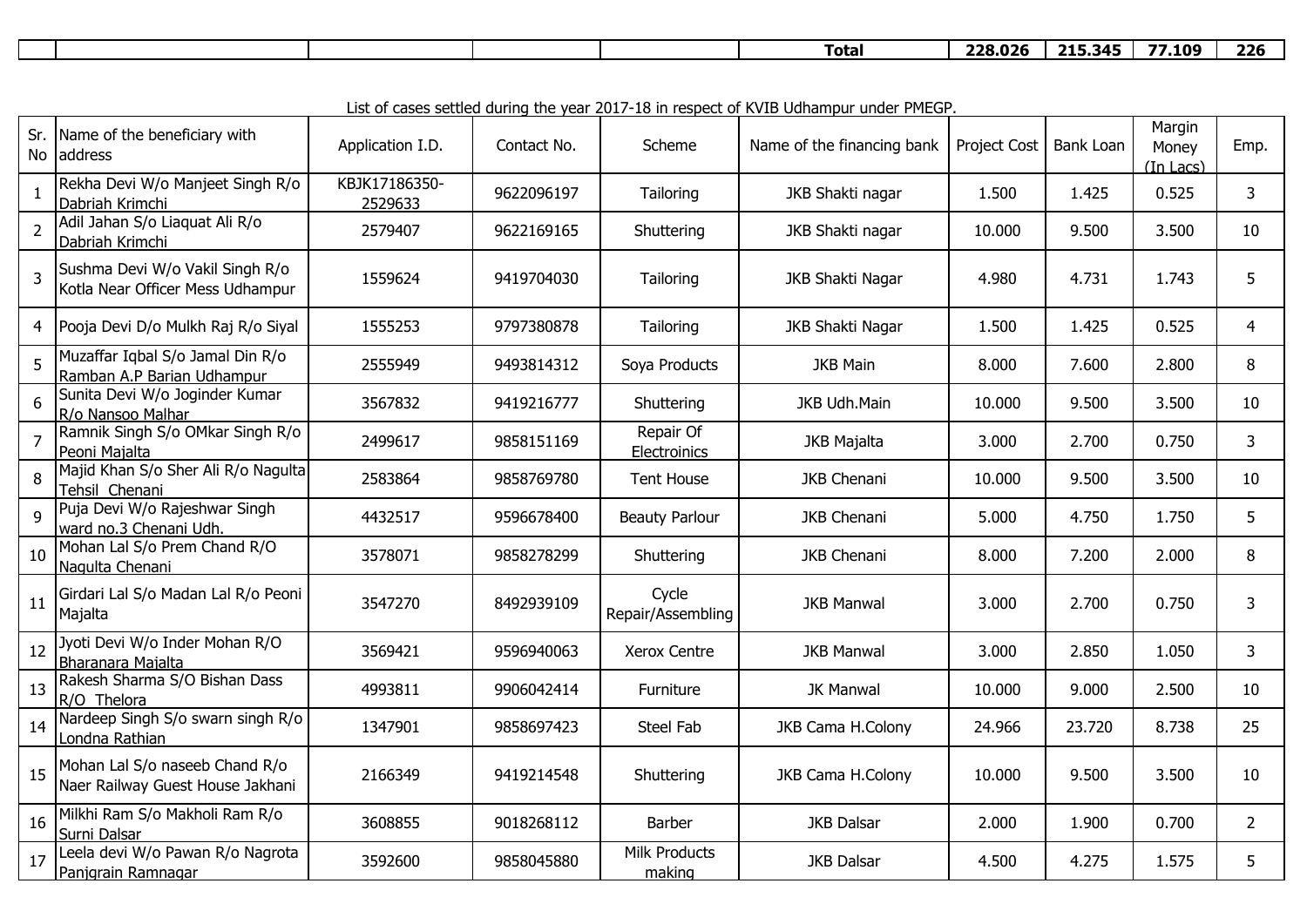| 18 | Sushma Devi W/o Late Makhan Lal<br>R/O Kathil Ganju Nagrota<br>Ramnagar | 2472962 | 9596618391 | Shuttering        | <b>JKB Dalsar</b>      | 5.000  | 4.750 | 1.750 | 5              |
|----|-------------------------------------------------------------------------|---------|------------|-------------------|------------------------|--------|-------|-------|----------------|
| 19 | Raj Kumar S/o Kamal Chand R/o<br>Garnai                                 | 1528700 | 9419934490 | Shuttering        | <b>JKB Ramble</b>      | 10.000 | 9.000 | 2.500 | 10             |
| 20 | Sanjeev Singh S/o Krishan Chand<br>R/o Garnai                           | 1528549 | 9797428439 | Steel Fab.        | <b>JKB Ramble</b>      | 10.000 | 9.000 | 2.500 | 14             |
| 21 | Mohini Gupta w/o Satish Kumar R/o<br>Sounthan Udh                       | 1528618 | 9697549728 | Tailoring         | JKB Jaganoo More       | 2.500  | 2.375 | 0.875 | 4              |
| 22 | Mukesh Sharma S/o Girdhari lal<br>R/o Kagote Ramnagar                   | 1220841 | 9906354089 | <b>Bakery</b>     | <b>JKB Ramnagar</b>    | 5.000  | 4.500 | 1.250 | 5              |
| 23 | Vinod Kumar S/o Tara Chand R/o<br>Keya Ramnagar                         | 1609155 | 9697241972 | Bakery            | <b>JKB Ramnagar</b>    | 1.000  | 0.900 | 0.250 | $\overline{2}$ |
| 24 | Sonu Kumar S/o Parkash R/O<br>Kaghote                                   | 3486286 | 9858993099 | Steel Fab.        | <b>JKB Ramnagar</b>    | 10.000 | 9.500 | 3.500 | 10             |
| 25 | Papu Ram Sewa Ram R/o Jandriari<br>Ramnagar                             | 5522039 | 9797322215 | Furniturte        | <b>JKB Ramnagar</b>    | 7.000  | 6.650 | 2.450 | 7              |
| 26 | Subash chander S/o Kisho Ram R/o<br>Kaghote Ramnagar                    | 4422231 | 9596800250 | Furniture         | <b>JKB Ramnagar</b>    | 5.000  | 4.750 | 1.750 | 5              |
| 27 | Rajinder Kumar S/o Suram Chand<br>R/o Kossar Chenani                    | 1609199 | 9858235757 | Beekeeping        | <b>JKB Sudhmahadev</b> | 5.000  | 4.750 | 1.750 | 5              |
| 28 | Geeta Devi w/o Parkash Singh R/o<br>Vill Kuh Ritti                      | 1518715 | 9858612668 | Ind. Sweets       | <b>JKBJohnu</b>        | 5.000  | 4.750 | 1.750 | 5              |
| 29 | Bheem Chand Bhagwan Dass R/o<br>Thial Majalta                           | 2468834 | 7051758772 | <b>Tent House</b> | <b>JKB Khoon</b>       | 5.000  | 4.500 | 1.250 | 5              |
| 30 | Ashok Kumar S/o Makhan R/o<br><b>Thial</b>                              | 5545444 | 8803342623 | Indn Sweets       | <b>JKB Khoon</b>       | 2.000  | 1.900 | 0.700 | 2              |
| 31 | Sushma Devi W/o Kishore Lal R/O<br>Krimachi Jard                        | 2533125 | 9103459299 | Tailoring         | <b>JKB Shiv Nagar</b>  | 2.000  | 1.900 | 0.700 | $\overline{2}$ |
| 32 | Sushma Devi D/o Revali chand R/o<br>Kalsote Moungri                     | 4948867 | 9797594429 | Boutique          | <b>JKB Shiv Nagar</b>  | 4.000  | 3.800 | 1.400 | 4              |
| 33 | Neetu W/o Rameshwar singh R/o<br>Kotli jijan Barola Udhampur            | 5511482 | 9906301052 | Furniture         | JKB Kamble Danga       | 10.000 | 9.500 | 3.500 | 10             |
| 34 | Satosh Devi W/o Jag Dev Singh R/o<br>Kotli Jijjan Barola Udh.           | 5511607 | 8803381774 | Indn. Sweets      | JKB Kamble danga       | 5.000  | 4.750 | 1.750 | 5              |
|    | 35   Balbir Singh S/o Amar Nath R/o Kud                                 | 3524428 | 9419946507 | Dhaba             | <b>JKB Kud</b>         | 4.500  | 4.050 | 1.125 | 5.             |
| 36 | Parkash Chand S/o Munshi Ram<br>R/O Kalsote                             | 5545083 | 9858151519 | Furnitiure        | <b>JKB Mongri</b>      | 3.000  | 2.850 | 1.050 | 3              |
| 37 | Liaquat AliS/o Roshan Din R/o<br>Garnai Udhampur                        | 3569353 | 8803490386 | Wood Work         | SBI Udh.               | 8.000  | 7.600 | 2.800 | 8              |
| 38 | Bansi Lal S/O Kiker Singh R/O<br>Dogra Kud                              | 2584481 | 8803107843 | Furniture         | SBI Chenani            | 5.000  | 4.750 | 1.750 | 5              |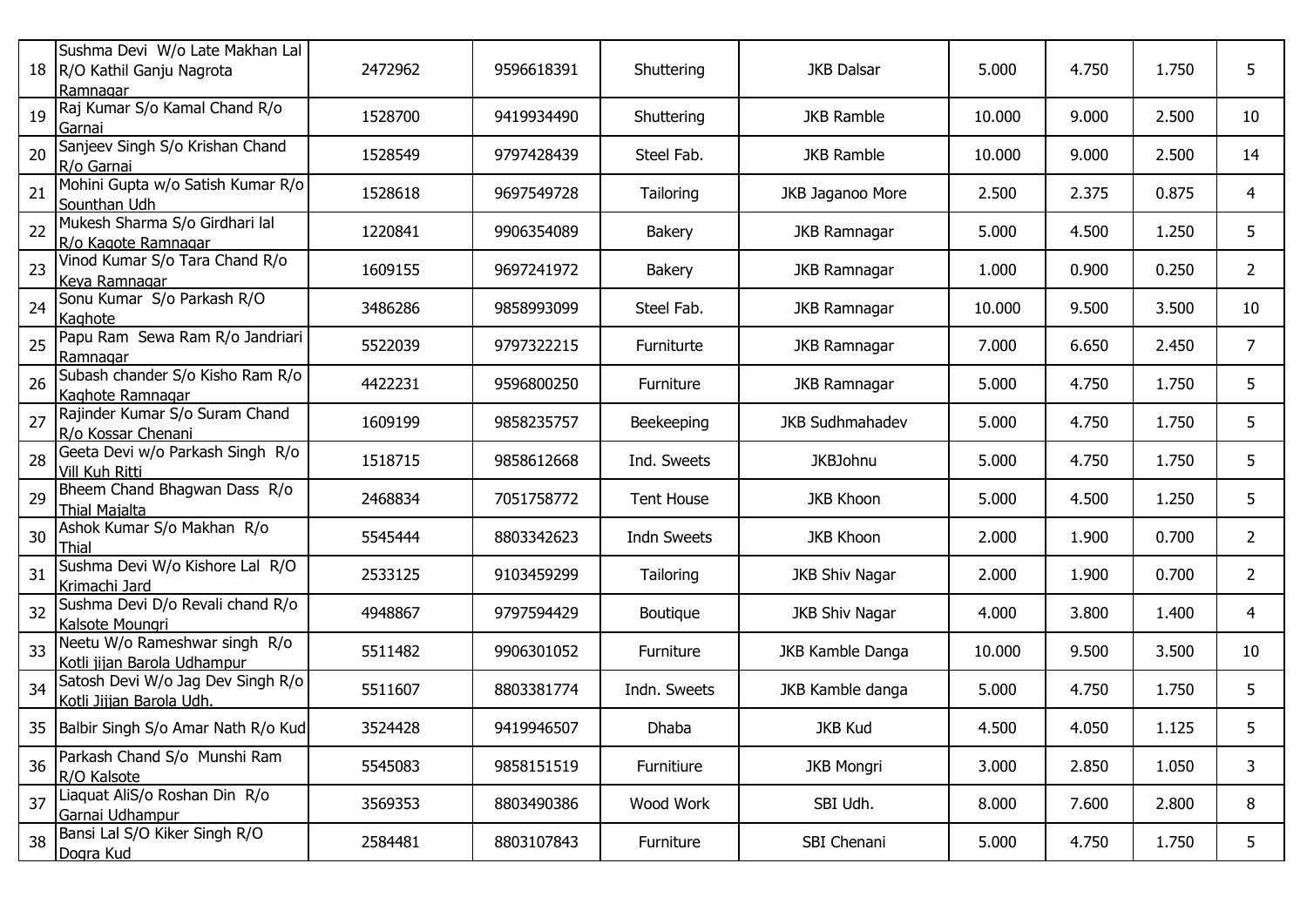| 39 | Rajinder Kumar S/o Bishwa Nath<br><b>IR/o Mound Mohre</b>                          | 4977616 | 8803737663 | Tailoring               | Canara Bank           | 4.000   | 3.800   | 1.400  | 4   |
|----|------------------------------------------------------------------------------------|---------|------------|-------------------------|-----------------------|---------|---------|--------|-----|
| 40 | Girdhari Lal S/o Amar Nath R/o<br>Upper Lanssi Krimchi                             | 2706064 | 9622995458 | Feb./PVC Penniling      | Canara bank           | 4.737   | 4.500   | 1.658  |     |
| 41 | Sanjay Kumar S/o Gian Chand R/o<br>Nagulta Chenani                                 | 3565154 | 9596635266 | Welding                 | <b>EDB Chenani</b>    | 8.000   | 7.200   | 2.000  | 8   |
| 42 | Pawan Singh S/o Janak Singh R/o<br>Johanu                                          | 4958690 | 8803598584 | Thermocol Mfd.          | Allahbad bank         | 11,200  | 10.080  | 2.800  | 11  |
| 43 | Paramjeet Sharma S/o Lt. Kaka<br>Ram R/o Gole Mela Phangyal<br><b>Rethian East</b> | 242325  | 9858297227 | Auto Eng. Works         | Central Bank of India | 10.000  | 9.000   | 2.500  | 10  |
| 44 | Sunita Bandral W/o Kamal singh<br>R/o Karan Nagar Railway Road<br>Udhampur         | 5545549 | 9419255469 | Herbal Beauty<br>Parlor | <b>OBC</b>            | 5.000   | 4.500   | 1.750  |     |
|    |                                                                                    |         |            |                         | Total                 | 276.383 | 257.881 | 87.864 | 288 |

List of cases settled during the year 2017-18 in respect of KVIB Samba under PMEGP.

|   | Sr. Name of the beneficiary with<br>No address                                | Application I.D. | Contact No. | Scheme                      | Name of the financing bank | <b>Project Cost</b> | Bank Loan | Margin<br>Money<br>$(In$ Lacs $)$ | Emp. |
|---|-------------------------------------------------------------------------------|------------------|-------------|-----------------------------|----------------------------|---------------------|-----------|-----------------------------------|------|
|   | Jatinder Singh S/o Jaswant Singh<br>R/o W.No: 9 Vijay pur Samba               | 161763 221610010 | 9419230540  | Mfg of voltage<br>stablizer | <b>JKB Vijaypur</b>        | 10.000              | 9.500     | 3.500                             | 10   |
|   | Sandeep Kumar S/o Romesh<br>2 Chander R/o Chak Lala Raipura<br>Samba          | 161763 222407386 | 9107807091  | Hiring of<br>Sound System   | JKB Rajpura                | 5.000               | 4.750     | 1.750                             | 5    |
|   | 3 Anju Bala W/o Shamsher SinghR/o<br>Smailpur Birpur Bari Brahmana            | 161763 221595490 | 9906299958  | <b>Beauty</b><br>Parlour    | <b>UCO Bank</b>            | 3.000               | 2.850     | 1.050                             | 3    |
|   | 4 Jyoti Devi w/o Swarn Singh R/o<br>Smailpur                                  | 161763 221594604 | 9906228339  | <b>RMG</b>                  | Canara Bank Bari Brahmana  | 3.000               | 2.850     | 1.050                             | 3    |
|   | 5 Sahil Sharma S/o Sita Ram R/o<br>Nonath Ghagwal Samba                       | 161763 221398075 | 8803220613  | Computer<br>Assembling      | <b>JKB Samba</b>           | 10.000              | 9.000     | 2.500                             | 10   |
|   | 6 Anjana Sharia W/o Vijay kumar<br>Khara Madana Baribrahmana                  | 161763 221561991 | 9419297322  | <b>Tailoring</b>            | JKB Khara Maidana          | 3.000               | 2.850     | 1.050                             | 3    |
|   | Shamsher SinghS/o Milkhe<br>7 SinghR/o Kartholi Tehsil<br><b>Baribrahmana</b> | 161763 221604601 | 9858471625  | Mandap<br>Decoration        | JKB Patli Morh             | 10.000              | 9.000     | 2.500                             | 10   |
| 8 | Tarsem Lal S/oThodu RamR/o Jakh<br>Ramgarh                                    | 161763 221596170 | 8803149249  | Welding works               | <b>JKB Gurha Slathia</b>   | 10.000              | 9.500     | 3.500                             | 10   |
|   | <sub>9</sub>  Thakar DassS/oSant RamR/o Tehsil<br>Vijaypur                    | 161763221 594559 | 8492018757  | <b>Steel Fabrication</b>    | <b>JKB Vijaypur</b>        | 10.000              | 9.500     | 3.500                             | 10   |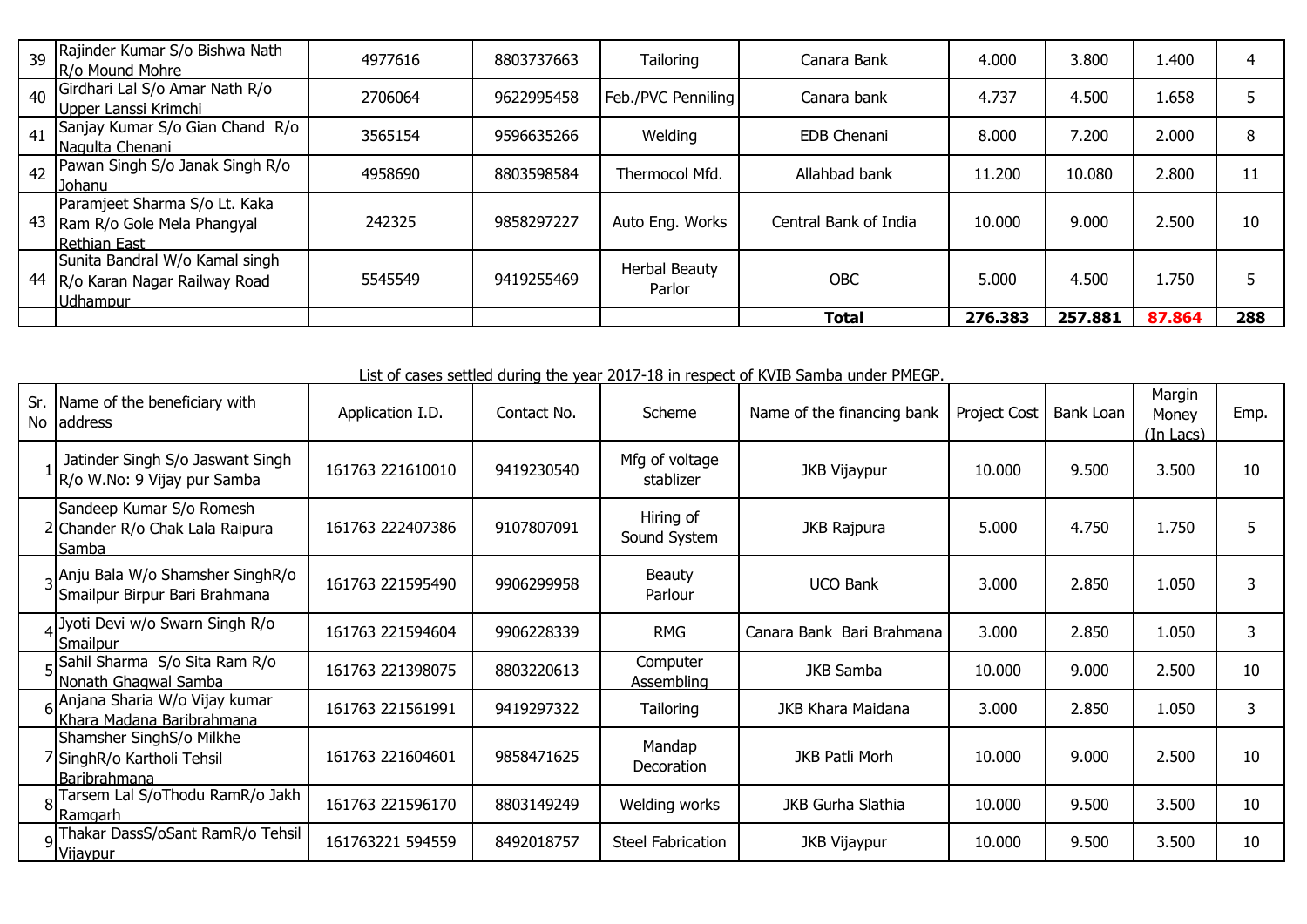|    | Bhupinder SinghS/o Jaswant Singh<br>R/o Adda Sarore                    | 161763 222397167 | 8803577017 | Shuttering               | <b>JKB Patli Morh</b> | 10.000 | 9.000 | 2.500 | 10 |
|----|------------------------------------------------------------------------|------------------|------------|--------------------------|-----------------------|--------|-------|-------|----|
|    | Rajesh Kumar s/o Parshotam lal<br>R/o PO Gaghwal                       | 171863 223490617 | 9906044482 | Karyana Shop             | <b>JKG Narwal</b>     | 5.000  | 4.500 | 1.250 | 5  |
|    | Harjinder singh S/o Jodh Singh R/o<br>Salaria Ramgarh                  | 1718632 22623882 | 9419233554 | <b>Tent House</b>        | <b>JKB Ramgarh</b>    | 10.000 | 9.500 | 3.500 | 10 |
|    | Des Raj S/o Baldev Raj R/o<br>Bapanir Garh Samba                       | 1617632224 06193 | 8713090566 | Shuttering               | <b>JKG Narwal</b>     | 5.000  | 4.750 | 1.750 | 5  |
|    | Sunil Sharma S/o Madan Mohan<br>14 Sharma R/o W.No: 3 Bari<br>Brahmana | 17186 3223497675 | 9419111628 | Shuttering               | <b>JKG Narwal</b>     | 10.000 | 9.000 | 2.500 | 10 |
|    | 15 Razzaq hussain S/oRukam DinR/o<br>Kartholi Baribrahmana             | 171863 223504129 | 9018941311 | Shuttering               | <b>JKG Narwal</b>     | 10.000 | 9.500 | 3.500 | 10 |
|    | Bharat Bhushan S/o Tilak RajR/o<br>Khadergal Patti Baribrahmana        | 171863 223524376 | 7006164166 | Shuttering               | <b>JKG Narwal</b>     | 10.000 | 9.000 | 2.500 | 10 |
|    | Rakesh Kumar S/o Madan Lal R/o<br>PO Guran Samba                       | 171863 223495479 | 9797584559 | Massionery               | <b>JKB Baleter</b>    | 3.000  | 2.850 | 1.050 | 3  |
|    | 18 Bal Krishan S/o Sewa Ram R/o<br>Sumb Distt Samba                    | 1718632 23530652 | 9596849714 | Furniture                | <b>JKB Baleter</b>    | 3.000  | 2.850 | 1.050 | 3  |
|    | 19 Ashok Kumar S/O bal Krishan R/o<br>Goran Sumb Samba                 | 171863 223500915 | 9797492494 | Electrical rp.           | <b>JKB Baleter</b>    | 5.000  | 4.500 | 1.250 | 5  |
| 20 | Monika Sharma W/o Parveen<br>Sharma R/o Sumb Distt Samba               | 171863 223523519 | 9596838310 | Cable network            | <b>JKB Baleter</b>    | 4.000  | 3.800 | 1.400 | 4  |
|    | Ritu Gupta w/o gotum GuptaR/o<br>Vijaypur Samba                        | 171863 222559604 | 7006071884 | Tailoring                | OBC Vijaypur          | 5.000  | 4.750 | 1.750 | 5  |
|    | Prem Nath S/o Thoru RamR/o Vill<br>Mahal Shahan                        | 171863 222641717 | 8713033915 | Shuttering               | <b>JKB Ramgarh</b>    | 10.000 | 9.500 | 3.500 | 10 |
|    | 23 Rajni Bala W/o Gurdayal Samyal<br>R/o Rajpur Samba                  | 1718632 23038049 | 7051230355 | <b>Beauty</b><br>Parlour | JKB Rajpura           | 4.000  | 3.800 | 1.400 | 4  |
|    | 24 Raghubir Singh S/oKaka Ram R/o<br>Vijaypur                          | 171863 223503952 | 9419199117 | Gym centre               | <b>JKG Narwal</b>     | 10.000 | 9.500 | 3.500 | 10 |
| 25 | Savita Devi W/o Raman Kumar R/o<br>Uttarvani                           | 17186 3223488915 | 9797634166 | Cable network            | JKB Gurha Slathia     | 6.000  | 5.700 | 2.100 | 6  |
|    | 26 Ajay Kumar S/o Vaid ParkashR/o<br>Jakh Vijaypur                     | 17186 3222526524 | 9796261924 | Welding works            | <b>JKG Narwal</b>     | 5.000  | 4.750 | 1.750 | 5  |
|    | 27 Vasudev Gupta Ram PyaraR/o<br>Rajpura                               | 17186 3223508558 | 9906218596 | Sweet Shop               | <b>JKG Narwal</b>     | 5.000  | 4.500 | 1.250 | 5  |
|    | 28 Sushil KumarS/o Nek Ram R/o<br>Ghagwal                              | 171863 223518144 | 9596819775 | Goldsmithy               | <b>JKB Ghagwal</b>    | 10.000 | 9.000 | 2.500 | 10 |
|    | 29 Kushla Rani W/o Janak Raj R/o<br>Jatwar Jhagwal                     | 1617632 22434993 | 9906078311 | DJ System                | <b>JKB Ghagwal</b>    | 10.000 | 9.500 | 3.500 | 10 |
|    | 30 Natha Ram S/o Ram DassR/o Chak<br>Main Sukha Singh                  | 171863 222642591 | 9419134087 | Tent House               | <b>JKG Narwal</b>     | 5.000  | 4.750 | 1.750 | 5  |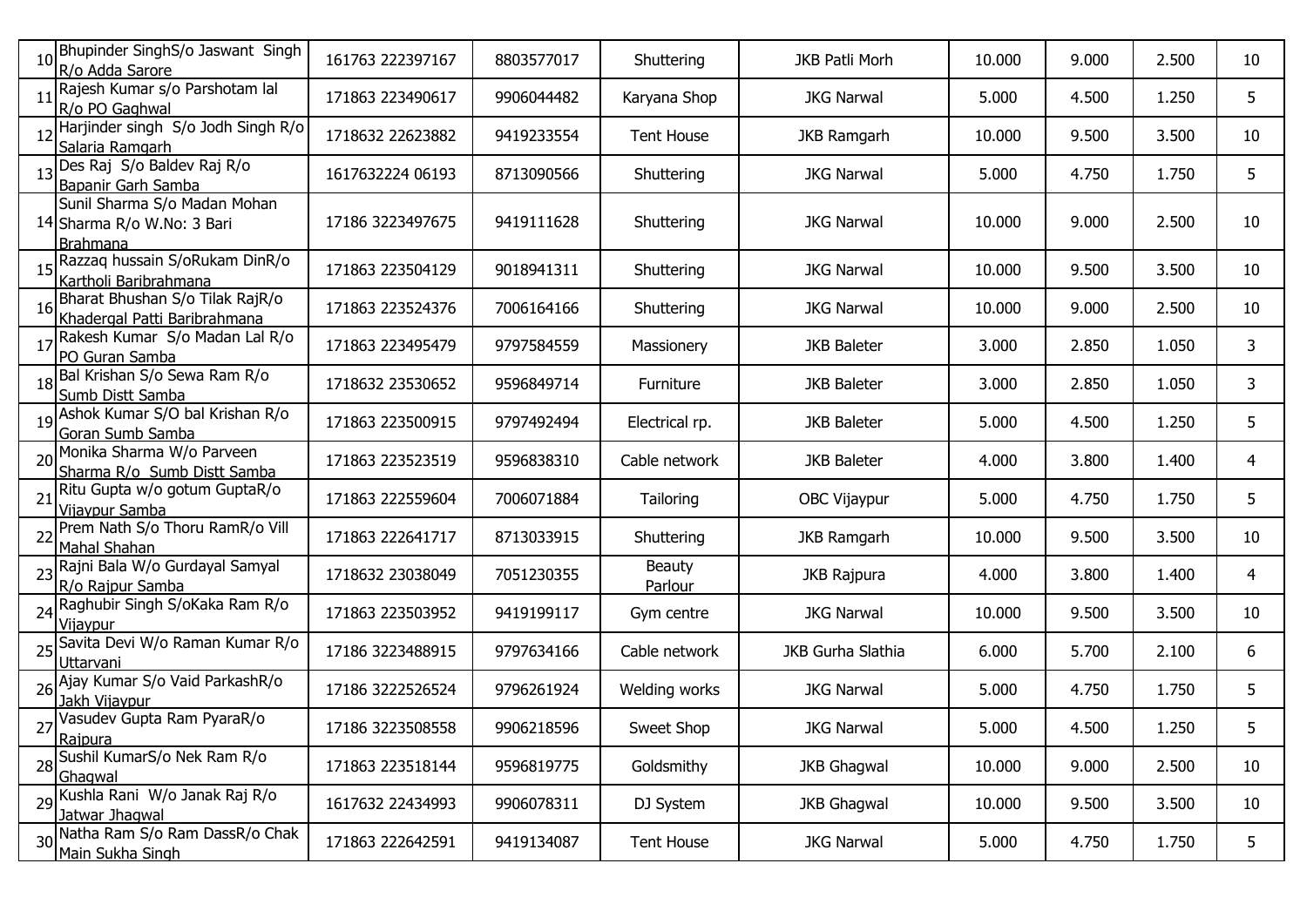|    | S/o Inder Dass R/o<br>$31$ Kuldeep Raj<br>Ghagwal                    | 1718632 22640010  | 9797371128 | Mfg of bags            | <b>JKB Ghagwal</b>          | 3.000  | 2.700  | 0.750 | 3.             |
|----|----------------------------------------------------------------------|-------------------|------------|------------------------|-----------------------------|--------|--------|-------|----------------|
|    | Sunil Kumar S/O Ghara Ram R/o<br>Vijaypur                            | 171863 222510971  | 9796622229 | Shuttering             | <b>JKB Vijaypur</b>         | 10.000 | 9.000  | 2.500 | 8              |
|    | 33 Rinku Suntal S/o Ranjeet Kumar<br>R/o Samba                       | 1617632 22468770  | 9018140882 | Photostat              | <b>JKB Vijaypur</b>         | 1.500  | 1.425  | 0.525 | 2              |
|    | 34 Sudarshan Kumar S/o Des Raj R/o<br>Meen CharkaBadi Brahmana       | 1617632 21613059  | 7298776353 | Glass decoration       | Canara Bank Bari Brahmana   | 3.000  | 2.850  | 1.050 | 3              |
|    | 35 Anil Kumar S/o Baldev Raj R/o<br>Ramgarh                          | 1617632 21555747  | 9858611852 | Cable network          | <b>JKB Vijaypur</b>         | 8.000  | 7.600  | 2.800 | 6              |
|    | 36 Ashwani Kumar S/o Krishan Chand<br>R/o Vill Kali Bari             | 1718632 23524313  | 9906037216 | video &<br>Photography | Union Bank of India         | 5.000  | 4.750  | 1.750 | 5              |
|    | 37 Yash Paul S/o Anant Ram R/o<br>Ghagwal                            | 1718632 23035841  | 9596605260 | Raswanti Sugar<br>Cane | <b>J&amp;K Bank Gaghwal</b> | 1.000  | 0.900  | 0.250 | 1              |
|    | 38 Samta Devi D/o Om Raj R/o Matloni<br>Ghagwal                      | 1711863 23493195  | 9797644641 | R.M.G                  | J&K Bank Gaghwal            | 2.000  | 1.900  | 0.700 | $\overline{2}$ |
|    | 39 Santosh Devi R/o Ghagwal                                          | 171863 223518318  | 9906091924 | Cloth bags             | <b>J&amp;K Bank Gaghwal</b> | 10.000 | 9.500  | 3.500 | 10             |
| 40 | Tarun Kangotra S/o Kishore Lal<br>R/o Rehan Samba                    | 171863 223038136  | 8492921816 | Electrical rp.         | SBI N.H Samba               | 5.000  | 4.750  | 1.750 | 5              |
| 41 | Chandan Singh S/o Sultan Singh<br>R/o Ghagwal                        | 1711863 223530682 | 9906099086 | watch Rep              | J&K Bank Ghagwal            | 3.000  | 2.700  | 0.750 | 3              |
|    | Partap Chand S/o Bua Ditta R/o<br>Rajpura Samba                      | 1718632 22641619  | 9419856380 | Honey Production       | J&K Bank Rajpura            | 6.000  | 5.700  | 2.100 | 6              |
|    | 43 Dev Raj S/o Gani Sham R/o Goran<br>Thandwal                       | 171863 223499589  | 9797327734 | Barber                 | J&K Bank Baletar Samba      | 3.000  | 2.850  | 1.050 | 3.             |
| 44 | Ravi Kumar s/o Puran ChandR/o<br>Keso Manhasan                       | 161763 222460521  | 9086894368 | <b>Trunk Patti</b>     | JKG Narwal                  | 3.000  | 2.850  | 1.050 | 3              |
| 45 | Anuradha W/o Raj Kumar R/o<br>H.No: 121 W.No: 5 Vijaypur             | 171863 222620061  | 9697613233 | woodcarving            | J&k Bank Vijaypur           | 8.000  | 7.600  | 2.800 | 8              |
| 46 | Pooli Devi W/O Jagdish Singh R/o<br>Sarlah Goran                     | 171863 223038090  | 9906203613 | Kiryana Shop           | J&K Bank Balter Samba       | 2.000  | 1.900  | 0.700 | $\overline{2}$ |
| 47 | Maghesh Kumar S/o Sat paul R/o<br>Chhan Samotra                      | 171863 224421858  | 9858181777 | Kiryana Shop           | J&K Bank Ghagqwal           | 5.000  | 4.500  | 1.250 | 5              |
|    | Veena Devi W/o Vijay Kumar R/o<br><b>Thapyal Ghagwal</b>             | 1718632 23508558  | 7006760138 | <b>Beauty Parlour</b>  | J&K Bank Ghagwal            | 1.000  | 0.950  | 0.350 | 1              |
| 49 | Reena Skolia W/o Ramesh Lal R/o<br>Vill Meen Vharbar Badi brahmana   | 161763222 484113  | 9070033715 | <b>Beauty Parlour</b>  | <b>EDB Smailpur</b>         | 5.000  | 4.750  | 1.750 | Ы              |
|    | 50 Tersam Singh S/o Puran Singh R/O<br>National highway swankha more | 17186322 2641088  | 8803519245 | Tailoring              | u.c.o Bari brahmana         | 22.990 | 21.840 | 8.047 | 20             |
|    | 51 Rashmi Sharma R/O Sarthi Rajpura                                  | 17186322 955711   | 8803698456 | Kiryana shop           | J&k Bank Rajpura            | 5.000  | 4.750  | 1.750 | 5              |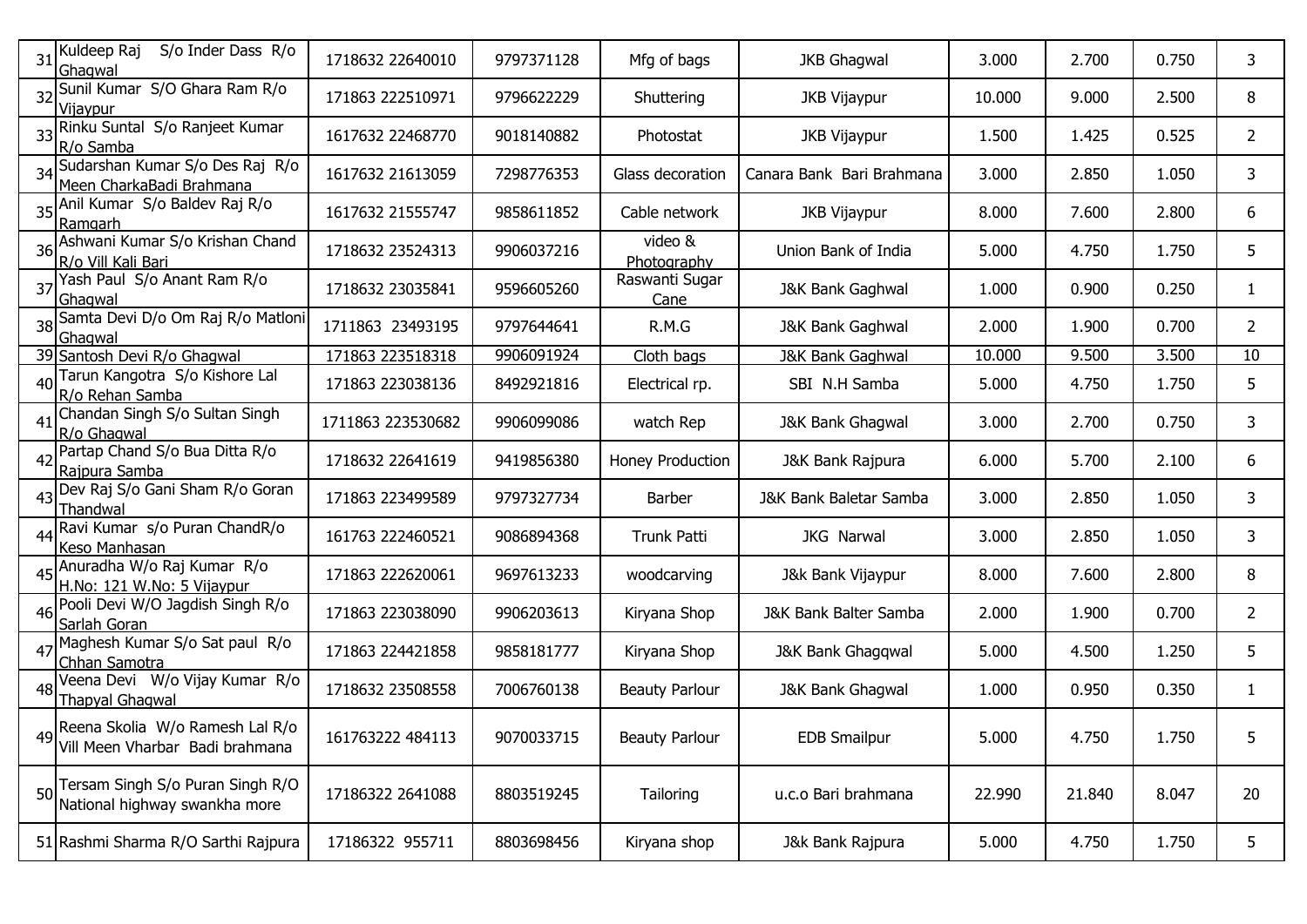| 52 Joginder Pal S/o Gain Chand R/O<br>Goran Samba               | 17186322 4428240 | 9596736307 | Tea stall                        | J&K Bank Baletar Samba    | 2.000  | 1.800 | 0.500 | $\overline{2}$ |
|-----------------------------------------------------------------|------------------|------------|----------------------------------|---------------------------|--------|-------|-------|----------------|
| 53 Bhola nath R/O chack sadda<br>rajpura                        | 17186322 4430755 | 8082353057 | Mandap<br>Decoration             | J&k Bank rajpura          | 10.000 | 9.500 | 3.500 | 10             |
| 54 Tilak Raj S/o Chaman Lal R/o Raj<br>pura                     | 17186322 4965136 | 9419119658 | vehicle batter /<br>light system | J&K Bank Rajpura          | 5.000  | 4.750 | 1.750 | 5              |
| 55 Manohar Lal S/o Tilak Raj R/o<br>Sadwal Rajpura              | 17186322 4955711 | 9419320501 | Vedio / Photo<br>studio          | J&K Bank Rajpura          | 5.000  | 4.750 | 1.750 | 5              |
| 56 Shamsher Singh S/o Inder Lal R/o<br><b>Chack Babrial</b>     | 171863222 526583 | 9469472110 | Welding works                    | <b>JKG Narwal</b>         | 5.000  | 4.500 | 1.250 | 5              |
| 57 Pankaj Sharma S/o Madan Lal R/o<br>Harsath Ghagwal           | 17186322 3518240 | 7006897120 | Electric                         | J&K Bank Ghagwal          | 3.000  | 2.700 | 0.750 | 3              |
| 58 Sunny Sharma S/o Hem raj R/o<br>Jasath                       | 17186322 4131051 | 8803030605 | Tea stall                        | JKG Narwal                | 2.000  | 1.800 | 0.500 | $\overline{2}$ |
| 59 Neelam Kumari W/o Ganesh Dass<br>R/o Ghagwal                 | 17186322 4141404 | 9622300631 | Electric/ Electrician            | JKG Narwal                | 5.000  | 4.750 | 1.750 | 5              |
| 60 Deepak Kumar S/o Kartar<br>ChandR/o Jasth Ghagwal            | 17186322 5004474 | 9906221063 | Photostudio                      | <b>JKG Narwal</b>         | 5.000  | 4.750 | 1.750 | 5              |
| 61 Monika Sharma W/o Parveen<br>Sharma R/o Jasth Ghagwal        | 17186322 3523519 | 9596838310 | Computer work                    | J&k Bank Rajpura          | 5.000  | 4.750 | 1.750 | 4              |
| 62 Mehar Singh S/o Angrez Singh R/o<br>Chhan Matloni Ghagwal    | 17186322 4424113 | 9858294844 | Shuttering                       | <b>JKG Narwal</b>         | 5.000  | 4.500 | 1.250 | 5              |
| 63 Sudagarmal S/o Kuru RamR/o Vill<br>Khadamadana               | 17186322 2638933 | 9858215842 | Mfg Of Steel Grills              | J&K Bank Khara Madana     | 10.000 | 9.500 | 3.500 | 10             |
| 64 Sudesh Kumari W/o Darshan Lal<br>R/o Kabir Nagar             | 16176322 2456762 | 9419245122 | Ex-Ray Dignostic                 | J&k Bank Vijaypur         | 10.000 | 9.500 | 3.500 | 10             |
| 65 Joginder Kumar S/o Pritam Chand<br>R/o Tere Sarna            | 1718632 24998891 | 9797661348 | Kiryana Shop                     | JKG Narwal                | 4.000  | 3.800 | 1.400 | 4              |
| 66 Vijay Kumar S/o Chander Parkash<br>R/o W.No:5 Ramgarh        | 1718632 22565529 | 9596964986 | <b>Tent House</b>                | <b>JKG Narwal</b>         | 10.000 | 9.000 | 2.500 | 10             |
| 67 Joginder Pal S/O Milkhi Ram R/o<br>Kalwalta Samba            | 171863 224429568 | 9858577298 | Shuttering                       | JKG Narwal                | 10.000 | 9.500 | 3.500 | 10             |
| 68 Baldev Singh S/o Vikram Sing R/o<br>Ramgarh Samba            | 17186322 4424408 | 9796861137 | Kiryana Shop                     | J&K Bank Main Bazar Samba | 2.000  | 1.800 | 0.500 | $\overline{2}$ |
| Swarn Singh S/o Parkash Singh<br>R/o Khara Madana Bari Brahmana | 1718632 24430972 | 9622139637 | Kiryana Shop                     | J&K Bank Khara Madana     | 5.000  | 4.500 | 1.250 | 5              |
| 70 Sital Kumari W/o Girdhari Lal R/o<br>Galahad Pangdore        | 1718632 23579355 | 9419677538 | Tailoring                        | JKG Narwal                | 2.000  | 1.900 | 0.700 | $\overline{2}$ |
| 71 Sumit Gowsami S/o Madan Lal R/o<br>Purmandal Bari Brahmana   | 17186322 4428825 | 9906042800 | <b>Indian Sweet</b>              | JKG Narwal                | 6.000  | 5.400 | 1.500 | 6              |
| 72 Rajinder Kumar S/o Dyan Chand<br>R/o Gaghwal                 | 17186322 5017574 | 9796657317 | Tailoring                        | JKG Narwal                | 2.000  | 1.900 | 0.700 | $\mathbf{2}$   |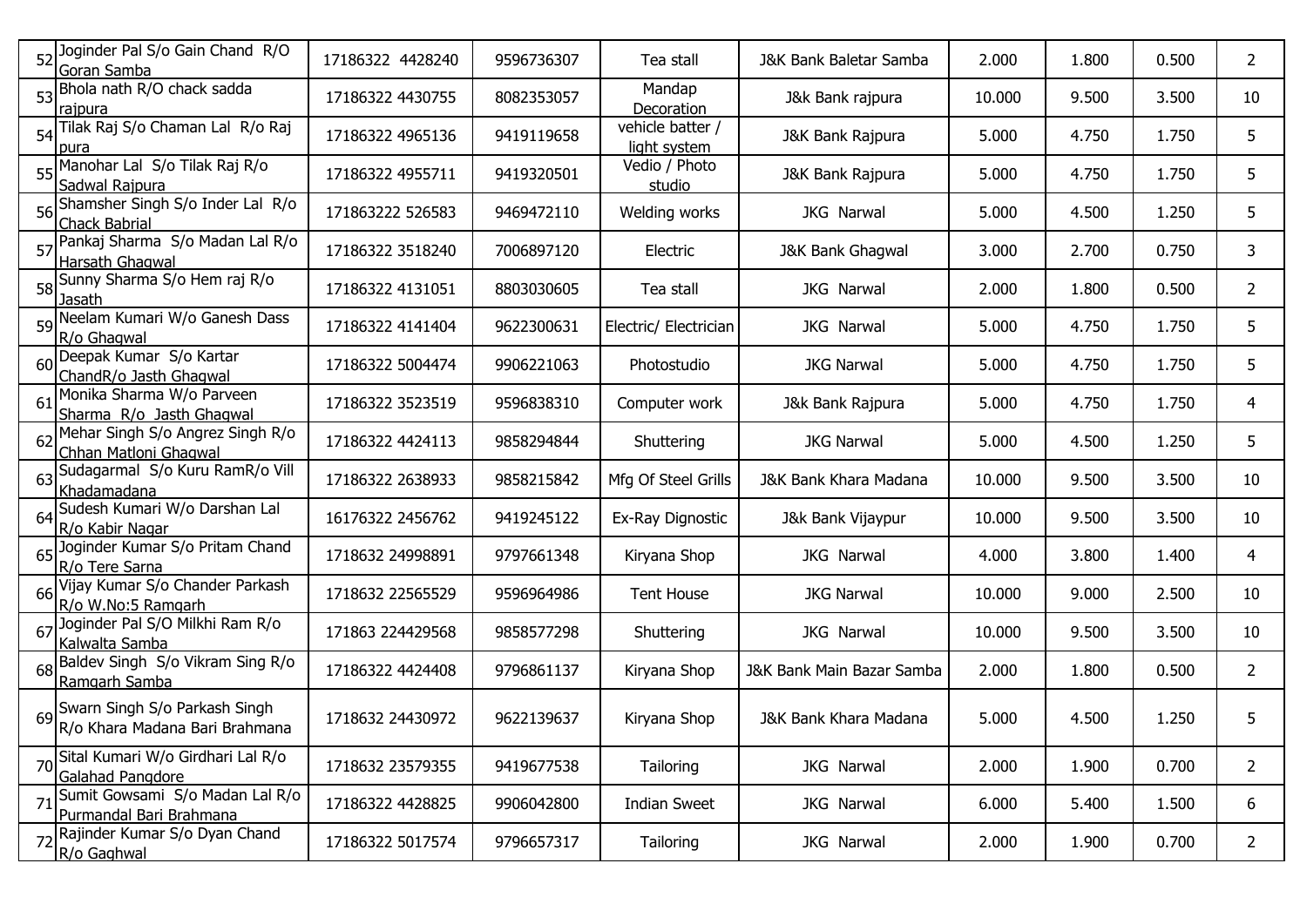|    | 73 Manju Devi W/o Raghu Paul R/o<br>Harshat Gaghwal                                | 17186322 4963987 | 9596344141 | Computer work                  | JKG Narwal                | 5.000  | 4.750  | 1.750 | 5. |
|----|------------------------------------------------------------------------------------|------------------|------------|--------------------------------|---------------------------|--------|--------|-------|----|
|    | Tahir Malik S/o Ghulam Navi R/o<br>74 H.No: 75 W.No: 1 Canal Road Bari<br>Brahmana | 17186322 2706744 | 9622611004 | Fab Doors &<br>Windows         | J&K Bank Bari Brahmana    | 25.000 | 23.750 | 8.750 | 25 |
|    | 75 Shivani Sehotra D/o Som Raj R/o<br>Chann Matloni                                | 17186322 4970832 | 9055287522 | Tailoring                      | JKG Narwal                | 3.000  | 2.850  | 1.050 | 3  |
|    | 76 Kulbir Singh S/o Sandeep Singh<br>R/o Vill Lagth Samba                          | 17186322 5024281 | 9419146967 | <b>Auto Service</b><br>Station | J&K Bank Nandani          | 10.000 | 9.500  | 3.500 | 10 |
|    | 77 Preeti Raina W/o Kali Dass R/o<br>Diani Samba                                   | 17186322 5024008 | 7006683233 | Tailoring                      | JKG Narwal                | 5.000  | 4.750  | 1.750 | 5  |
|    | 78 Naresh Kumar S/o Bodh Raj R/o<br>Block No: 40 Parmandal                         | 16176322 2475599 | 9906350649 | Kiryana Shop                   | JKG Narwal                | 4.000  | 3.600  | 1.000 | 4  |
|    | 79 Shrda Devi S/O Joginder Paul R/o<br>Sangar Purmandal                            | 17186322 4424502 | 9622109209 | C&B                            | J&K Bank Kharamadana      | 1.000  | 0.950  | 0.350 | 1  |
|    | 80 Kamaldeep Kour W/o Jagdeep<br>Singh R/o Karalian Ramgarh                        | 17186322 4428370 | 9419124813 | <b>Battery Charging</b>        | J&K Bank Ramgarh          | 10.000 | 9.500  | 3.500 | 10 |
|    | Meena Kumari w/o Surinder<br>81 Sharma R/o Takkar Kartholi Khara<br>Madana         | 17186322 5024309 | 7889440184 | Bee Keeping                    | J&K Bank Kharamadana      | 10.000 | 9.500  | 3.500 | 10 |
|    | 82 Savita Sharma W/o Rajinder<br>Sharma R/o Takkar Khara Madana                    | 17186322 5024196 | 941917794  | Bee Keeping                    | J&K Bank Kharamadana      | 10.000 | 9.500  | 3.500 | 10 |
|    | 83 Asha Rani W/o Brij Mohan R/o<br>Gho Brahmana Ramgarh                            | 17186322 3606959 | 8082752433 | <b>Indian Sweet</b>            | SBI Vijaypur              | 2.000  | 1.900  | 0.700 | 2  |
|    | 84 Prabha Sharma W/o Jagdish Raj<br>R/o Vill Suchaini Rahya                        | 17186322 4428382 | 9419185260 | <b>Battery Charging</b>        | J&K Bank Pattli Morh      | 10.000 | 9.500  | 3.500 | 10 |
|    | 85 Parmila Devi W/o Mahesh Chander<br>R/o Purmandal The Bari Brahmana              | 17186322 4470702 | 8492922355 | <b>Beauty Parlour</b>          | J&K Bank Khara Madana     | 5.000  | 4.750  | 1.750 | 5  |
|    | 86 Kushal Kumar S/o Munshi Ram R/o<br>Talori Samba                                 | 17186322 4988090 | 9419152287 | Mob repairs                    | PNB bank Vijaypur         | 3.000  | 2.850  | 1.050 | 3  |
|    | 87 Sujata Lalotra W/o Swarn Singh<br>R/o Vill Tapiyal                              | 17186322 4993939 | 9419117091 | Food industry                  | J&K Bank Ghagwal          | 10.000 | 9.500  | 3.500 | 10 |
| 88 | Yash Paul S/o Parkash Chand R/o<br>Rakh Baroi Tarore                               | 17186322 5025372 | 9858177579 | foot wear                      | J&K Bank Gurha Salathia   | 10.000 | 9.500  | 3.500 | 10 |
|    | 89 Kamini Kumari W/o Vijay Kumar<br>R/o Paltha Nai Kali Samba                      | 17186322 5594517 | 9906035359 | furniture                      | J&K Bank Main Bazar Samba | 10.000 | 9.500  | 3.500 | 10 |
|    | 90 Rohit Kumar S/o Madan Lal R/o<br><b>Raipur More</b>                             | 17186322 4974747 | 9596877487 | Service station                | J&K Bank Main Bazar Samba | 5.000  | 4.750  | 1.750 | 5  |
|    | Waryam Chand Badwal S/o<br>91 Dharam Chand R/o Bad swal Gurha<br>salathia          | 17186322 3608826 | 7298293868 | Tent House                     | J&K Bank Gurha Salathia   | 10.000 | 9.500  | 3.500 | 10 |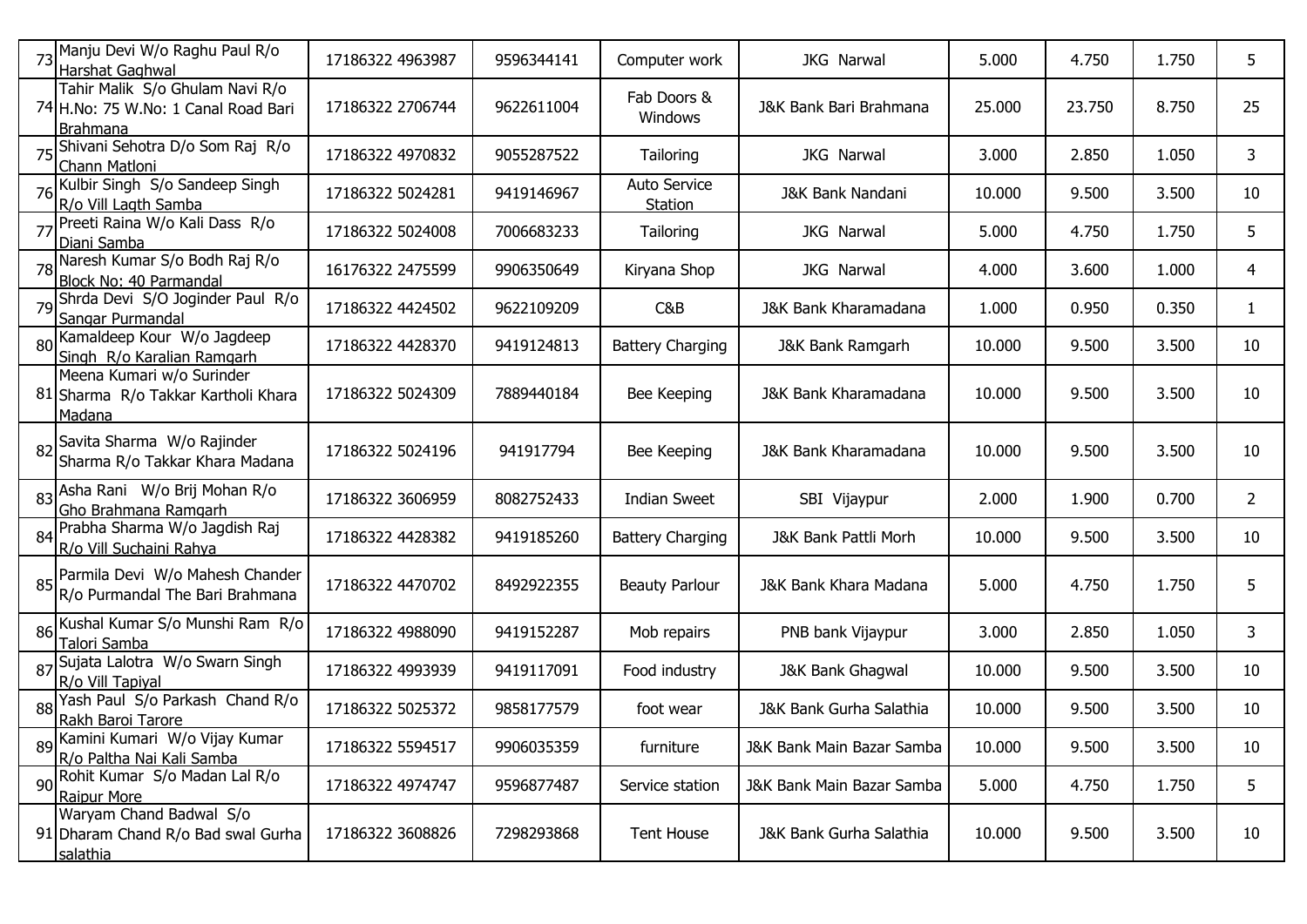| <sub>92</sub> Munishwar Dutt Sharma S/o<br>Braham Dev R/o Vill Rattian | 7186322 3611737  | 9906003909 | Sweet Shop   | J&K Bank Pattli Morh      | 10.000  | 9.000   | 2.500   |     |
|------------------------------------------------------------------------|------------------|------------|--------------|---------------------------|---------|---------|---------|-----|
| Sankush Sharma R/o W.No: 9<br>$93\vert_{\text{Samba}}^{\text{min}}$    | 17186322 5592859 | 908605286  | Indian Sweet | J&K Bank Main Bazar Samba | 000.ز   | 4.500   | 250     |     |
|                                                                        |                  |            |              | Total                     | 597.490 | 559.815 | 193.522 | 590 |

List of cases settled during the year 2017-18 in respect of KVIB Reasi under PMEGP.

| Sr.<br><b>No</b> | Name of the beneficiary with<br>address                        | Application I.D.         | Contact No. | Scheme          | Name of the financing bank | Project Cost | <b>Bank Loan</b> | Margin<br>Money<br>(In Lacs) | Emp.           |
|------------------|----------------------------------------------------------------|--------------------------|-------------|-----------------|----------------------------|--------------|------------------|------------------------------|----------------|
| $\mathbf{1}$     | Ab. Hamid S/o Ab. Gani R/o Bagga<br><b>Tehsil Mahore</b>       | KBJK16176325-<br>1399057 | 9797312584  | Offset printing | <b>JKB BAGGA</b>           | 10.000       | 9.500            | 3.500                        | 8              |
| 2                | Ravinder Singh S/o Kamal Singh<br>R/o Dadua Tehsil Pouni       | KBJK17186325-<br>2527062 | 8492979584  | Shuttering      | <b>JKB POUNI</b>           | 8.000        | 7.200            | 2.000                        | $\overline{7}$ |
| 3                | Rakesh Kumar S/o des Raj R/o<br>livotipuram Tehsil Reasi       | KBJK17186325-<br>8639906 | 9622851530  | barbar          | <b>JKB JYOTIPURAM</b>      | 2.000        | 1.900            | 0.700                        | $\overline{2}$ |
|                  | Puneet Kumar S/o des Raj R/o<br>4 Panthal Tehsil Katra         | KBJK17186325-<br>2708615 | 7006093434  | Dhaba           | <b>JKB PANTHAL</b>         | 5.000        | 4.500            | 1.250                        | 5              |
| 5.               | Sumit Dubey S/o Shub kumar R/o<br>panthal Tehsil Katra         | KBJK17186325-<br>2708536 | 9797477668  | Dhaba           | <b>JKB PANTHAL</b>         | 5.000        | 4.500            | 1.250                        | 5              |
| 6                | Gurdeep Singh s/o Prithvi Singh R/o<br>pouni tehsil Pouni      | KBJK17186325-<br>1611240 | 9797477668  | Photo Stat      | <b>JKB POUNI</b>           | 5.000        | 4.750            | 1.750                        | 5              |
|                  | Mohd aslam S/o Mohd Latief<br>R/oSarh Tehsil Mahore            | KBJK17186325-<br>2504284 | 9596936706  | Sweet Shop      | <b>JKB BAGGA</b>           | 5.000        | 4.750            | 1.750                        | 5              |
| 8                | Ishant Gandotra S/o Ravi Gandotra<br>R/o Katra Tehsil Katra    | KBJK17186325-<br>2479557 | 9103222224  | <b>Textile</b>  | <b>JKB KATRA</b>           | 8.000        | 7.200            | 2.000                        | 6              |
| 9                | Ravinder singh S/o Nawaid singh<br>R/o Bagan kote Tehsil Pouni | KBJK17186325-<br>2255491 | 9622334614  | tent House      | <b>JKB CHASSANA</b>        | 10.000       | 9.500            | 3.500                        | 8              |
|                  | Rajesh Singh s/o Charan Singh R/o<br>10 Seela Reasi            | KBJK17186325-<br>3570846 | 9419178643  | Shuttering      | <b>JKB REASI</b>           | 8.000        | 7.200            | 2.000                        | $\overline{7}$ |
|                  | Mohd Arif S/o Mishar Din R/o<br>11 Mahore                      | KBJK16176325-<br>2464546 | 9858916646  | Service station | <b>JKBMAHORE</b>           | 8.000        | 7.200            | 2.800                        | $\overline{7}$ |
|                  | 12 Madan lal s/o Vijay Ram r/o Kheral                          | KBJK17186325-<br>1416813 | 8803770364  | Furniture       | <b>JKBREASI</b>            | 2.000        | 1.800            | 0.500                        | $\overline{2}$ |
|                  | Sudesh Kumari W/o Rattan Lal R/o<br>13 sudheen Pouni           | KBJK17186325-<br>3578966 | 9469138008  | Tailoring       | <b>JKB POUNI</b>           | 2.000        | 1.900            | 0.700                        | $\overline{2}$ |
|                  | Manzoor ahmed S/o Abdul Rashid<br>14 R/o Sarh                  | kbjk17186325-<br>3641984 | 8803235474  | Furniture       | <b>JKB BAGGA</b>           | 5.000        | 4.750            | 1.750                        | 4              |
|                  | Ghulam Mohin din s/o Abdul Gani<br>15 $R/o$ sarh               | KBJK17186325-<br>3641886 | 7051032412  | Furniture       | <b>JKB BAGGA</b>           | 5.000        | 4.750            | 1.750                        | 4              |
|                  | Mohd Aslam S/o Abdul Rashid r/o<br>16 Kansi Patta              | KBJK17186325-<br>3578996 | 9086743202  | Sweet Shop      | <b>JKB POUNI</b>           | 2.000        | 1.900            | 0.700                        | $\overline{2}$ |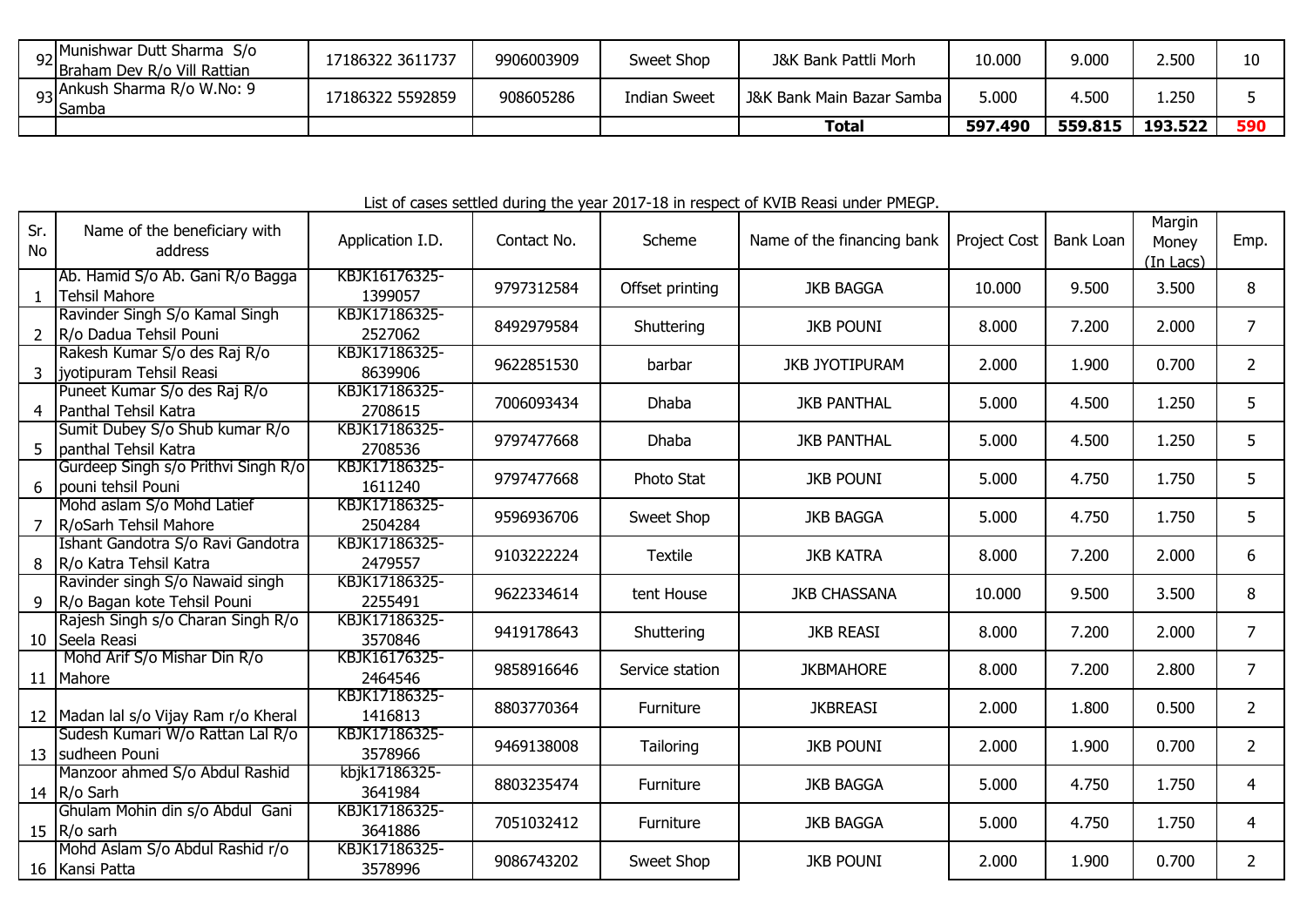|    | Raman Kumar Ram Chand R/o             | kbjk17186325- |            |                      |                        |        |       |       |                |
|----|---------------------------------------|---------------|------------|----------------------|------------------------|--------|-------|-------|----------------|
| 17 | Talwara                               | 4960851       | 9419945332 | Photo Stat           | <b>JKB AGHAR JITTO</b> | 2.000  | 1.900 | 0.700 | $\overline{2}$ |
|    | Sanjay Kumar S/o Darshan Kumar        | KBJK17186325- | 9622296904 | Sweet Shop           | <b>JKBDERA BABA</b>    | 4.000  | 3.800 | 1.400 | 4              |
|    | 18   R/o Tanda Reasi                  | 4979113       |            |                      |                        |        |       |       |                |
|    | Geeta Devi w/o Puran Kumar R/o        | KBJK16176325- | 9596934020 | Tailoring            | <b>JKBDC OFFICE</b>    | 2.000  | 1.900 | 0.700 | $\overline{2}$ |
|    | 19 Reasi                              | 1417115       |            |                      |                        |        |       |       |                |
|    | Ankush Kumar S/o rattan lal R/o       | KBJK17186325- | 8803432799 | <b>Dhaba</b>         | <b>JKB AGHAR JITTO</b> | 5.000  | 4.500 | 1.250 | 4              |
|    | 20 Kotli Manotrian Reasi              | 5025645       |            |                      |                        |        |       |       |                |
|    | Anu Radha w/o Sonu Kumar r/o          | KBJK17186325- | 9906171908 | <b>Beauty Palour</b> | <b>JKB AGHAR JITTO</b> | 2.000  | 1.900 | 0.700 | $\overline{2}$ |
|    | 21 bhaga                              | 5562132       |            |                      |                        |        |       |       |                |
|    | Radha Devi W/o Subash chand R/o       | KBJK17186325- | 9906182724 | <b>TYRE Repair</b>   | <b>JKB AGHAR JITTO</b> | 5.000  | 4.750 | 1.750 | 5              |
| 22 | Bhaga                                 | 5553087       |            |                      |                        |        |       |       |                |
|    | Pawan Kumar S/o Dharam chand          | kbjk17186325- | 8803751042 | Furniture            | <b>JKB AGHAR JITTO</b> | 5.000  | 4.500 | 1.250 | 5              |
|    | 23 R/o Bhaga                          | 8561900       |            |                      |                        |        |       |       |                |
|    | Mohd Altaf S/o Bashir Ahmed R/o       | KBJK17186325- | 8492848175 | <b>TEA STALL</b>     | <b>JKB BAGGA</b>       | 2.000  | 1.900 | 0.700 | $\overline{2}$ |
|    | 24 Sarh                               | 9186829       |            |                      |                        |        |       |       |                |
|    | Manzoor Ahmed S/o Ali Mohd R/o        | KBJK17186325- | 9596685736 | Mobile repair        | <b>JKB BAGGA</b>       | 3.000  | 2.850 | 1.050 | 3 <sup>1</sup> |
|    | 25 sarh                               | 4142642       |            |                      |                        |        |       |       |                |
|    | Joginder kumar S/o Chunni Lal R/o     | KBJK17186325- | 9906080393 | tent House           | <b>JKB PANTHAL</b>     | 5.000  | 4.750 | 1.750 | 8              |
|    | 26 Sool Katra                         | 3576915       |            |                      |                        |        |       |       |                |
|    | Babu Ram S/o Punnu Ram R/o            | KBJK17186325- | 9055305163 | Sweet Shop           | <b>JKBAGHAR JITO</b>   | 3.000  | 2.700 | 0.750 | 3              |
| 27 | Parthal Katra                         | 3961021       |            |                      |                        |        |       |       |                |
|    | Jamila Akhter W/o Abdul Rashil R/o    | KBJK17186325- | 7051255308 | <b>Dhaba</b>         | <b>JKBREASI</b>        | 1.000  | 0.900 | 0.350 | $\mathbf{1}$   |
|    | 28 Bathoie                            | 5002156       |            |                      |                        |        |       |       |                |
|    |                                       | KBJK17186325- | 9622959687 | Shuttering           | <b>JKBREASI</b>        | 10.000 | 9.500 | 3.500 | 8              |
|    | 29 Javed Iqbal S/o Ali Akber R/o Mari | 2254841       |            |                      |                        |        |       |       |                |
|    | Geeta Devi W/o Girdhari lal R/o       | KBJK17186325- | 9906099177 | <b>Beauty Palour</b> | <b>JKBREASI</b>        | 2.000  | 1.900 | 0.700 | $\overline{2}$ |
|    | 30 Gran Reasi                         | 5007851       |            |                      |                        |        |       |       |                |
|    | Tanveer Ahmed S/o Shad Ali R/o        | KBJK16176325- | 7051259708 | Photo Stat           | <b>JKBARNAS</b>        | 3.000  | 2.850 | 1.050 | 3              |
|    | 31 chalad                             | 2254597       |            |                      |                        |        |       |       |                |
|    | Bidhman Singh s/o Mani Ram R/o        | KBJK16176325- | 8803146109 | Shuttering           | <b>JKBARNAS</b>        | 10.000 | 9.500 | 3.500 | 8              |
|    | 32 Sailanjan                          | 2892958       |            |                      |                        |        |       |       |                |
|    | Mohd Rafiq S/o Rehmat Ali R/o         | KBJK16176325- | 9622965766 | Electric             | jkbdharmari            | 5.000  | 4.750 | 1.750 | $\overline{2}$ |
| 33 | <b>thuroo</b>                         | 1404616       |            |                      |                        |        |       |       |                |
|    | Gulzar Banoo w/o Talib Hussain R/o    | KBJK16176325- | 990615852  | <b>ATTA CHAKI</b>    | jkbdharmari            | 3.000  | 2.850 | 1.050 | $\overline{2}$ |
| 34 | Thuroo                                | 1533743       |            |                      |                        |        |       |       |                |
|    | Naina Devi D/o Dhyan singh r/o        | KBJK16176325- | 8082216582 | Tailoring            | <b>JKBDERA BABA</b>    | 2.000  | 1.900 | 0.700 | $\mathbf{3}$   |
|    | 35 babhar                             | 4979033       |            |                      |                        |        |       |       |                |
|    | Joginder Singh S/o Raghuveer          | KBJK17186325- | 9697191512 | PHOTO TRAME          | SBI REASI              | 3.510  | 3.160 | 0.880 | 3 <sup>1</sup> |
|    | 36 singh R/o Bidda                    | 2501443       |            |                      |                        |        |       |       |                |
|    | Munshi Ram S/o Makoroo R/o            | KBJK17186325- | 8803743601 | MILK PRODUCT         | SBI POUNI              | 2.000  | 1.900 | 0.700 | 3 <sup>1</sup> |
|    | 37 Gardhi                             | 2545852       |            |                      |                        |        |       |       |                |
|    | Nisha Devi W/o Kuldeep Raj R/o        | KBJK17186325- | 9797292313 | Tent House           | SBI RANSOO             | 10.000 | 9.500 | 3.500 | 8              |
|    | 38 Kotla Ransoo                       | 2565327       |            |                      |                        |        |       |       |                |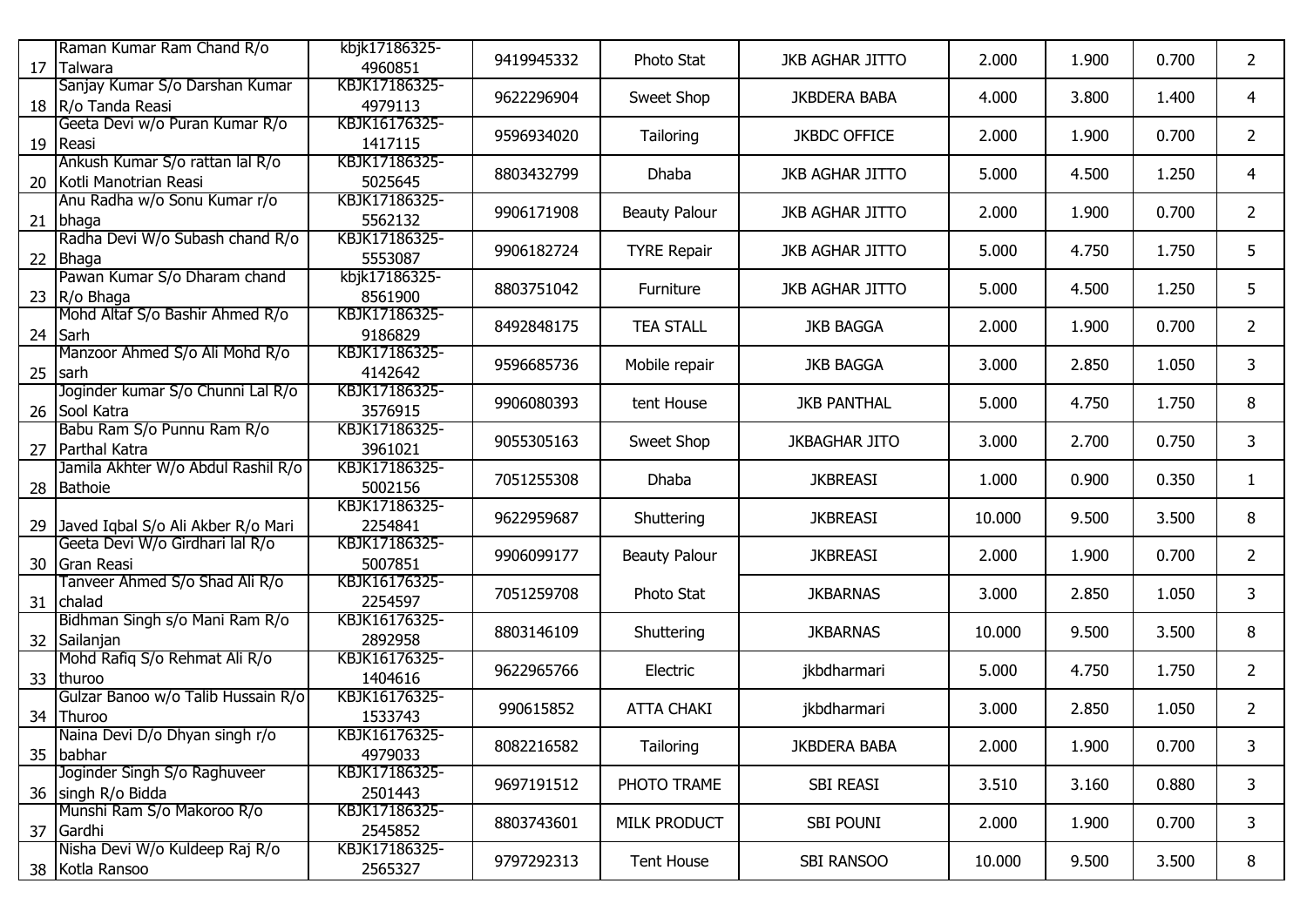| 39 | Anil Kumar S/o Bodh Raj R/o<br>Talwara | KBJK17186325-<br>3564883 | 9622354703 | <b>TEA STALL</b>   | <b>SBI REASI</b>      | 1.940   | 1.750   | 0.490  |     |
|----|----------------------------------------|--------------------------|------------|--------------------|-----------------------|---------|---------|--------|-----|
|    |                                        | KBJK16176325-            |            |                    |                       |         |         |        |     |
| 40 | Nisha Devi W/o Subash Chander          | 1492409                  | 962200256  | Tailoring          | <b>SBI JYOTIPURAM</b> | 1.000   | 0.950   | 0.350  |     |
|    | Sanjay Kumar S/o Pritam Chand          | KBJK17186325-            | 7089631053 | <b>PHOTOSTAT</b>   | SBI RANSOO            | 2.500   | 2.250   | 0.630  | 3   |
|    | 41 R/o Kalakote Ransoo                 | 4960542                  |            |                    |                       |         |         |        |     |
|    | Ganesh singh s/o Tirth Ram R/o         | KBJK17186325-            | 9596973554 | <b>PHOTOSTAT</b>   | <b>SBI RANSOO</b>     | 2.000   | 1.900   | 0.700  |     |
| 42 | Sangar Ransoo                          | 5549683                  |            |                    |                       |         |         |        |     |
|    | Mohd Mustag S/o Abdul Gani R/o         | KBJK16176325-            | 9906235578 | <b>READYMADE</b>   | <b>SBI REASI</b>      | 1.740   | 1.650   | 0.610  |     |
| 43 | Talwara Reasi                          | 1647469                  |            | GARM.              |                       |         |         |        |     |
|    | Prem Lata w/o Badal Singh R/o          | KBJK17186325-            | 9697602075 | Tailoring          | PNB REASI             | 2.000   | 1.900   | 0.700  |     |
|    | 44   Devi Garh                         | 2501870                  |            |                    |                       |         |         |        |     |
|    | Prince Kumar S/o Suram Chand R/o       | KBJK16176325-            | 9070677786 | <b>FAST FOOD</b>   | <b>PNB REASI</b>      | 4.000   | 3.800   | 1.400  | 3   |
| 45 | Trintha reasi                          | 2488091                  |            |                    |                       |         |         |        |     |
|    | Rekha Sharma w/o Nirmal Singh          | KBJK17186325-            | 8803269810 | Tailoring          | PNB KATRA             | 3.000   | 2.850   | 1.050  | フ   |
|    | 46   R/o Sarli Katra                   | 4429070                  |            |                    |                       |         |         |        |     |
|    | Mohd sadig S/o Noor Mohd R/o           |                          | 9906235609 | <b>MOBILE CARE</b> | <b>SBI REASI</b>      | 1.500   | 1.425   | 0.525  |     |
| 47 | Talwara                                |                          |            |                    |                       |         |         |        |     |
|    |                                        |                          |            |                    | Total                 | 199.190 | 185.935 | 64.035 | 178 |

List of cases settled during the year 2017-18 in respect of KVIB Doda under PMEGP.

| Sr. Name of the beneficiary with<br>No laddress                   | Application I.D.         | Contact No. | Scheme                           | Name of the financing bank | <b>Project Cost</b> | Bank Loan | Margin<br>Monev<br><u>(In Lacs)</u> | Emp. |
|-------------------------------------------------------------------|--------------------------|-------------|----------------------------------|----------------------------|---------------------|-----------|-------------------------------------|------|
| Subash Chander S/O Kunj Lal R/O<br>Muthi Marmat                   | KVJK16176353-<br>1364404 | 9906153002  | Bee-keeping                      | <b>JKB Khellani</b>        | 5.000               | 4.500     | 1.250                               |      |
| alRukhsana Begum W/O Liaket Ali<br><b>R/O Sunarthawa Chiralla</b> | KVJK16176353-<br>1389569 | 9469415822  | <b>RMG</b>                       | <b>JKB Bhella</b>          | 3.000               | 2.850     | 1.050                               |      |
| Abdul Qudoos Natnoo S/O Mohd<br>Igbal Natnoo R/O Neera Gundna     | KBJK17186353-<br>2512271 | 9906472465  | <b>COMPUTER</b><br><b>WORKS</b>  | JKB Doda                   | 2.500               | 2.380     | 0.880                               |      |
| 4 Azima Begum W/O Javeed Ahm ed<br><b>R/O Phagsoo</b>             | KBJK17186353-<br>2538063 | 9697648521  | <b>RMG</b>                       | <b>JKB Thathri</b>         | 1.500               | 1.430     | 0.530                               |      |
| - PAWAN KUMAR S/O Gouri Lal R/O<br>Jigoth Ghat                    | KBJK17186353-<br>2554106 | 9906333593  | Tea Stall                        | JKB Ghat                   | 2.000               | 1.900     | 0.700                               |      |
| 6 Rabia Begum W/O Mohd Faheem<br>IR/O Nowabad Chaka Bhaderwah     | KBJK17186353-<br>2526246 | 8803014148  | <b>Steel Fabrication</b><br>Unit | JKB Bhaderwah Main         | 10.000              | 9.500     | 3.500                               | 6    |
| JUsma Tabassum W/O Nasir Aziz<br>IR/O Bolian Chiralla             | KBJK17186353-<br>2548529 | 9858269779  | <b>RMG</b>                       | <b>JKB Bhella</b>          | 3.000               | 2.850     | 1.050                               |      |
| 8 MAN SINGH S/O Mangat Ram R/O<br>Shiva Suhanda Ghat              | KBJK17186353-<br>2548870 | 9858193596  | Electronic<br>Repairing          | <b>JKB Pranoo</b>          | 2.000               | 1.900     | 0.700                               |      |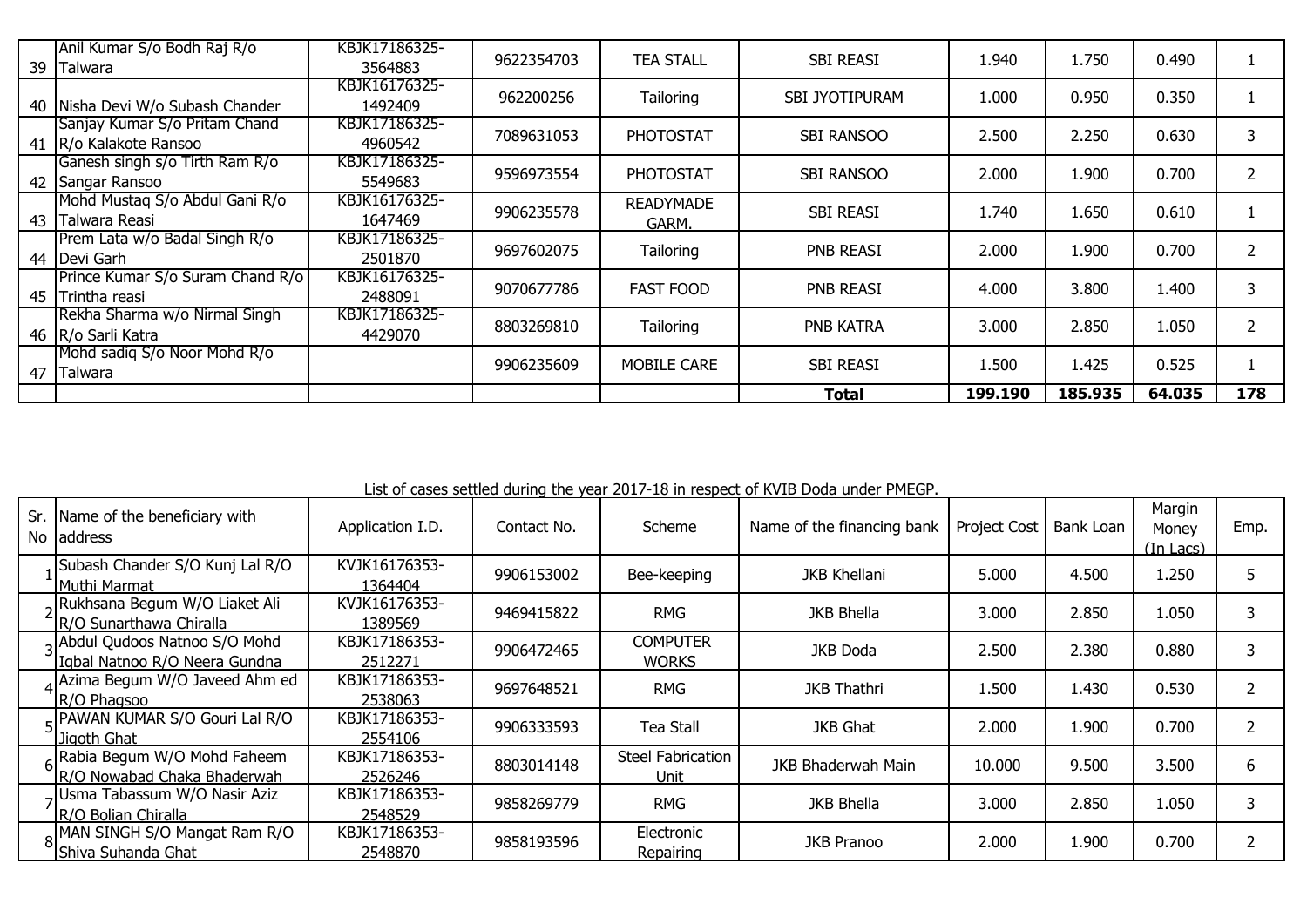|    | q CHARANJEET LAL S/O Hari Lal R/O<br>Chanti Bhalla Gandoh     | KBJK17186353-<br>2561292         | 9622087984 | <b>RMG</b>                              | <b>JKB Dudwawr</b>   | 2.000  | 1.900 | 0.700 | $\overline{2}$ |
|----|---------------------------------------------------------------|----------------------------------|------------|-----------------------------------------|----------------------|--------|-------|-------|----------------|
|    | HEENA KOISAR W/O Irfan Yousuf<br>R/O Arnora Ghat              | KBJK17186353-<br>2602353         | 9906213569 | <b>Tent House</b>                       | <b>JKB Ghat</b>      | 5.000  | 4.750 | 1.750 | 5              |
|    | SHABIR AHMED S/O Gh. Mohd R/O<br>Beoli Doda                   | KBJK17186353-<br>2609318         | 9797045268 | <b>SHUTTERING</b>                       | JKB Doda             | 5.000  | 4.750 | 1.750 | 5              |
| 12 | WASEEM UL HAQ S/O Ab. Haq R/O<br>Thathri                      | KBJK17186353-<br>2595920         | 8803699846 | <b>COMPUTER WORK</b><br>AND PHOTOSTAT   | <b>JKB Thathri</b>   | 6.000  | 5.700 | 2.100 | 6              |
| 13 | RAVINDER SINGH S/O Dev Raj R/O<br>Shangroo Trown              | KBJK17186353-<br>2622920         | 9797672396 | <b>MILK PRODUCTS</b>                    | <b>JKB Bhalla</b>    | 2.000  | 1.800 | 0.500 | $\overline{2}$ |
|    | PRITAM SINGH S/O Lehar Singh<br>R/O JAKYAS GANDOH             | KBJK17186353-<br>2607438         | 8803599526 | <b>DHABA</b>                            | JKB Jakyas           | 2.000  | 1.800 | 0.500 | $\overline{2}$ |
|    | NIRMLA DEVI W/O ROMESH<br>KUMAR R/O NANDNA PHAGSOO            | KBJK17186353-<br>2609322         | 9697838184 | <b>RMG</b>                              | <b>JKB Thathri</b>   | 2.000  | 1.900 | 0.700 | $\overline{2}$ |
| 16 | MOHD IRFAN NAJAR S/O BASHIR<br>AHMED R/O PUNEJA BHADERWAH     | KBJK17186353-<br>2602322         | 8803653097 | Carpentry                               | <b>JKB Sartingal</b> | 10.000 | 9.500 | 3.500 | 6              |
| 17 | RANJEET KUMAR SO DEWAN<br>CHAND R/O KANSAR BHADERWAH          | KBJK17186353-<br>2604974         | 9419317187 | Patological<br>Diagnostic<br>Laboratory | <b>JKB Sartingal</b> | 2.000  | 1.900 | 0.700 | $\overline{2}$ |
| 18 | MOHD IQBAL S/O AB. REHAMAN<br>R/O DUDWAR GANDOH               | KBJK17186353-<br>2609302         | 9622166296 | Blacksmithy                             | <b>JKB Dudwar</b>    | 1.000  | 0.950 | 0.350 | 1              |
| 19 | Karnail Singh S/O Pancham Singh<br>R/O Phallelu Jodhpur       | KBJK17186353-<br>2650063         | 9906318296 | Grill and gates                         | <b>JKB Ghat</b>      | 7.000  | 6.650 | 2.450 | 5              |
|    | 20 Parveena Begum W/O Mushtaq<br>Ahmed R/O Shangroo Bhalla    | KBJK17186353-<br>2633437         | 9596457499 | Cutting and<br>Tailoring                | <b>JKB Bhalla</b>    | 2.000  | 1.900 | 0.700 | 2              |
|    | Anita Devi W/O Late Hans Raj R/O<br>Kuthyara A/p Gangota Doda | KBJK17186353-<br>2656498         | 9906096617 | <b>RMG</b>                              | <b>JKB Pranoo</b>    | 3.000  | 2.850 | 1.050 | 3              |
| 22 | Saadbin Shoket Shoket Ali r/o<br>Chinote Bhaderwah            | KBJK17186353-<br>2672990         | 7889578904 | <b>GYM FITNESS</b><br><b>CENTRE</b>     | JKB Bhaderwah Main   | 8.000  | 7.600 | 2.800 | 5              |
| 23 | VASEEM AHMED S/O AB. QAYOOM<br>R/O MANGOTA                    | KBJK17186353-<br>2709200         | 9906132251 | Shuttering                              | <b>JKB Marmat</b>    | 5.000  | 4.750 | 1.750 | 5              |
| 24 | BILAL AHMED S/O QASIM DIN R/O<br><b>DROOTH KHARA</b>          | KBJK17186353-<br>3481107         | 7298433275 | Furniture                               | JKB kahara           | 5.000  | 4.750 | 1.750 | 5              |
| 25 | Kamlasha Devi W/O Raj Kumar R/O<br>Arnoora Ghat               | KBJK17186353-<br><u>3479964 </u> | 9596838544 | Milk Product                            | <b>JKB Ghat</b>      | 3.000  | 2.850 | 1.050 | 3              |
| 26 | ABID HUSSAIN S/O AB. QAYOOM<br>R/O DHROOTH KHARA              | KBJK17186353-<br>3039776         | 9858570731 | Furniture                               | JKB kahara           | 3.000  | 2.850 | 1.050 | 3              |
|    | 27 Renu Parshad W/O Kewal Krishan<br>R/O Bagh Thathri         | KBJK17186353-<br>3034947         | 8803974373 | Grill and gates                         | <b>JKB Thathri</b>   | 6.000  | 5.700 | 2.100 | 6              |
|    | 28 Niten Parihar S/O Kailash Kumar<br>R/O Gatha Udrana        | KBJK17186353-<br>3557964         | 9469914500 | Computer Works                          | JKB Doda             | 2.500  | 2.250 | 0.630 | 3              |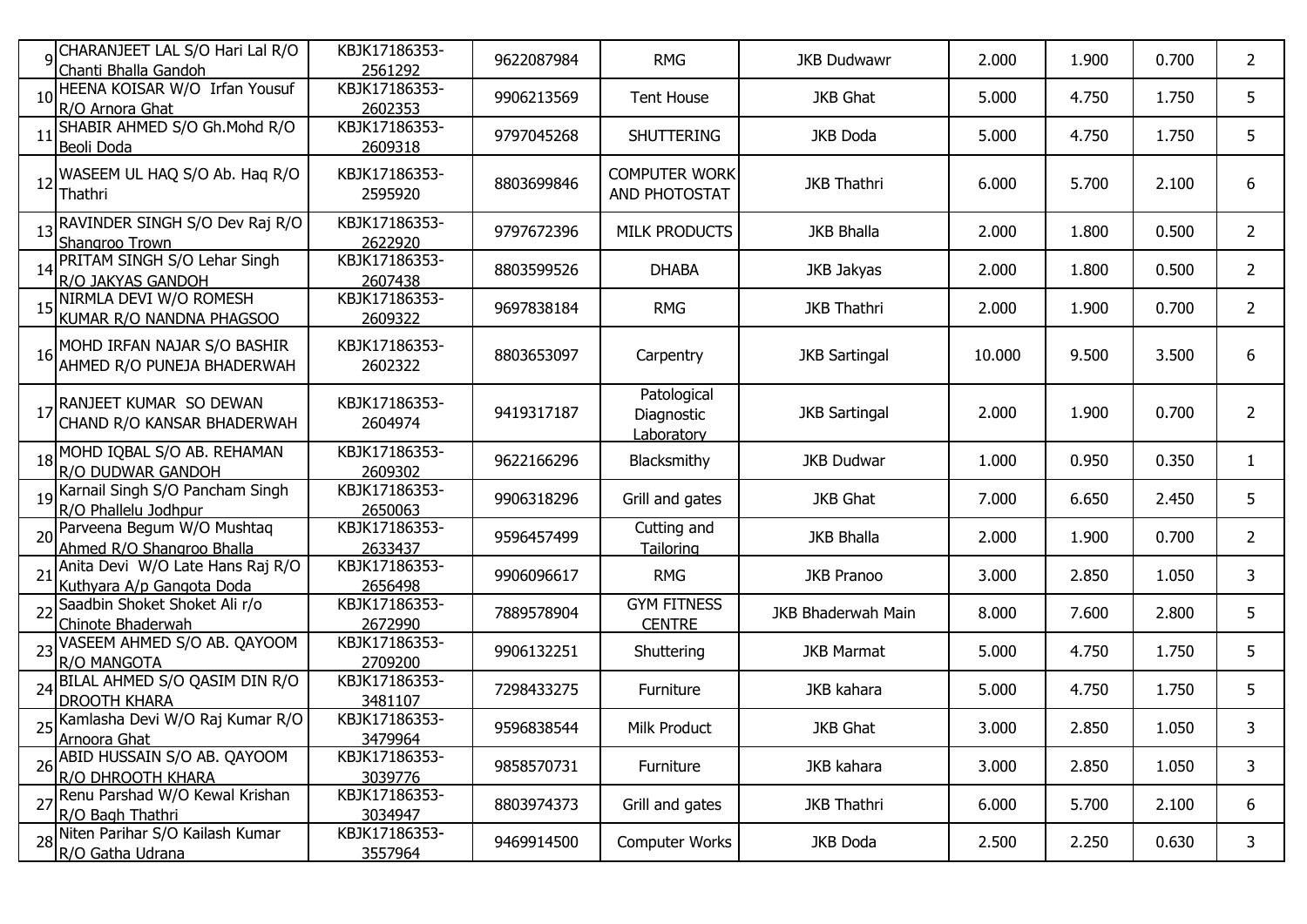|    | 29 RAIZVANA LATIEF W/O Rayees<br>Ahmed R/O Gudna          | KBJK17186353-<br>4423178 | 9906373172 | Shuttering                                   | <b>JKB Doda</b>    | 6.000 | 5.700 | 2.100 | 6              |
|----|-----------------------------------------------------------|--------------------------|------------|----------------------------------------------|--------------------|-------|-------|-------|----------------|
|    | 30 DIMPLA DEVI W/O GEET SINGH<br>R/O SHEERNA              | KBJK17186353-<br>4424493 | 9797045385 | Cutting and<br>Tailoring                     | <b>JKB Bhalla</b>  | 1.500 | 1.430 | 0.530 | 2              |
| 31 | Mohd Irshad S/O Talib Hussain R/O<br>Gajoth Bhalla        | KBJK17186353-<br>4955744 | 9622593004 | Bee-keeping                                  | <b>JKB Bhalla</b>  | 6.000 | 5.700 | 2.100 | 6              |
|    | 32 Novshad Alam S/O ab. Subhan<br>Paray R/O Nan Batogra   | KBJK17186353-<br>4426895 | 9858550254 | Computer &<br>Photostat                      | <b>JKB</b> kahara  | 3.000 | 2.850 | 1.050 | 3              |
|    | 33 Jabeena Begum W/O Talib Hussain<br>R/O Phagsoo         | KBJK17186353-<br>4431757 | 9906300494 | Cutting and<br>Tailoring                     | <b>JKB Thathri</b> | 1.500 | 1.430 | 0.530 | $\overline{2}$ |
|    | 34 Sangeeta Devi W/O Jagdev Singh<br>R/O Chounwary Gandoh | KBJK17186353-<br>4434538 | 8492949457 | <b>RMG</b>                                   | JKB Bhargi         | 3.500 | 3.330 | 1.230 | 4              |
|    | 35 RAIZ AHMED S/O Ab.Gani R/O<br>Bohru R/O Dhar           | KBJK17186353-<br>4957520 | 9906814233 | Shuttering                                   | JKB Doda           | 8.000 | 7.600 | 2.800 | 5              |
| 36 | Neha Chouhan W/O Romesh<br>Kumar R/O Duggu Bhaderwah      | KBJK17186353-<br>4952016 | 9797669019 | Fast Food                                    | <b>JKB Udrana</b>  | 6.000 | 5.700 | 2.100 | 6              |
|    | 37 Sunita Devi W/O Bharath Bushan<br>R/O Lerote Doda      | KBJK17186353-<br>4434894 | 9906018686 | Lavender oil<br>extraction, Distillati<br>on | <b>JKB Bhalla</b>  | 6.000 | 5.700 | 2.100 | 6              |
|    | 38 SADAM HUSSAIN S/O Liaket Ali R/O<br>Halaran Khara      | KBJK17186353-<br>5022167 | 8803898345 | <b>RMG</b>                                   | JKB kahara         | 3.000 | 2.850 | 1.050 | 3              |
|    | 39 SHAMI KAPOOR S/O CHUNI LAL<br>R/O RAM GARH BAGGAR      | KBJK17186353-<br>5026292 | 9697565601 | Anar Dana<br>Processing &<br>Packing         | <b>JKB Assar</b>   | 2.000 | 1.800 | 0.500 | 2              |
| 40 | Fehmida Begum W/O Mushtaq<br>Ahmed R/O Trown              | KBJK17186353-<br>5543389 | 8492833404 | Milk Product                                 | <b>JKB Bhalla</b>  | 3.000 | 2.850 | 1.050 | 3              |
| 41 | Bashir Ahmed S/O Gh.Qadir<br>PARRAY R/O KALTHAWA          | KVJK16176353-<br>1405646 | 9906274830 | Blacksmithy                                  | <b>JKB Thathri</b> | 2.000 | 1.900 | 0.700 | $\overline{2}$ |
| 42 | Jagdish Kumar S/O Diya Nand R/O<br>Shiva                  | KBJK16176353-<br>1502348 | 9906381940 | Welding Work                                 | <b>JKB Thathri</b> | 7.000 | 6.650 | 2.450 | 5              |
| 43 | Akhter Hussain S/O Mohd Hanief<br>R/O Kancha Khara        | KVJK16176353-<br>1388801 | 8803101615 | <b>Xeorx Centre</b>                          | <b>JKB Kahara</b>  | 5.000 | 4.750 | 1.750 | 5              |
| 44 | Jaffar Sharief S/O Gh. Mohd R/O<br>Malanoo Khara          | KVJK16176353-<br>1295320 | 9906187363 | Automobile<br>workshop                       | <b>JKB Kahara</b>  | 5.000 | 4.750 | 1.750 | 5              |
| 45 | Nasreena Banoo W/O Mohd<br>Hussain R/O Puneja Bhaderwah   | KVJK16176353-<br>1408433 | 8492938307 | <b>RMG</b>                                   | JKB Bhaderwah      | 3.000 | 2.850 | 1.050 | 3              |
|    | 46 shabir ahmed S/O Gh.Qadir<br>R/Okalthawa Phagsoo       | KVJK16176353-<br>1357700 | 8803683891 | Masonry                                      | <b>JKB Thathri</b> | 2.000 | 1.900 | 0.700 | $\overline{2}$ |
| 47 | NADEEM AHMED WANI S/O NASIR<br>AHMED R/O NANDNA PHAGSOO   | KBJK16176353-<br>1582552 | 9906153002 | <b>Tea Stall</b>                             | <b>JKB Thathri</b> | 3.000 | 2.850 | 1.050 | 3              |
|    | 48 Bashir Ahmed S/O Ali Mohd R/O<br>Dhara Halla           | KBJK16176353-<br>1594248 | 9906153002 | Auto Service<br>Centre / Auto<br>Electration | <b>JKB Thathri</b> | 5.000 | 4.750 | 1.750 | 5              |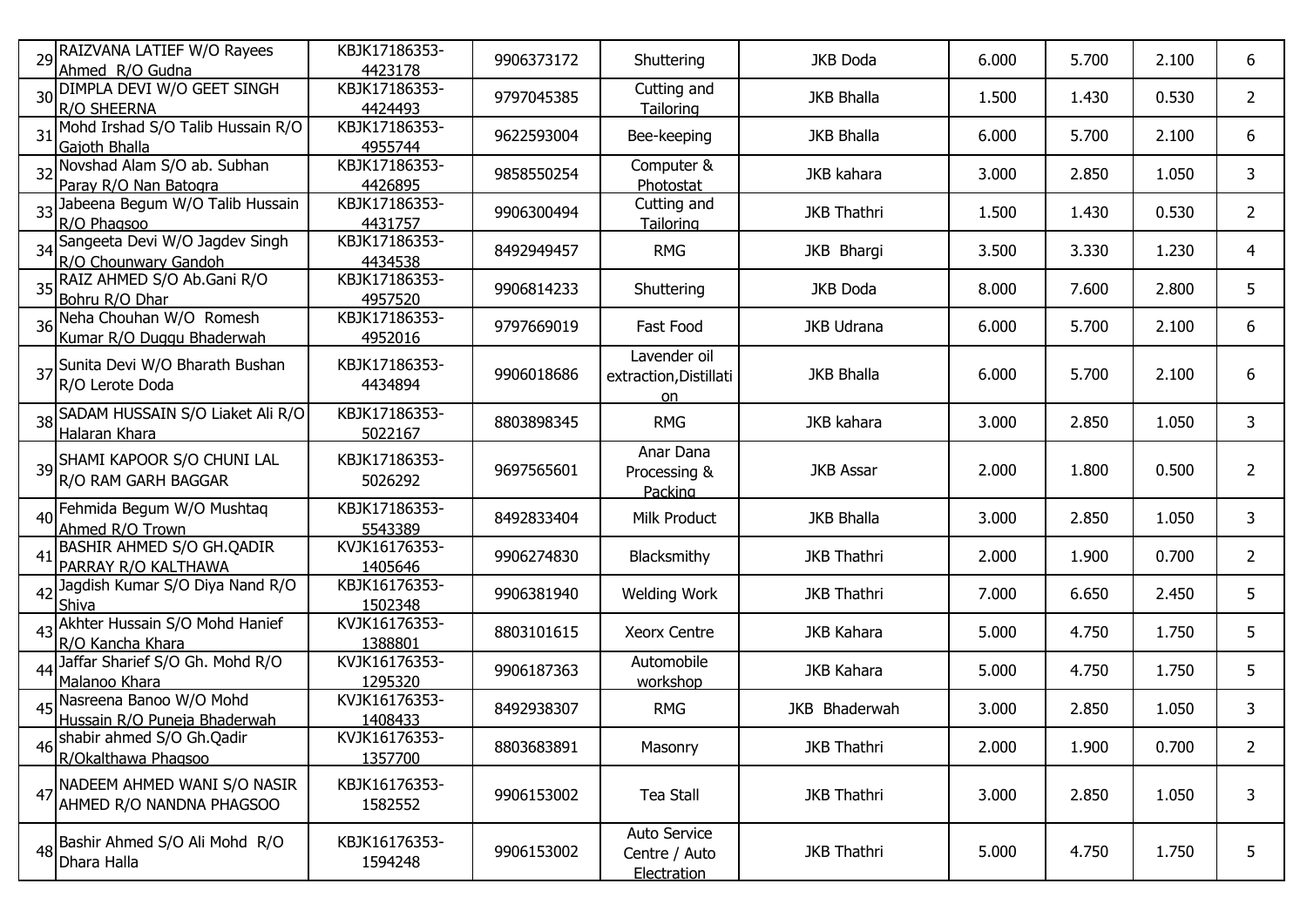|    | 49 HEENA BANOO D/O Gh. Ali R/O<br>Nalwa                             | KBJK17186353-<br>2514196 | 9622267165 | <b>RMG</b>                                 | PNB Doda       | 3.000 | 2.850 | 1.050 | 3              |
|----|---------------------------------------------------------------------|--------------------------|------------|--------------------------------------------|----------------|-------|-------|-------|----------------|
|    | 50 Mohd Iqbal S/O Gazi Ahmed R/O<br>Ugad Dashnan                    | KBJK17186353-<br>2520949 | 7298183534 | <b>RMG</b>                                 | PNB Doda       | 3.000 | 2.850 | 1.050 | 3              |
|    | 51 SHAISTA BEGUM W/O Tariq Ahmed<br>R/O Birshalla                   | KBJK17186353-<br>2529520 | 9596651385 | <b>RMG</b>                                 | PNB Doda       | 2.000 | 1.900 | 0.700 | 2              |
|    | 52 Raksha Devi W/O Panchi Ram R/O<br>Zehand                         | KBJK17186353-<br>2595631 | 9622247921 | <b>RMG</b>                                 | PNB Doda       | 2.000 | 1.900 | 0.700 | $\overline{2}$ |
|    | 53 Sajid Hussain Baba S/O Gh. Mohi<br>Din R/O Pasri Bhaderwah       | KBJK17186353-<br>4423931 | 7051231316 | (COMPUTER<br><b>WORK AND</b><br>PHOTOSTAT) | PNB Seri       | 3.000 | 2.850 | 1.050 | 3              |
|    | 54 Viky Kumar S/O Kashmir Singh R/O<br>Kulhand Chaitroor            | KBJK17186353-<br>4423776 | 9906296060 | Mfg. of Ice<br>Creametc.                   | PNB DODA       | 9.000 | 8.550 | 3.150 | 6              |
|    | 55 Anayatullah Peer S/O Gazi Peer R/O<br>Chitran Dashnan            | KBJK17186353-<br>2642212 | 9858913228 | Electronic<br>Repairing                    | PNB DODA       | 1.500 | 1.430 | 0.530 | $\overline{2}$ |
|    | 56 Shaireena Begum W/O Liaqat Ali<br>Zargar R/O Mund Dhar Kastigarh | KBJK17186353-<br>2525840 | 9796298309 | <b>RMG</b>                                 | SBI Doda       | 1.000 | 0.950 | 0.350 | 1              |
|    | 57 Pankaj Singh S/O Ram Raj R/O<br>Kalthawa Phagsoo                 | KBJK17186353-<br>2526168 | 9107755707 | <b>Xeorx Centre</b>                        | SBI Thathri    | 3.000 | 2.850 | 1.050 | 3              |
|    | 58 Kanchan Devi W/O Ishwar Singh<br>R/O Kathawa                     | KBJK17186353-<br>2526216 | 9103334124 | <b>RMG</b>                                 | SBI Thathri    | 1.500 | 1.430 | 0.530 | $\overline{2}$ |
|    | 59 REHANA BEGUM W/O Mohd Ashraf<br>R/O Phagsoo                      | KBJK17186353-<br>2529546 | 8803728647 | <b>RMG</b>                                 | SBI Thathri    | 2.000 | 1.900 | 0.700 | 2              |
|    | 60 Mhrina Begum W/O Irshad Ahmed<br>R/O Doda                        | KBJK17186353-<br>2536165 | 8803535169 | <b>Bakery Products</b>                     | SBI Doda       | 2.000 | 1.900 | 0.700 | 2              |
| 61 | Nadiya Banoo W/O Mohd Sharief<br>R/O Cheera Phagsoo                 | KBJK17186353-<br>2536847 | 7298500755 | <b>RMG</b>                                 | SBI Thathri    | 2.000 | 1.900 | 0.700 | $\overline{2}$ |
|    | 62 Thakri Devi W/O Mool Raj R/O<br><b>Ugad Doda</b>                 | KBJK17186353-<br>2596100 | 9596814153 | <b>RMG</b>                                 | SBI Doda       | 2.000 | 1.900 | 0.700 | $\overline{2}$ |
| 63 | BABLI DEVI W/O Kushal Kumar R/O<br><b>Chakrenty Mohalla</b>         | KBJK17186353-<br>2612045 | 9797317189 | Cutting & Tailoring                        | SBI Prem Nagar | 2.000 | 1.900 | 0.700 | $\overline{2}$ |
| 64 | Rekha Devi W/O Girdari Lal R/O<br><b>Bhata Paryote</b>              | KBJK17186353-<br>2705287 | 7051157671 | <b>RMG</b>                                 | SBI Khellani   | 1.060 | 1.000 | 0.370 | 1              |
|    | 65 Firdous Ahmed S/O Mohd Yousuf<br>R/O Mangoota Marmat             | KBJK17186353-<br>2705359 | 9797682842 | Furniture                                  | SBI Khellani   | 3.150 | 2.840 | 0.790 | 3              |
| 66 | Gulnaza Begum W/O Mohd Husain<br>Shah R/O Phagsoo                   | KBJK17186353-<br>4418110 | 9596346163 | Milk products                              | SBI Thathri    | 5.000 | 4.750 | 1.750 | 5              |
|    | 67 Asgar Ahmed S/O Gh. Qadir Sheikh<br>R/O Khazir Mohalla Phagsoo   | KBJK17186353-<br>4952095 | 7051166401 | Blacksmithy                                | SBI Thathri    | 1.500 | 1.430 | 0.530 | $\overline{2}$ |
|    | 68 SHAGUFTA BANOO W/O Pervaiz<br>Ahmed R/O Phagsoo                  | KBJK17186353-<br>5008868 | 9906194202 | <b>RMG</b>                                 | SBI Thathri    | 3.000 | 2.850 | 1.050 | 3              |
|    | 69 Saira Banoo W/O Noor Mohd Butt<br>R/O Jathi Assar                | KBJK17186353-<br>5024961 | 9906316816 | <b>RMG</b>                                 | SBI Assar      | 3.000 | 2.850 | 1.050 | 3              |